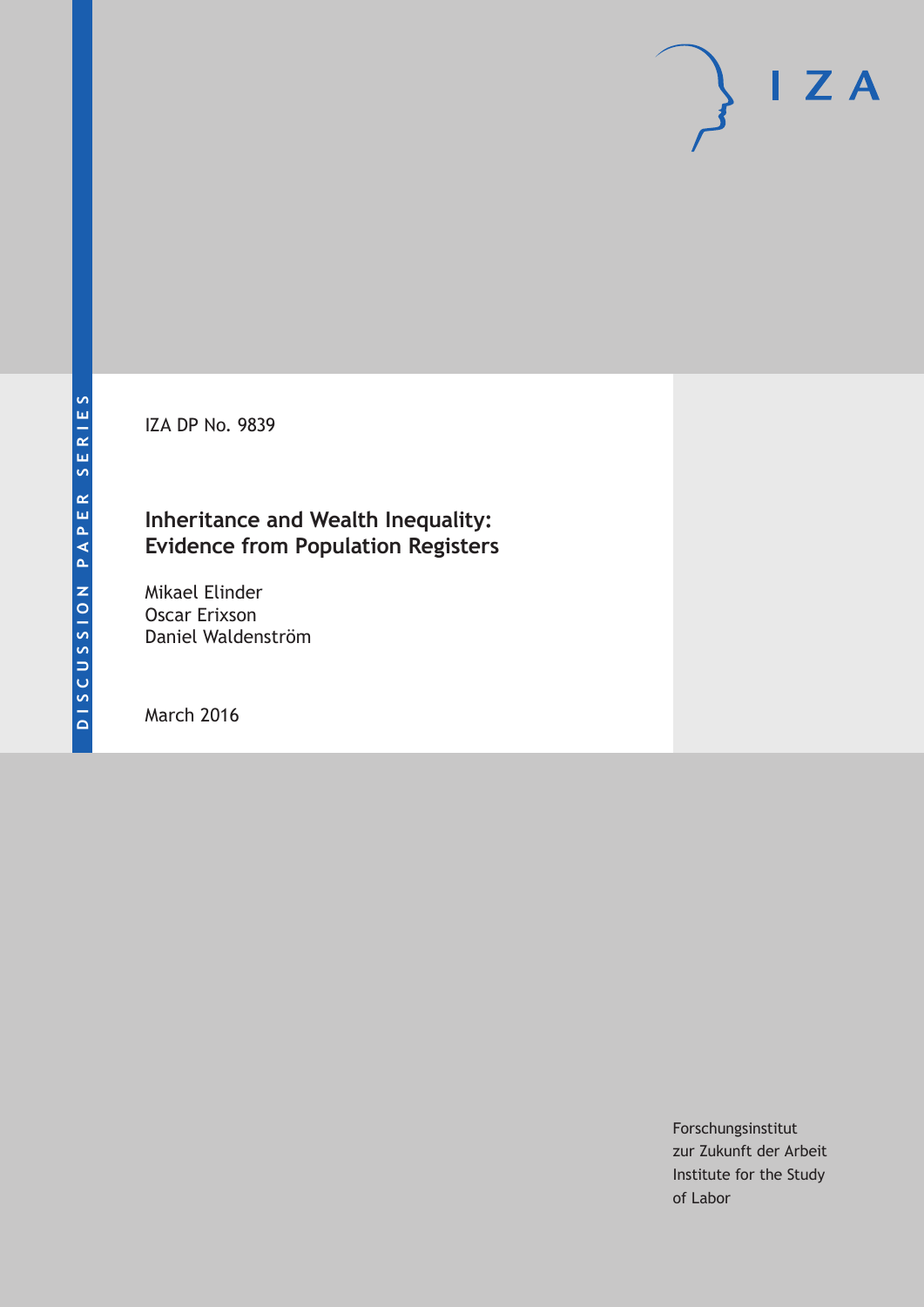# **Inheritance and Wealth Inequality: Evidence from Population Registers**

# **Mikael Elinder**

*Uppsala University, UCFS and IFN* 

# **Oscar Erixson**

*Uppsala University, UCFS and IFN* 

### **Daniel Waldenström**

*Uppsala University, UCFS, UCLS, CEPR, IZA and IFN*

Discussion Paper No. 9839 March 2016

IZA

P.O. Box 7240 53072 Bonn Germany

Phone: +49-228-3894-0 Fax: +49-228-3894-180 E-mail: iza@iza.org

Any opinions expressed here are those of the author(s) and not those of IZA. Research published in this series may include views on policy, but the institute itself takes no institutional policy positions. The IZA research network is committed to the IZA Guiding Principles of Research Integrity.

The Institute for the Study of Labor (IZA) in Bonn is a local and virtual international research center and a place of communication between science, politics and business. IZA is an independent nonprofit organization supported by Deutsche Post Foundation. The center is associated with the University of Bonn and offers a stimulating research environment through its international network, workshops and conferences, data service, project support, research visits and doctoral program. IZA engages in (i) original and internationally competitive research in all fields of labor economics, (ii) development of policy concepts, and (iii) dissemination of research results and concepts to the interested public.

IZA Discussion Papers often represent preliminary work and are circulated to encourage discussion. Citation of such a paper should account for its provisional character. A revised version may be available directly from the author.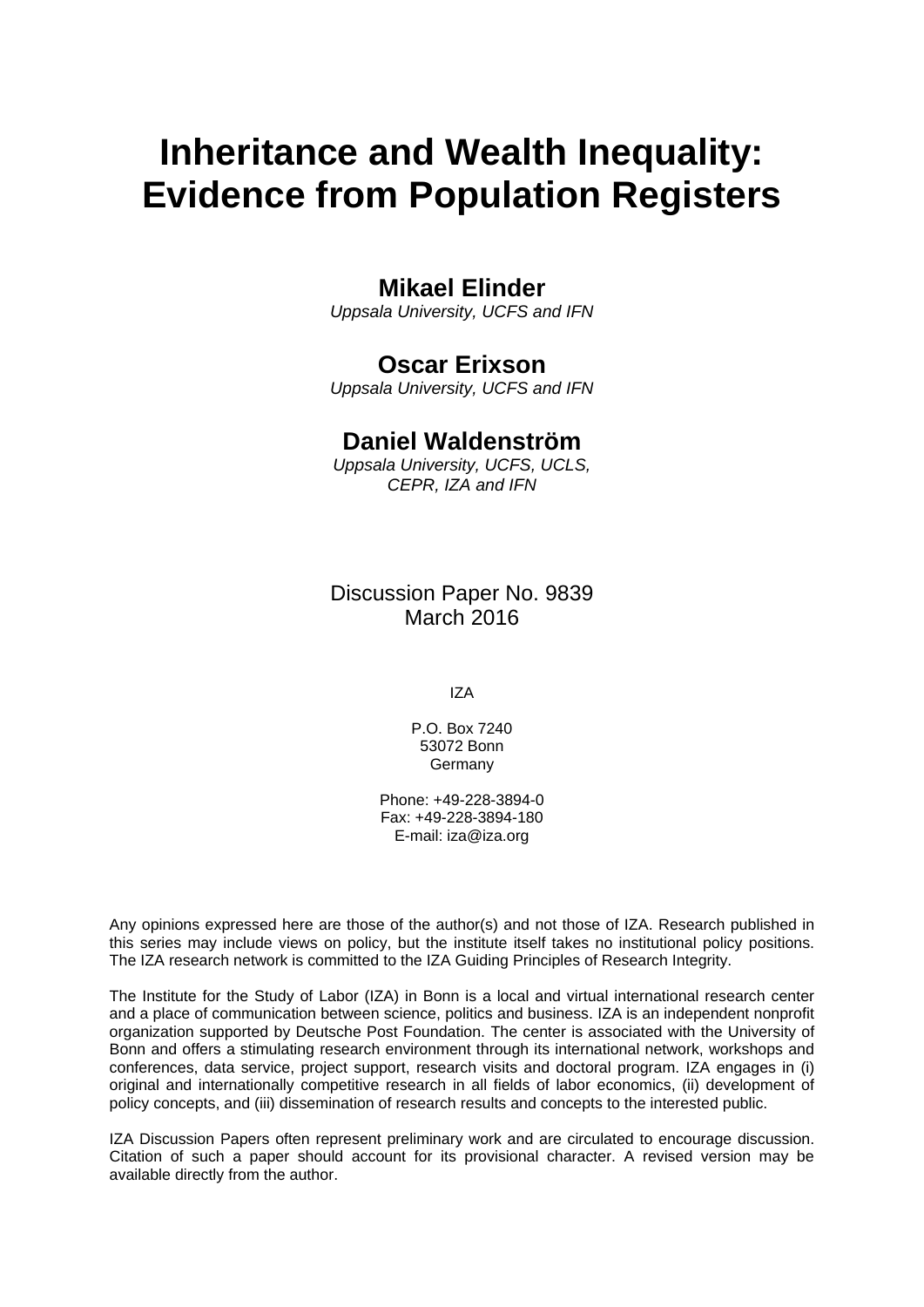IZA Discussion Paper No. 9839 March 2016

# **ABSTRACT**

# **Inheritance and Wealth Inequality: Evidence from Population Registers\***

We use new population-wide register data on inheritances and wealth in Sweden to estimate the causal impact of inheritances on wealth inequality. We find that inheritances reduce relative wealth inequality (e.g., the Gini coefficient falls by 5–10 percent) but that absolute dispersion increases. Examining different parts of the wealth distribution, we find that the top decile's wealth share decreases substantially, whereas the wealth share of the bottom half increases from a negative to a positive share. In essence, wealthier heirs inherit larger amounts, but less wealthy heirs inherit more relative to their pre-inheritance wealth. We also find that post-inheritance behavioral adjustments mitigate the equalizing effect of inheritances because less wealthy heirs consume larger shares of their inheritances. Moreover, we find that the Swedish inheritance tax reduced the equalizing inheritance effect but that the redistribution of tax revenues could reverse this result. Finally, we show that inheritances increase wealth mobility.

JEL Classification: H24, D63, E21

Keywords: bequests, estates, net worth, inheritance taxation, wealth distribution

Corresponding author:

 $\overline{a}$ 

Daniel Waldenström Department of Economics Uppsala University P.O. Box 513 751 20, Uppsala Sweden E-mail: Daniel.Waldenstrom@nek.uu.se

<sup>\*</sup> We have received valuable comments and suggestions from Niklas Bengtsson, Jim Davies, Per Engström, Henrik Jordahl, Mattias Nordin, Henry Ohlsson, Thomas Piketty, Tony Shorrocks and seminar participants at the "Taxation, Household Behavior, and the Distribution of Incomes and Wealth" conference in Berlin, the UNU-WIDER 30<sup>th</sup> Anniversary Conference, the Eleventh Winter School on Inequality and Social Welfare Theory in Canazei, the 71<sup>st</sup> Annual Congress of the International Institute of Public Finance, the Norface Workshop, the Research Institute of Industrial Economics (IFN), and Uppsala University. Financial support from the Swedish Research Council and the Jan Wallander and Tom Hedelius Foundation is gratefully acknowledged.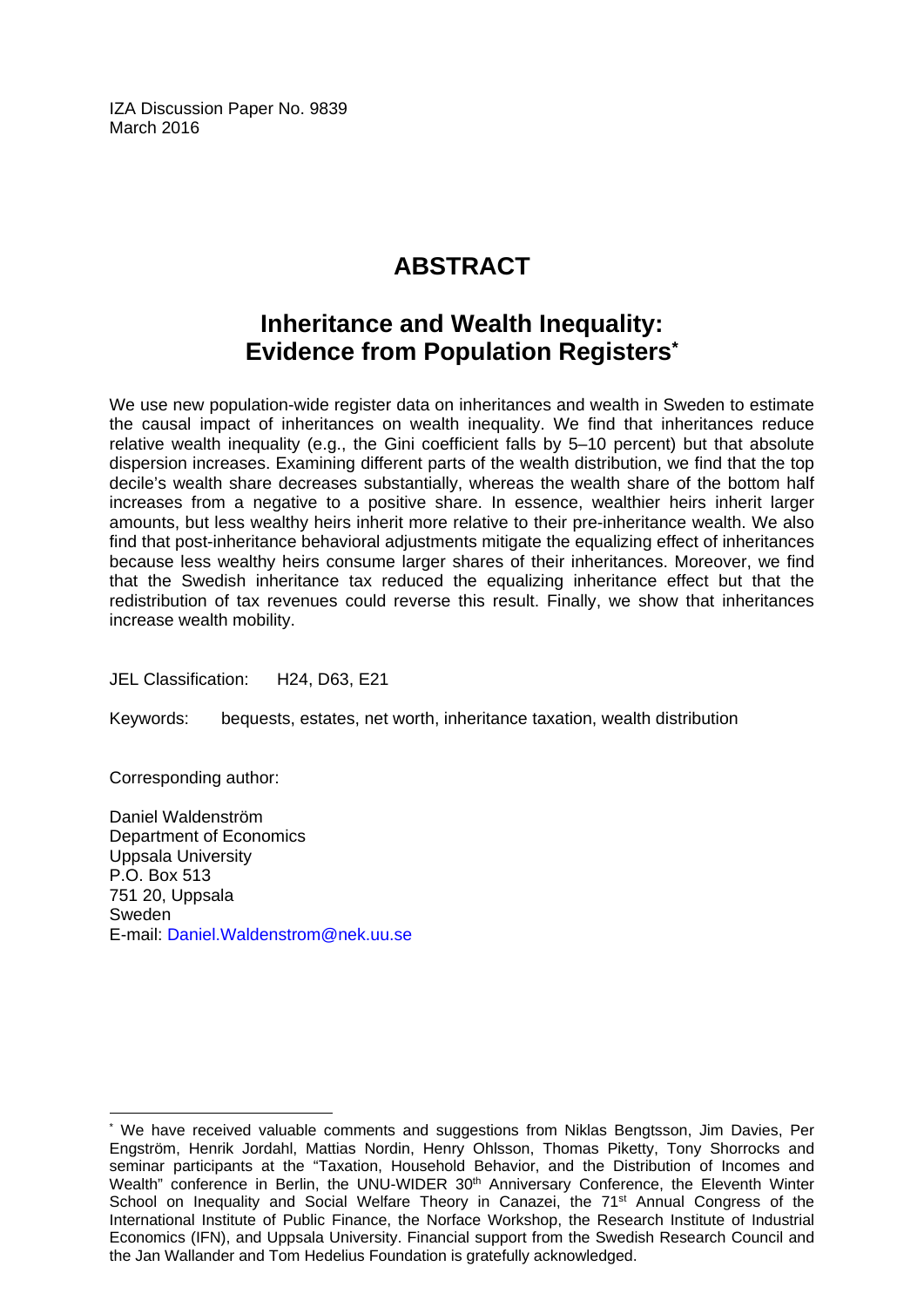#### **1. Introduction**

-

The evolution of wealth inequality and its determinants have received tremendous attention in recent years. After decades of decreasing or relatively low levels of wealth inequality throughout the Western world, wealth inequality may now be on the rise.<sup>[1](#page-3-0)</sup> A small but growing body of research has also shown that the importance of inherited wealth has increased recently (Piketty 2011; Ohlsson, Roine and Waldenström 2014). If wealthy children inherit wealthy parents and inheritances therefore primarily benefit a small elite, there may be a link between increased inheritance flows and increased inequality in the wealth distribution.

In this paper, we investigate the impact of inheritances on the distribution of wealth. Although we are not the first to address this issue, it is fair to say that a consensus has not been reached in the previous literature about whether inheritances increase or decrease wealth inequality. Our contribution lies in estimating the causal effects of inheritances and in characterizing the underlying mechanisms. In addition, we study the impact of inheritances on wealth mobility and the ways in which inheritance taxation influences distributional outcomes. At our disposal is a new population-wide database that contains detailed individual-level information about the estates and bequests of all Swedes who passed away during the 2002–2004 period, altogether approximately 160,000 decedents, and of all their family and non-family heirs, comprising approximately 470,000 individuals. The panel dimension of the data allows us to follow heirs and their marketable net worth (which we will hereafter refer to as wealth) for several years—both before and after they inherit. Using population-wide, individual-level data on both inheritances and wealth to investigate the effect of inheritances on wealth distribution is a unique contribution to the literature.

Our identification strategy relies on observing inheritances and wealth distributions for different yearly cohorts of heirs. Two different causal effects are identified. First, we estimate a *direct mechanical effect* (DME), which captures the immediate impact of inheritances, which occurs before any behavioral responses (i.e., before heirs can consume the inheritance). Although we ideally want to evaluate this effect by comparing inequalities just before and just

<span id="page-3-0"></span><sup>&</sup>lt;sup>1</sup> Roine and Waldenström (2015) document long-run trends in wealth concentration throughout the Western world since the industrial era (see also Piketty and Zucman 2015). In terms of recent developments, few countries offer consistent wealth inequality trends. For the United States, Saez and Zucman (2016) present evidence that suggests dramatic increases in wealth inequality (but the exact size and timing of the increase is discussed, e.g., by Kopczuk 2015 and Bricker et al. 2015). For Sweden, Lundberg and Waldenström (2016) document modest increases in the years following the Great Recession.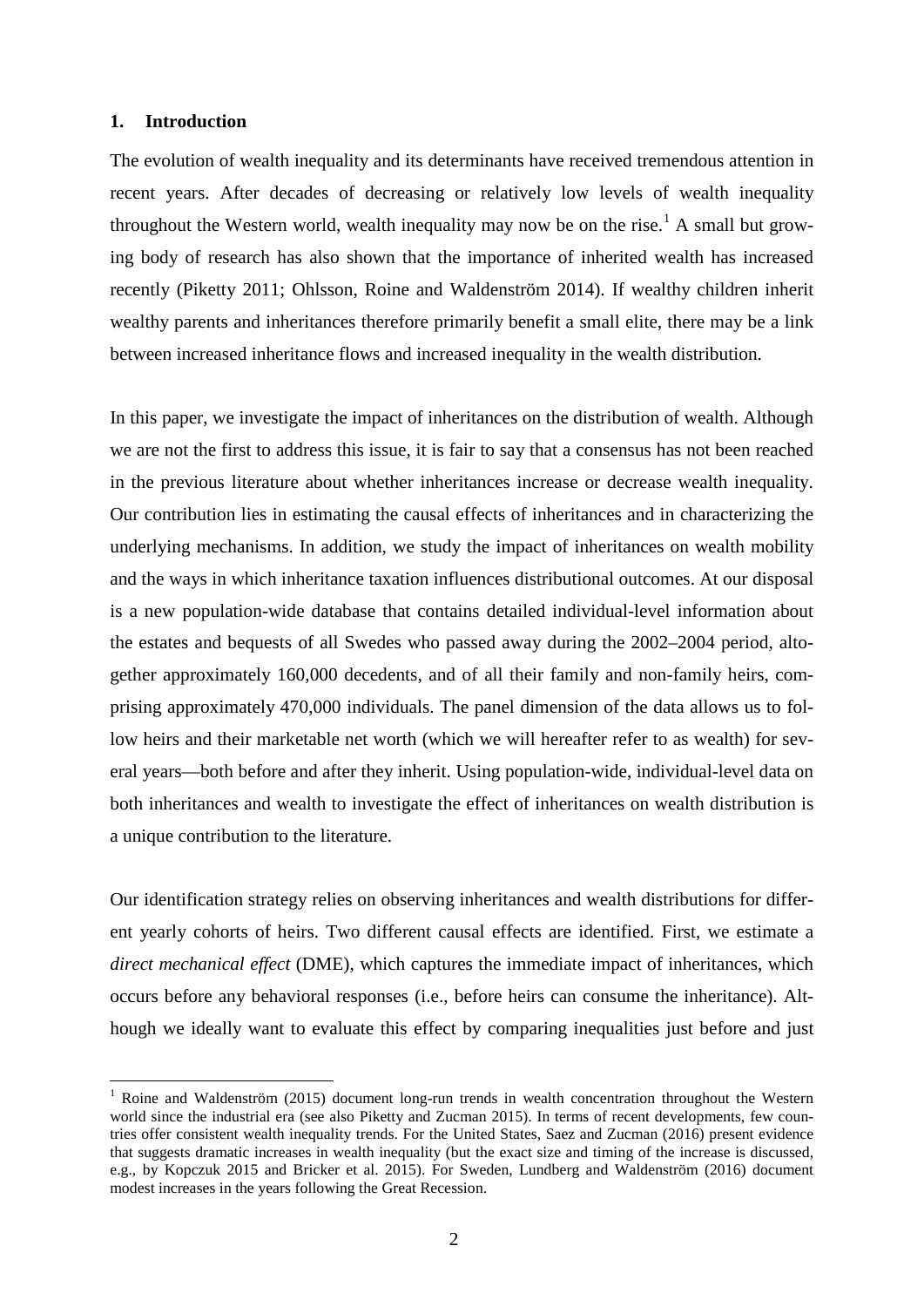after heirs receive their inheritances, we come close to identifying this effect by comparing wealth inequality at the end of the year preceding the inheritance year, with a measure of postinheritance wealth inequality obtained by adding the value of the inheritance to each heir's wealth in the year preceding the inheritance year.

The second effect, denoted the *behavior-adjusted effect* (BAE), shows that heirs may change their behaviors in response to their inheritances, e.g., by consuming or investing part of their inheritances or by working less. We identify this effect by comparing pre-inheritance inequality with post-inheritance inequality across the annual inheritance cohorts. Three treatment periods are observed during which heirs inherit sequentially (some receiving zero wealth). Using a standard difference-in-differences estimator, we estimate the impact of inheritances on several measures of inequality. This estimation strategy effectively removes biases stemming from macroeconomic events that might influence wealth inequality from one year to the next as well as biases stemming from the aging of heirs. As pre-inheritance inequality trends are almost perfectly parallel across inheritance cohorts, we are confident in making a causal interpretation of the estimated effects.

Our main finding is that inheritances reduce relative wealth inequality. The direct mechanical effect works to reduce the Gini coefficient by approximately 6 percent. As a point of reference, this decline is about as large as the equalization following the dotcom crash in 2000, when the stock prices of internet companies, presumably owned by the rich, plummeted. Examining different parts of the wealth distribution, we find that the top decile's wealth share decreases substantially, whereas the wealth share of the bottom half increases from a negative share to a positive share.

While inheritances reduce relative inequality, we find that they increase the absolute dispersion of wealth. This discrepancy between relative and absolute inheritance effects exists because, while wealthier heirs inherit larger amounts, less wealthy heirs receive much larger inheritances relative to their pre-inheritance wealth.

Behavioral adjustments tend to dilute the equalizing impact of inheritances. The behavioradjusted effects are generally smaller than the direct mechanical effects; for example, the Gini coefficient falls by 4 percent rather than 6 percent. Examining the mechanisms behind this equality-diluting effect, we find that it stems from less wealthy heirs consuming a larger share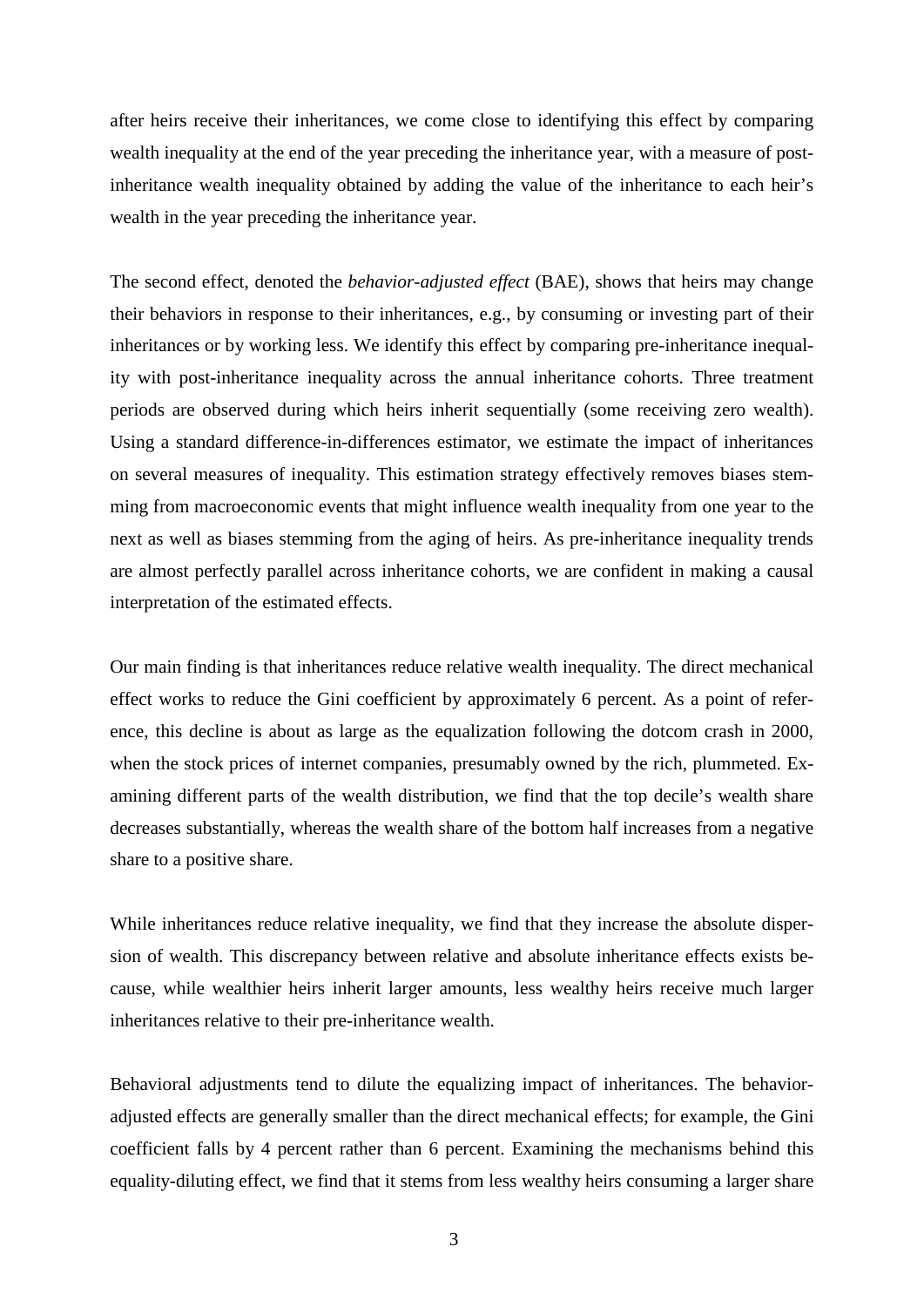of their inherited wealth than wealthier heirs do.

We are also able to present the first register-based empirical estimates of how inheritance tax-ation affects wealth inequality, exploiting information about actual individual tax payments.<sup>[2](#page-5-0)</sup> The results indicate that the Swedish inheritance tax *increases* wealth inequality, reflecting that less wealthy heirs pay more in taxes relative to their wealth, while wealthier heirs pay higher inheritance taxes, which are almost always negligible relative to their wealth. However, we show that the redistribution of inheritance tax revenues can reverse this result and make the inheritance tax equalizing.

Similar to the causal analysis of inequality, we estimate the effect of inheritances on wealth mobility. The welfare interpretation of our inequality results may partly depend on whether heirs switch places in the wealth distribution or retain their ranks after they inherit. We find that, overall, mobility rises substantially, with increased mobility across all parts of the wealth distribution.

A series of sensitivity checks suggests that our main findings are robust across several dimensions. First, they do not change when the observed wealth levels are adjusted for potential measurement errors in asset values. Second, they do not seem to be driven by unobserved *inter vivos* gifts from wealthy decedents; if anything, adding estimated gifts strengthens the equalizing impact of inheritances. Third, only analyzing inheritances from parents to their children (and neglecting one-third of heirs with more distant family or non-family ties) has a limited impact on our conclusions. Fourth, we study the importance of young heirs (40 and younger), who could be driving the results because they tend to have relatively little wealth and thus should be affected relatively more by inheriting. While inheritance effects are indeed substantially larger in this younger group, inheritance effects are also important among older heirs. Finally, we examine whether pre-inheritance responses, e.g., heirs adjusting their saving behaviors in response to changed expectations about future inheritances, are quantitatively important and whether they influence our results. However, we find no indications of their importance or influence in the data.

Our study contributes to the previous empirical literature on the distributional consequences

<u>.</u>

<span id="page-5-0"></span><sup>&</sup>lt;sup>2</sup> Castaneda, Diaz-Gimenez, and Rios-Rull (2003), Cagetti and De Nardi (2009) and Benhabib, Bisin, and Zhu (2011) calibrate dynamic models to evaluate the impact of the U.S. estate tax on income and wealth inequality.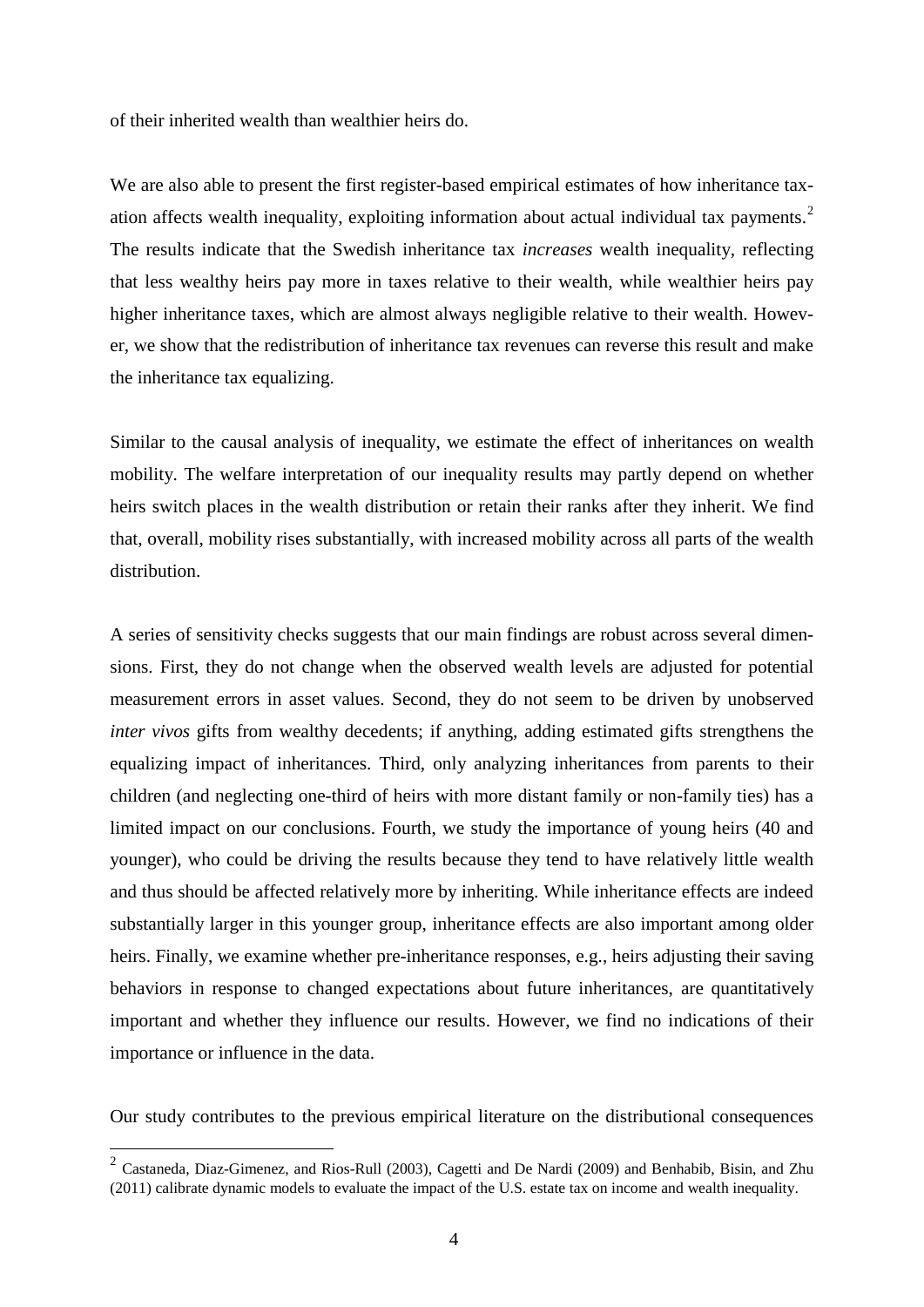of inherited wealth.<sup>[3](#page-6-0)</sup> One group of studies uses simulation methods to model people's savings and giving behavior to calibrate synthetic wealth and inheritance distributions. A sweeping generalization is that these studies tend to find that inheritances constitute a major source of wealth inequality.<sup>[4](#page-6-1)</sup> More recent research uses individual-level data on people's self-reported wealth and their receipt of gifts and inheritances. In the seminal contributions of Wolff (2002, 2003, 2015) and Wolff and Gittleman (2014), data from the Survey of Consumer Finances are used to estimate how gifts and inheritances influence the distribution of wealth in the United States. A consistent finding in these studies is that inheritances have an equalizing effect on the distribution of wealth. Similar equalizing effects of inheritances are found in survey data from the United Kingdom (Karagiannaki 2015; Crawford and Hood 2015), Japan (Horioka 2009), Sweden (Klevmarken 2004) and eight EU countries (Bönke, von Werder and Westermeier 2016). In addition, Boserup, Kopczuk and Kreiner (2016) use Danish individuallevel tax register data on the wealth of children (between 45 and 50 years old) whose parents have passed away and find similar equalizing effects.

Although these studies offer several important insights, our exceptionally rich populationwide register panel data, which cover both inheritances and wealth, allow us to offer a more detailed picture of how inheritances influence the distribution of wealth. We can not only credibly identify the causal effects of inheritances on wealth inequality and mobility but also distinguish between mechanical and behavior-adjusted inheritance effects, explain the precise mechanisms that drive these outcomes and estimate the distributional consequences of inheritance taxation.

The remainder of the paper is structured as follows. Section 2 presents the institutional context and the data. Section 3 presents our main findings. Section 4 discusses the role of inheritance taxation, and Section 5 explains how wealth mobility is influenced by inheritances. Section 6 presents the results of all the robustness analyses, and Section 7 discusses some implications of our findings.

-

 $3$  See Davies and Shorrocks (2000) and Wolff (2015, chapter 2) for reviews of this literature.

<span id="page-6-1"></span><span id="page-6-0"></span><sup>&</sup>lt;sup>4</sup> A disequalizing effect of inheritances is in accordance with exchange models, which are predicated on the idea that the most supportive—and typically the most resourceful—heirs receive more transfers in exchange for their support of donors (Bernheim, Shleifer and Summers 1985; Cox 1987). Other models of intergenerational transfers emphasize the role of family patterns, e.g., assortative mating, fertility or estate division, and luck components, in distributional outcomes. Some of these models suggest that inheritances are equalizing (e.g., Laitner 1979a,b; Gokhale et al. 2001), while others suggest a disequalizing impact of bequests (e.g., Atkinson 1971; Blinder 1973; Davies and Shorrocks 1978; Davies 1982; Davies and Kuhn 1989; Greenwood and Wolff 1992; De Nardi 2004).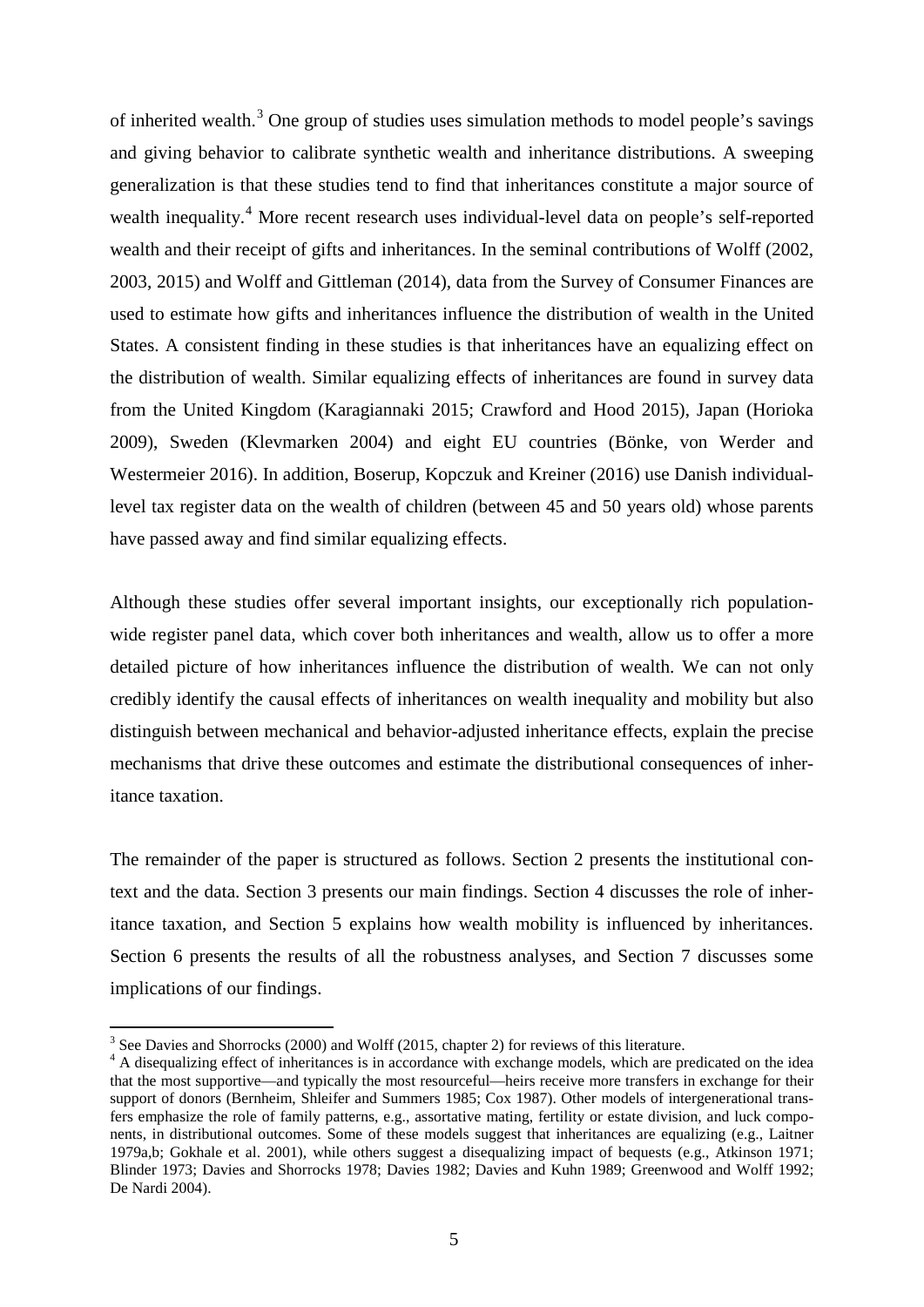#### **2. Institutional context and data**

In this section, we present the Swedish legislation regarding inheritances and inheritance taxation. Moreover, we provide descriptions of the data and the study population and discuss the various measures of wealth inequality.

#### **2.1 Inheritance legislation and taxation**

In Sweden, when a person passes away, an estate inventory report should be filed with the tax authority, reporting the values of the decedent's assets and debts. If the decedent has a positive net worth, his or her estate is distributed to the heirs according to a succession scheme that is based on genetic relationships. The decedent's relatives are classified into three groups of legal heirs: children and their offspring, parents and their descendants (the decedent's sib-lings, nephews and nieces), and grandparents and their children (i.e., aunts and uncles).<sup>[5](#page-7-0)</sup> Heirs in the second (third) group inherit only if there are no heirs in first (first or second) group. If the decedent has a spouse, the estate is transferred to him or her, unless the spouse is not the parent of the decedent's children. Common children receive an inheritance from the first deceased parent when the second parent passes away. The default succession scheme can be set aside by a will, but children are always entitled to half of what they would inherit in the absence of the will.

Inheritance and gift taxes existed in Sweden until their abolishment in  $2004$ .<sup>[6](#page-7-1)</sup> In the early 2000s, inheritances exceeding SEK 70,000 (approximately USD 10,000) were taxed according to a progressive three-bracket schedule, with marginal tax rates ranging from 10 percent (paid by heirs who inherited amounts roughly between the  $70<sup>th</sup>$  and the  $90<sup>th</sup>$  percentiles in the inheritance distribution) to 30 percent in the highest bracket on inheritances over SEK 600,000 (USD 90,000, paid by the approximately the top two percent). All inherited assets were taxable, but important concessions were made to keep the effective tax down on certain assets, especially firm equity (see also Ohlsson 2011 and Henrekson and Waldenström 2016).

#### **2.2 Data and study population**

<u>.</u>

Our main data source is a Swedish population-wide register called Belinda. It originates from

<span id="page-7-0"></span> $<sup>5</sup>$  If there are no legal heirs in these three groups, no spouse, and no will, the estate will go to a public fund: the</sup> Swedish Inheritance Fund.

<span id="page-7-1"></span><sup>&</sup>lt;sup>6</sup> The inheritance tax had been criticized for complicating the succession of family firms and for generating unreasonably large tax payments for widows.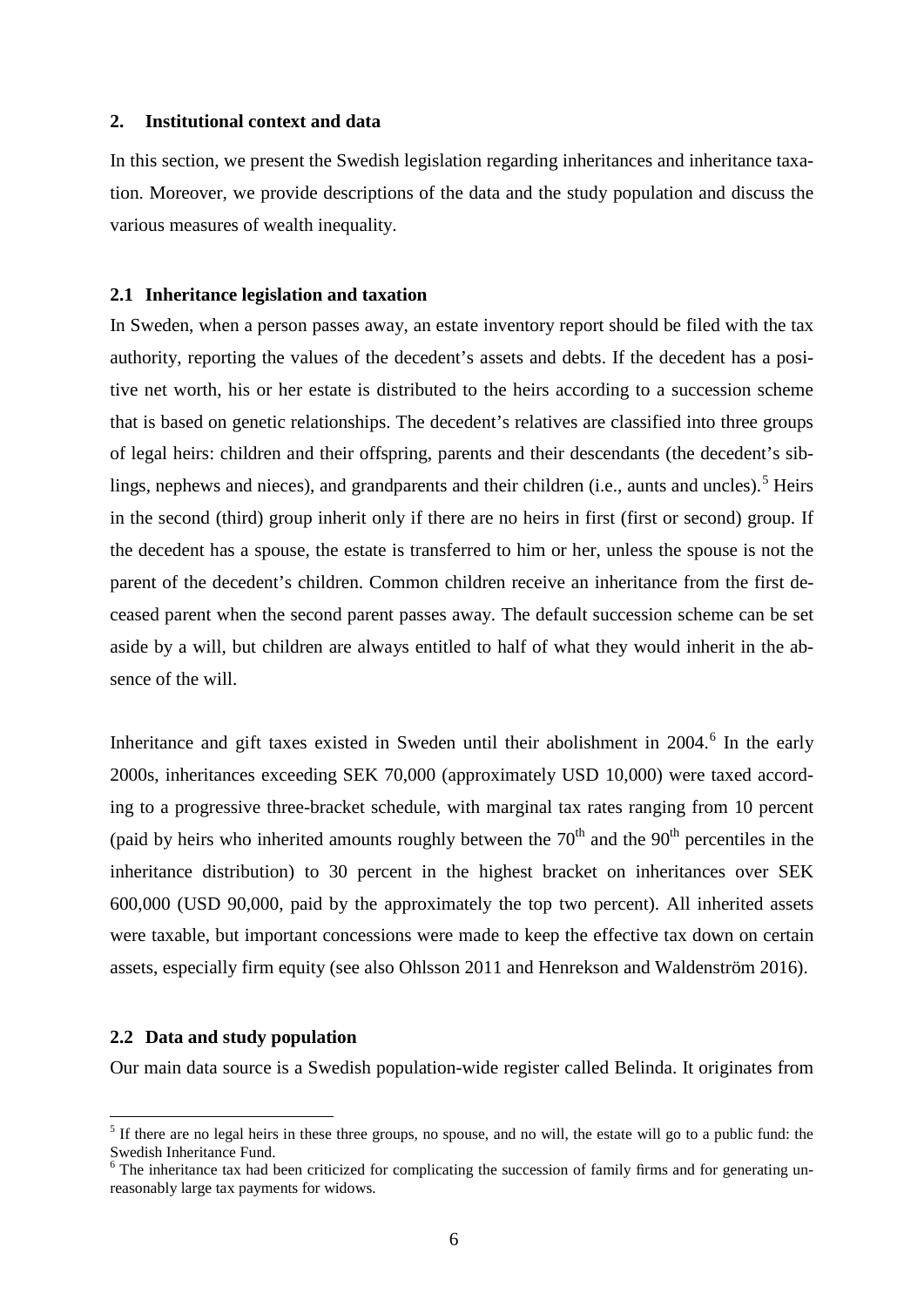the Swedish Tax Agency and contains detailed accounts of the estates of and inheritances from all Swedes who passed away from 2002–2004 and all of their biological and nonbiological heirs. Data are available from this period because the tax agency was obliged to electronically codify all estate reports in Sweden starting in July 2001, but this obligation was suspended when the inheritance tax was abolished in 2005. Although we cannot observe inheritance values for the heirs of decedents who passed away in 2005, we can observe who the decedents and their heirs are. To these data, we have added information from other administrative registers, primarily those covering personal wealth but also other relevant economic and demographic characteristics for both the decedents and their heirs.

In particular, the information about *decedents* in Belinda includes the value of the estate and its main components (e.g., non-financial and financial assets, consumer durables, and private insurances), a list of heirs, special rules that apply to the estate and the bequests (e.g., will, prenuptial agreement, and life insurance policy) and personal details (e.g., identity number, marital status, and death date).

The information about *heirs* in Belinda includes the value of their received inheritance, inheritance tax payments (if any), the taxable gifts received over the past ten years, the receipt of life insurance payments from the deceased and personal details (e.g., identity number and relationship to the decedent). Inheritances from a previous decedent (e.g., a late spouse), which the current decedent possessed with free disposal, are divided between the previous decedent's heirs, and the amounts are listed separately in the database.

We define *inheritance* as the total net-of-tax value of inheritances and any insurance received from the decedent (unless it is explicitly stated to be the before-tax inheritance). For heirs who receive two inheritances when the decedent passes away (typically a child who receives one inheritance from a more recently deceased parent and one from a previously deceased parent), we define the inheritance as the total sum of these transfers (plus any insurance payments from the two decedents, net of tax).

We define heirs as individuals who receive an inheritance through the succession order, are beneficiaries of a will, or are beneficiaries of a life insurance policy. Only heirs of decedents who were not married when they passed away are considered because we want to focus on cases in which a conventional estate division has taken place. Therefore, spousal bequests will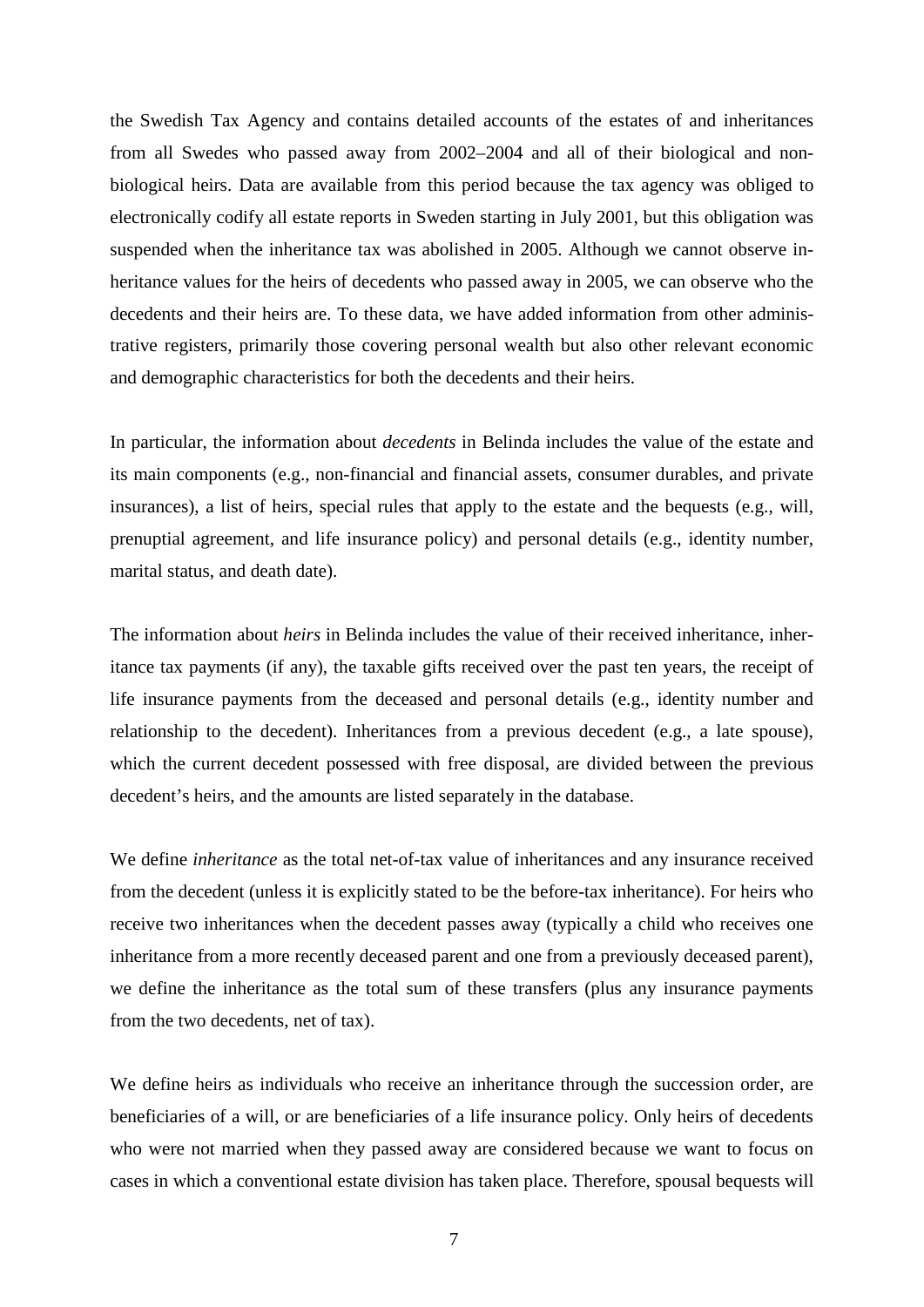not be considered in the analysis. We further restrict our attention to heirs who were at least 18 years old in the year when the decedent passed away because inheritances received by mi-nors fall under the protection of a guardian.<sup>[7](#page-9-0)</sup>

A key feature of our analysis is our classification of heirs into *inheritance cohorts* according to the year when the deceased passed away. We thus have four inheritance cohorts: 2002, 2003, 2004 and 2005, covering a total of 622,827 heirs. However, the 2005 cohort will only be used when we investigate the role of the inheritance tax.

Wealth data are collected from the wealth register of Statistics Sweden for the 1999–2007 period, i.e., several years before and after the 2002–2004 inheritance years. The wealth register contains detailed individual accounts of real and financial assets and debts, which are all recorded in current market values at year's end, for all individuals in the Swedish population. These data are particularly advantageous because the records come from third-party re-ports by the tax agency or financial institutions.<sup>[8](#page-9-1)</sup> We focus on private net worth, which is the market value of real and financial assets less all debts, which we observe for all heirs for each year.

Notwithstanding the unique qualities of the inheritance and wealth records, they are not without problems. They stem from tax administrative routines, which may present concerns about avoidance or evasion behaviors with respect to the observed amounts (e.g. Kopczuk 2008 and Eliason and Ohlsson 2008). However, we estimate inheritance effects using both actual inheritance data and third-party reported wealth data, which may suffer less from underreporting problems.

#### **2.3 Descriptive statistics**

-

This study offers the first comprehensive view of the distribution of estates and inheritances in a population-wide register (see Figure 1).  $9$  First, we observe that the distribution of the dece-

<span id="page-9-0"></span> $<sup>7</sup>$  Moreover, to be considered for the analysis, the heir must have an identity number documented in the estate</sup> report; otherwise, we cannot link information on wealth (or other economic and demographic characteristics) to the individual. See Appendix A for further details about the selection of the study population.<br><sup>8</sup> The wealth register has limited information about some assets, especially closely held corporations and funded

<span id="page-9-1"></span>pension assets. Although this limitation is problematic, these assets are missing in most countries' individual wealth databases; even when observed, they are notoriously difficult to valuate and are not always fully marketable.

<span id="page-9-2"></span><sup>9</sup> See Elinder *et al.* (2015) for a more comprehensive description of Belinda and details on estates and inheritances in Sweden.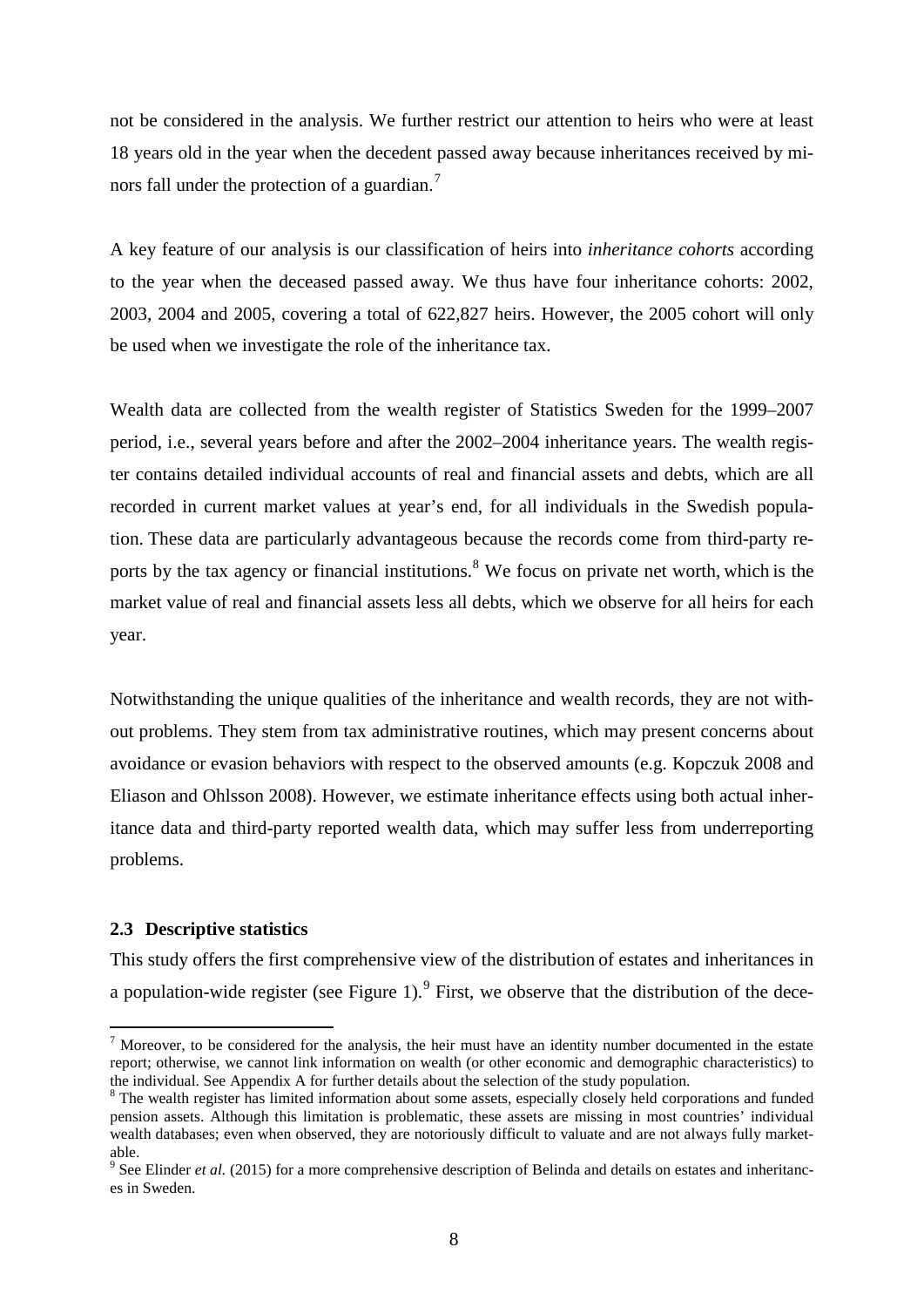dents' estates is highly skewed, as most of the mass is located in the left tail and 17 percent of the estates have zero value. The median value is slightly below SEK 80,000 (approximately USD 12,000), the mean is approximately SEK 230,000 (USD 35,000) and the 99th percentile of estates is approximately SEK 2 million (USD 300,000).<sup>[10](#page-10-0)</sup> The top percentile share accounts for almost 18 percent of the total estate wealth, and the top decile accounts for more than 55 percent, which are levels that are largely consistent with those of previous wealth distribution studies (Roine and Waldenström 2009). Second, the distribution of the inheritances that the heirs receive is similar to that of the estates—skewed, with 39 percent of the heirs inheriting nothing at all; the top tenth of inheritances represent 60 percent of the total inherited wealth. Third, the graph in the lower left-hand corner displays the wealth distributions in the year before inheritance  $(T - 1)$  for each inheritance cohort. These distributions are highly skewed (with Gini coefficients of approximately 0.8, as examined further in the next section) and nearly identical across the cohorts. Finally, the figure displays the heirs' age distribution. Two-thirds of the heirs are between 50 and 70 years old.

<u>.</u>

<span id="page-10-0"></span><sup>&</sup>lt;sup>10</sup> Using the exchange rate at end of 2004.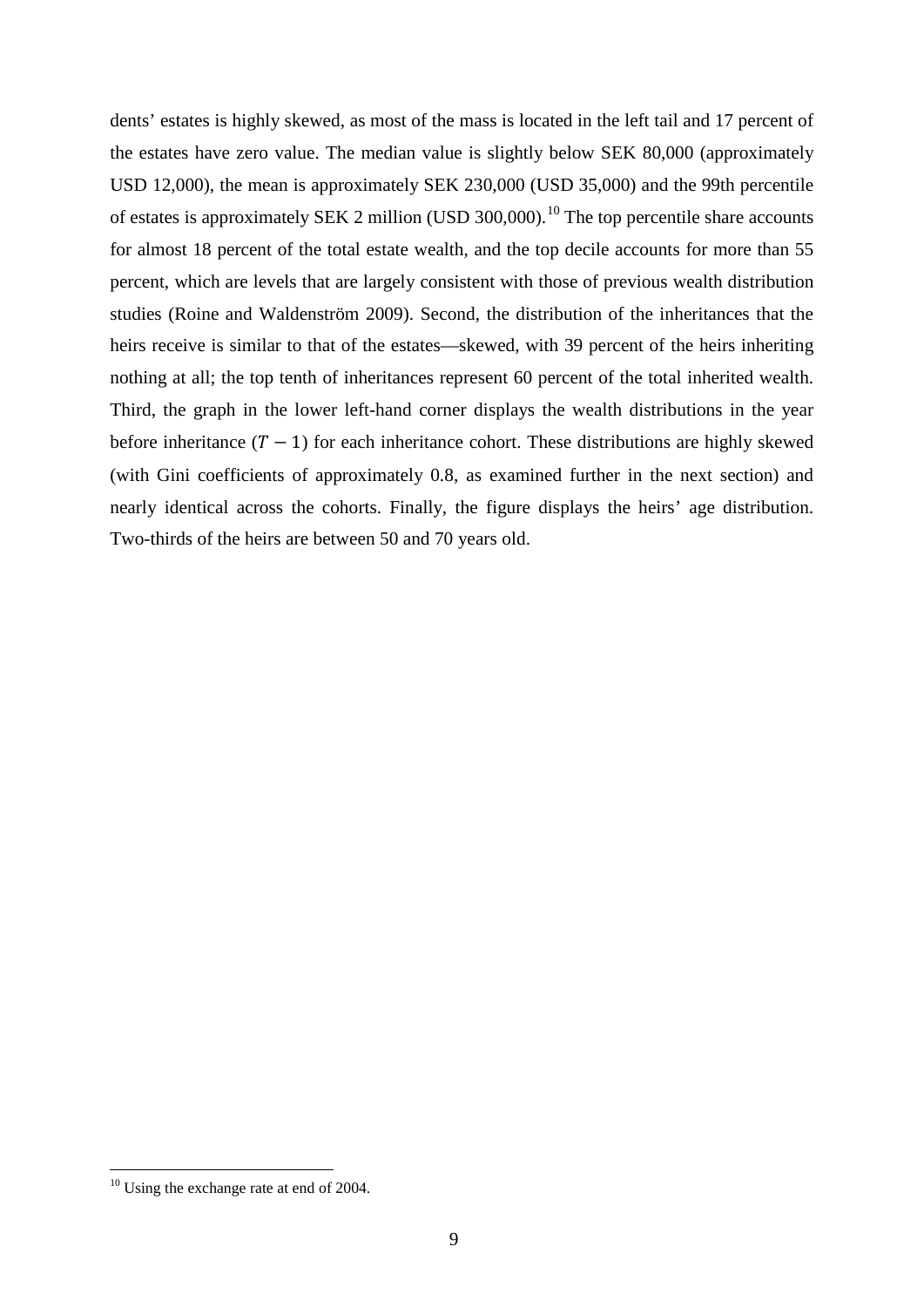

Figure 1: Graphs of the estate, inheritance, wealth, and age distributions.

*Notes*: Estates, inheritances and wealth are presented in 2003 constant prices. The distribution graphs of estates and inheritances are calculated for the decedents (161,060) and heirs (472,413) of the 2002–2004 cohorts, while the net worth and age distributions also include the heirs of the 2005 cohort (150,914 heirs). The top percentile is excluded in the estate and inheritance distribution graphs. The top and bottom percentiles are excluded in the wealth distribution graph. The bandwidths used in the estate, inheritance, and wealth graphs are SEK 50,000, 20,000 and 150,000, respectively. The reported densities (vertical axes) are scaled with the bandwidths.

Table 1 presents additional descriptive statistics. The inheritance cohorts are nearly identical in all dimensions, which is also expected, as they comprise the entire population of inheriting individuals for each year. The average wealth of heirs one year prior to the inheritance year varies somewhat across cohorts. This variation likely reflects annual differences in macroeconomic conditions, particularly stock market and housing price changes. The bottom panel of the table shows statistics for the decedents. Similar to the statistics for the heirs, the differences are very small, and we thus conclude that the inheritance cohorts are also similar in this dimension.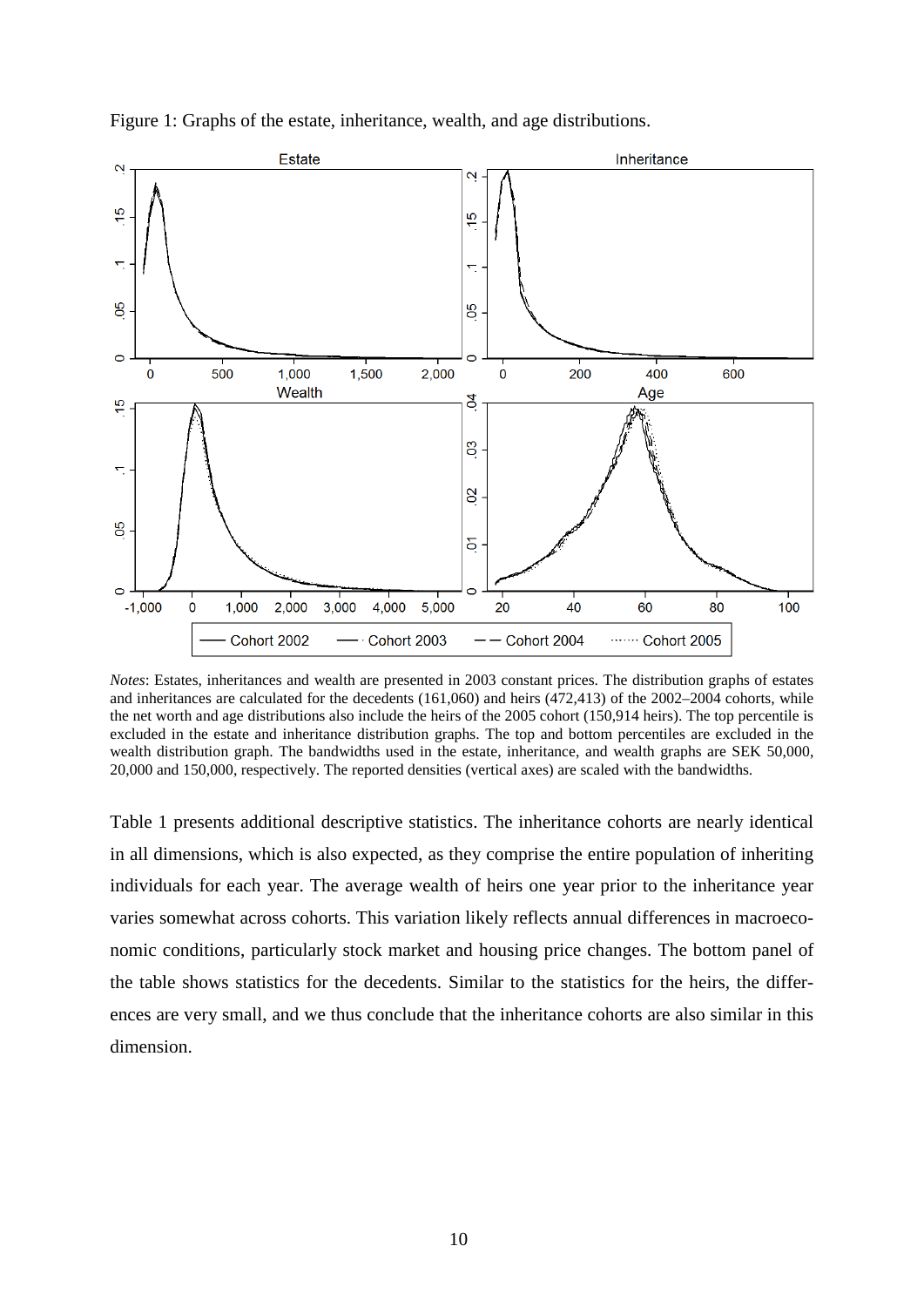| Inheritance cohort                          |         |         |         |         |
|---------------------------------------------|---------|---------|---------|---------|
|                                             | 2002    | 2003    | 2004    | 2005    |
| Characteristics of heirs                    |         |         |         |         |
| Age at inheritance                          | 54.5    | 54.6    | 54.9    | 55.1    |
| Child of the decedent (%)                   | 56.7    | 57.1    | 55.6    | 59.4    |
| Woman $(\%)$                                | 50.7    | 50.5    | 50.7    | 50.6    |
| Married (%)                                 | 53.8    | 53.2    | 52.7    | 52.3    |
| Upper secondary or post-graduate degree (%) | 24.6    | 25.4    | 25.7    | 26.2    |
| Taxable labor income (USD)                  | 33,239  | 33,987  | 34,394  | 35,484  |
| Wealth $T - 1$ (USD)                        | 96,521  | 89,216  | 94,466  | 104,410 |
| Gross inheritance (USD)                     | 12,465  | 12,603  | 13,413  | n.a.    |
| Net inheritance (USD)                       | 11,031  | 11,139  | 11,802  | n.a.    |
| Paying inheritance tax (%)                  | 32.9    | 33.0    | 34.2    | n.a.    |
| Having received taxable gifts (%)           | 1.9     | 1.9     | 2.0     | n.a.    |
| Taxable gifts (USD)                         | 405     | 422     | 433     | n.a.    |
| Characteristics of decedents                |         |         |         |         |
| Age                                         | 81.6    | 81.4    | 81.6    | 81.6    |
| Woman $(\%)$                                | 64.1    | 63.2    | 63.5    | 63.1    |
| Marital status                              |         |         |         |         |
| Widow/widower (%)                           | 65.4    | 64.7    | 64.7    | 64.2    |
| Never married (%)                           | 17.5    | 17.7    | 17.5    | 17.3    |
| Divorced $(\% )$                            | 17.0    | 17.7    | 17.7    | 18.5    |
| Number of heirs                             | 2.91    | 2.92    | 2.98    | 2.83    |
| Number of children                          | 1.65    | 1.66    | 1.65    | 1.67    |
| Estate (USD)                                | 33,878  | 34,257  | 36,739  | n.a.    |
| Number of decedents                         | 55,760  | 54,641  | 50,659  | 53,184  |
| Number of heirs                             | 162,207 | 159,292 | 150,914 | 150,414 |

Table 1: Comparison of cohort means for economic and demographic variables.

*Notes*: All monetary values are measured in the year prior to the inheritance, and they are expressed in 2003 constant prices using end of 2004 USD/SEK exchange rate. Means of the decedents' characteristics are calculated over the number of decedents.

#### **2.4 Measuring wealth inequality**

-

The measurement of wealth inequality is somewhat more complex than the measurement of, for instance, income inequality because some individuals have negative wealth (whenever debts are larger than assets). Therefore, our main analysis uses unidimensional inequality measures that are able to handle negative values, most prominently the Gini coefficient.<sup>[11](#page-12-0)</sup> We

<span id="page-12-0"></span> $11$  The statistical properties of the Gini coefficient are intact with negative values, but its normative interpretations are less straightforward (e.g., How should the negative shares of a pie be distributed?). For more detailed discussions of inequality measures with negative values, see Cowell (2013) and OECD (2013, Ch. 7).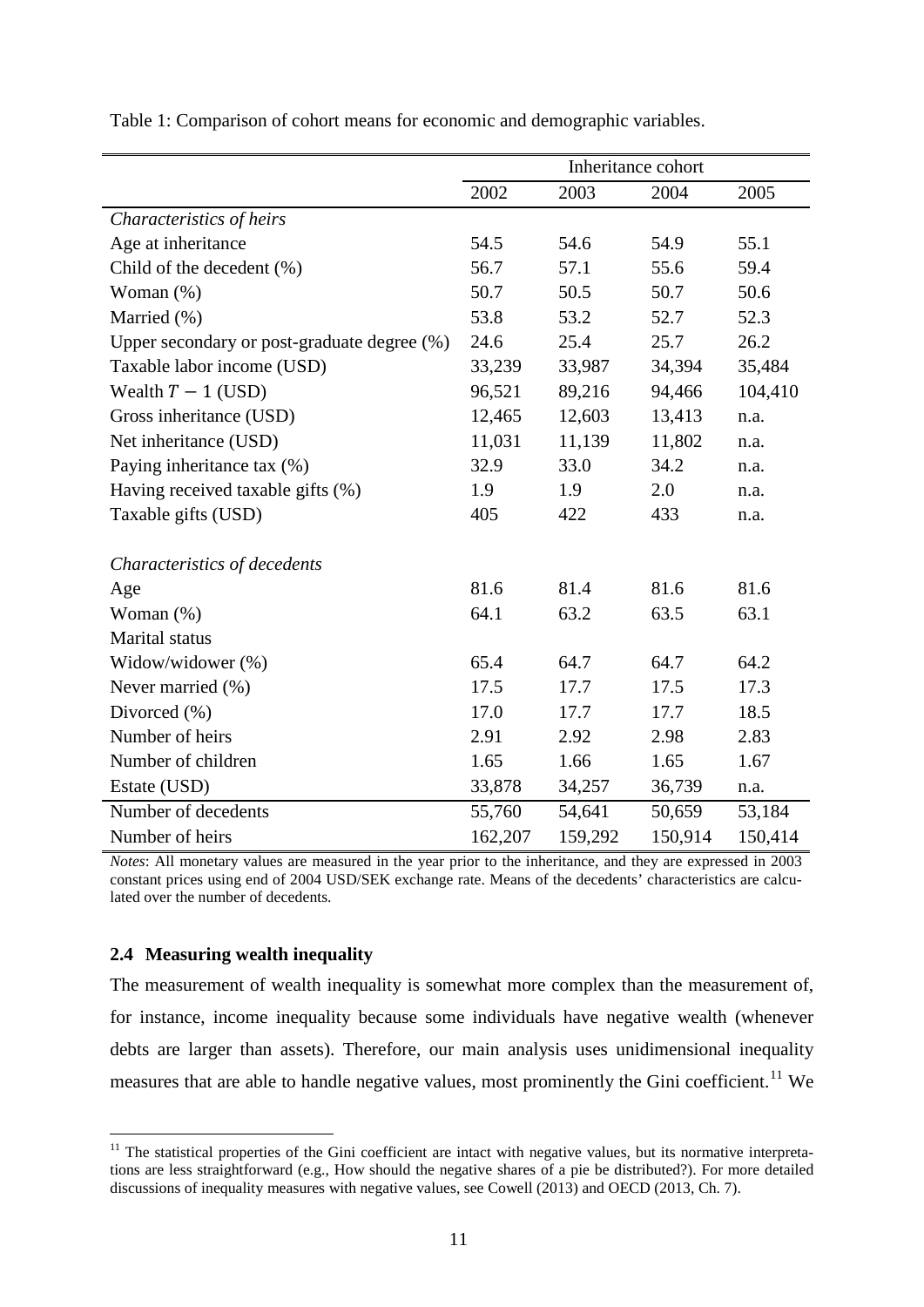complement the analysis with other unidimensional inequality measures that can handle negative values: top and bottom wealth shares, wealth percentile ratios, and a measure of absolute dispersion (the interquartile wealth range, and in the appendix also the range between the 1st and 99th wealth percentiles).

#### **3. The effect of inheriting on wealth inequality**

We estimate direct mechanical and behavior-adjusted effects of inheritances on wealth inequality among heirs. Conceptually, the DME is the immediate distributional change that arises from adding the inherited amount to the heirs' pre-inheritance wealth. The BAE also accounts for behavioral responses among heirs, which reflect that receiving an inheritance may influence labor supply, consumption and investment decisions that affect wealth accumulation and inequality. The estimations of the two effects are performed both non-parametrically, showing how the distribution changes graphically, and for the different unidimensional measures of inequality.

We focus on the full population of heirs of all the decedents who passed away between 2002 and 2004. Focusing on heirs is a natural starting point for our study of the distributional consequences of inheritances because almost everyone inherits sooner or later in life, whether the inheritance is a tiny amount (perhaps even zero) or a larger sum.

#### **3.1 The direct mechanical inheritance effect**

The DME captures how the wealth distribution among the heirs will change if the heirs save their entire inheritances and nothing else happens. To evaluate this effect, we would like to compare inequality in the wealth distribution in the period just before the heirs inherit to inequality in the distribution in the period just after the inheritance. Denoting the measure of the wealth distribution of interest  $D^W$  (e.g., the Gini coefficient), the time of the inheritance T and the length of time until the inheritance  $\varepsilon$ , the DME on  $D^W$  would be given by  $D_{T+\varepsilon}^W - D_{T-\varepsilon}^W$ . To estimate DME using this strategy,  $\varepsilon$  would need to be extremely small (e.g., one day) to avoid the influence of behavioral responses. However, we do not know the exact date when heirs received their inheritances (only the date when the decedents passed away), and we only observe their wealth on December 31 of each year. Comparing wealth levels in the years before and after inheritance is clearly a too long time span to identify the DME because behav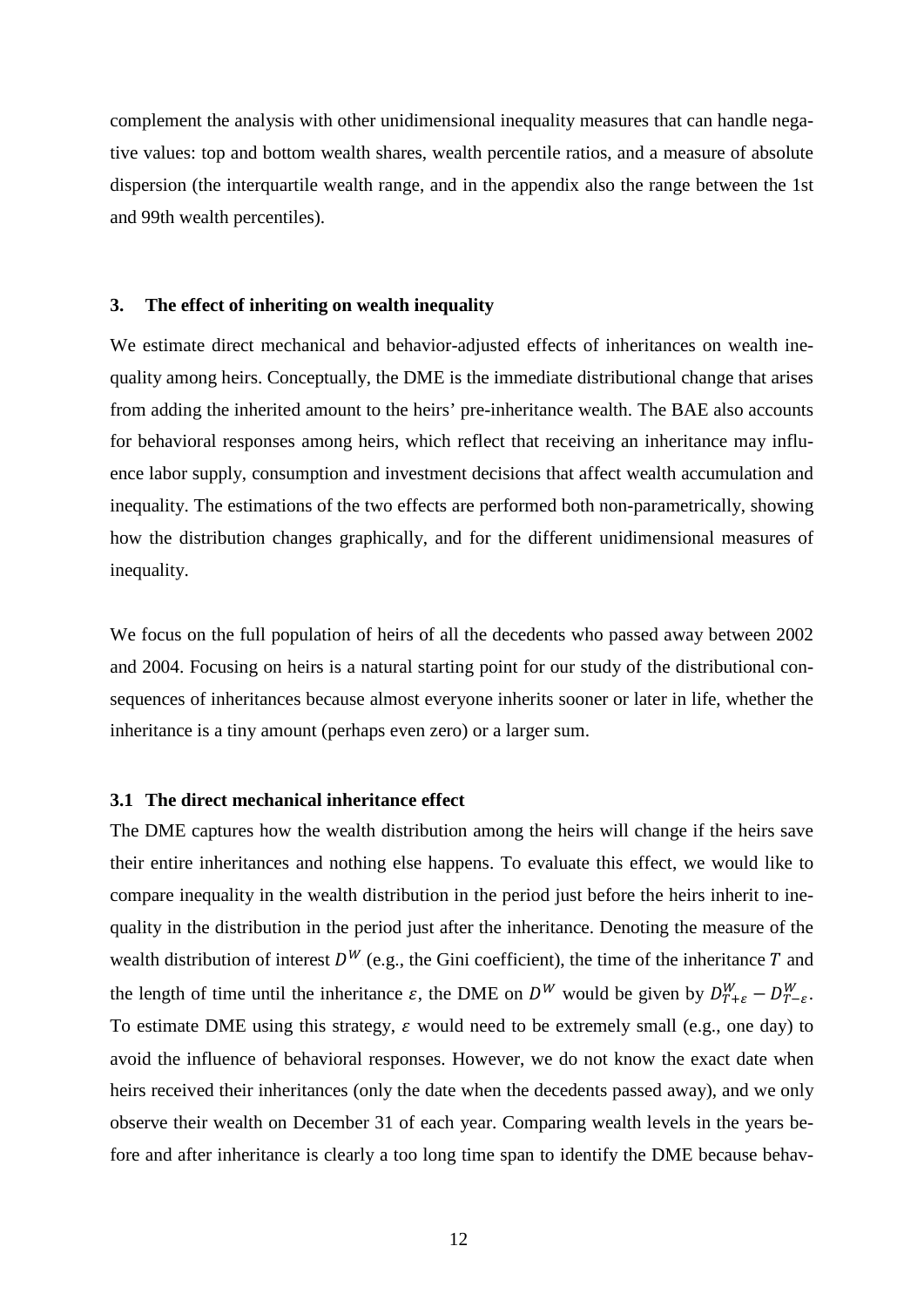ioral responses and changes in macroeconomic conditions may confound the estimates.

Instead, we will estimate the DME by comparing inequality in the wealth distribution one year prior to the inheritance with a measure of wealth inequality that is obtained by adding the value of the inheritance (received in year  $T$ ) to each heir's wealth in the year before the inheritance. In terms of notation, we will estimate DME as follows:

$$
DME = D_{T-1}^{W+I} - D_{T-1}^W,\tag{1}
$$

where  $D_{T-1}^W$  is the measure of wealth distribution in the year prior to the inheritance, and  $D_{T-1}^{W+1}$  is the same distributional measure that is calculated for the distribution of the sum of wealth (in  $T - 1$ ) and the inheritance I.

To examine the statistical robustness of the effect, we compute standard errors by bootstrapping the estimates using 1000 repetitions. The standard errors are typically very small, reflecting both the DME's mechanical in nature, without any stochastic element, and the large size of the population dataset.

#### **3.1.1 Estimation results: Direct mechanical effect**

We start by presenting a non-parametric estimation of the DME, which evaluates how the density distribution of wealth changes as a consequence of inheritances. Figure 2 shows how the wealth distribution changes at different wealth levels when we add each heir's inheritance to his or her pre-inheritance wealth. Clearly, a relatively large drop in density occurs around zero wealth, and a sizable increase in density occurs at moderate wealth levels. Thus, heirs with basically no wealth seemingly move up in the distribution after having received inheritances. By contrast, no changes appear at very low (negative) and very high wealth levels. In these segments, the densities are essentially the same both before and after inheritance, and the differences in the graph are accordingly quite close to the zero line. In other words, adding inheritances to heirs' pre-inheritance wealth has the quantitatively largest influence on the middle parts of the wealth distribution, whereas the tails are largely unaffected.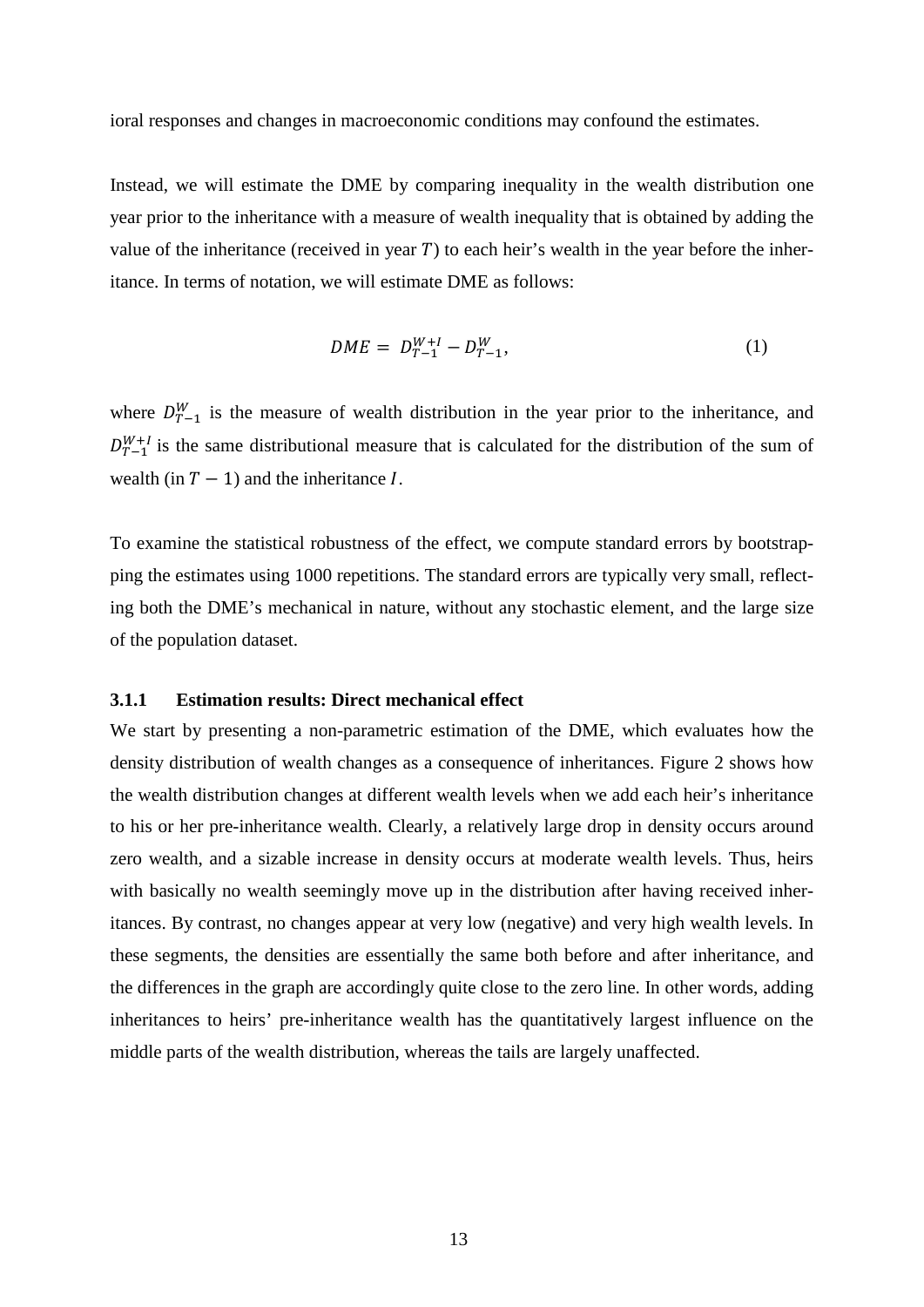Figure 2: Non-parametrical illustration of the DME on the wealth distribution.



*Notes*: The graph (solid) displays the difference in densities (using bins of SEK 250,000) between the distributions in  $T-1$  of wealth and of wealth plus inheritances, i.e.,  $D_{T-1}^{W+I} - D_{T-1}^W$ . The estimates are based on data on 472,413 heirs (2002–2004 cohorts). The confidence bands (dashed) are based on bootstrapped standard errors (1,000 repetitions). Wealth (SEK 1,000) is presented in 2003 constant prices.

We now shift our focus to estimate the DME on unidimensional measures of wealth inequality. We seek to quantify the distributional effects of inheritance in terms of standard measures of inequality, which, in turn, facilitates comparisons with other factors and events that affect the wealth distribution.

Table 2 presents the DME on five unidimensional measures of inequality that are discussed in section 2.4. The estimated effects with respect to these measures mirror the pattern displayed in Figure 2. First, we see that relative inequality decreases. The Gini coefficient falls from 0.802 to 0.754 (averaged over all three inheritance cohorts), corresponding to a reduction of six percent and revealing a substantial equalization effect. For example, this drop in the Gini coefficient is larger than that following the dotcom bubble in 2000 when stock prices fell sharply, affecting primarily stockholders (who are typically in the top of the distribution).

Similar results, showing an equalizing effect, are found for the other measures of relative ine-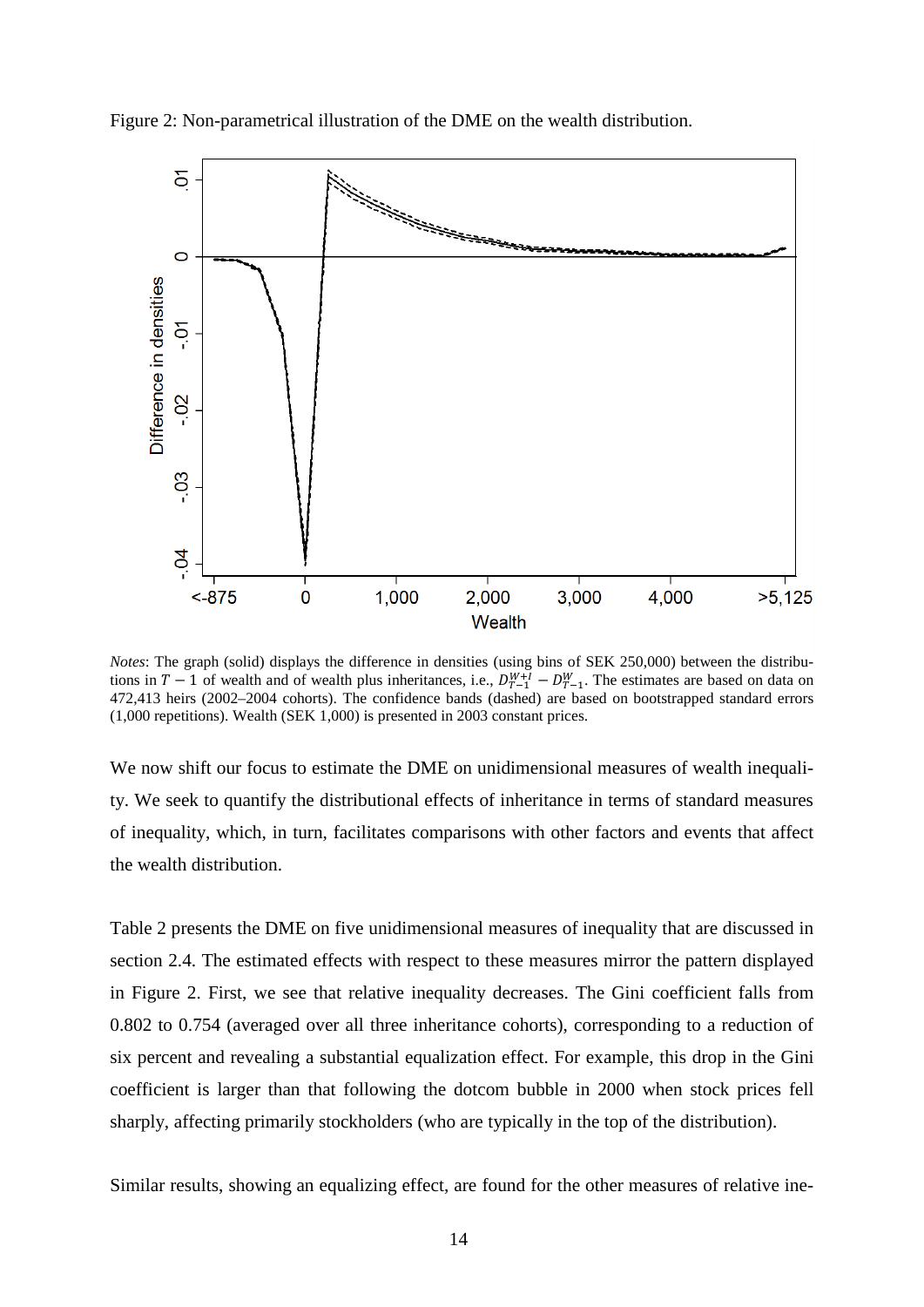quality. The wealth percentile ratio P90/P50 falls quite substantially—by approximately 15 percent. The wealth share of the top decile also falls, from 56 to 52.5 percent, while the wealth share of the bottom half of the distribution actually increases from minus 1.5 percent to plus 1.4 percent.

Interestingly, the measure of absolute dispersion, the wealth percentile gap P75–P25, *increases* as a consequence of inheritance, which confirms the pattern of a high correlation of wealth across generations in general and between heirs' wealth and inheritance amounts in particular.

Summing up, the results with respect to the DME indicate that inheritances equalize the wealth distribution of heirs, an effect that is consistent across both non-parametric estimation of the change in distribution and a range of well-known wealth inequality measures. In addition, the data confirm the conventionally held view that richer heirs inherit more than poorer heirs, as indicated by the increased absolute dispersion of wealth.

Table 2: DME on wealth inequality.

|                       | U.          | (2)         | (3)              | (4)        | (5)         |
|-----------------------|-------------|-------------|------------------|------------|-------------|
| Outcome               | Gini        | P90/P50     | Top 10%          | Bottom 50% | $P75 - P25$ |
| Inheritance effect    | $-0.048***$ | $-0.975***$ | .***<br>$-0.031$ | $0.029***$ | 59.948***   |
|                       | (0.0004)    | (0.014)     | (0.0003)         | (0.0004)   | (1,049)     |
| Mean of outcome $T-1$ | 0.802       | 6.612       | 0.556            | $-0.015$   | 765,304     |
| Effect in %           | $-6.0$      | $-14.7$     | $-5.6$           | $\bullet$  | 7.8         |

*Notes*: The estimates provide the difference between the unidimensional measure for the wealth distribution in  $T-1$  and the unidimensional measure for the distribution of the sum of wealth in  $T-1$  and the inheritance. The estimates are based on data on 472,413 heirs (2002–2004 cohorts). Bootstrapped standard errors are presented in parentheses (1,000 repetitions). \* significant at the 10-percent level, \*\* significant at the 5-percent level, \*\*\* significant at the 1=percent level. *Effect in %* is calculated as (*Inheritance effect* / *Mean of outcome*   $T - 1$   $\times$  100.

#### **3.1.2 Why do inheritances reduce wealth inequality?**

In this section, we investigate two potential mechanisms that may explain why inheritances reduce wealth inequality. First, compared with wealthier heirs, less wealthy heirs may receive inheritances that are larger relative to their pre-inheritance wealth. Second, wealthier decedents may have more children, each of whom will then receive a smaller inheritance. As will become clear, the reduction in inequality is better explained by less wealthy heirs receiving inheritances that are large relative to their wealth than by the wealthier having more children. The role of inheritance tax will be discussed separately in Section 4.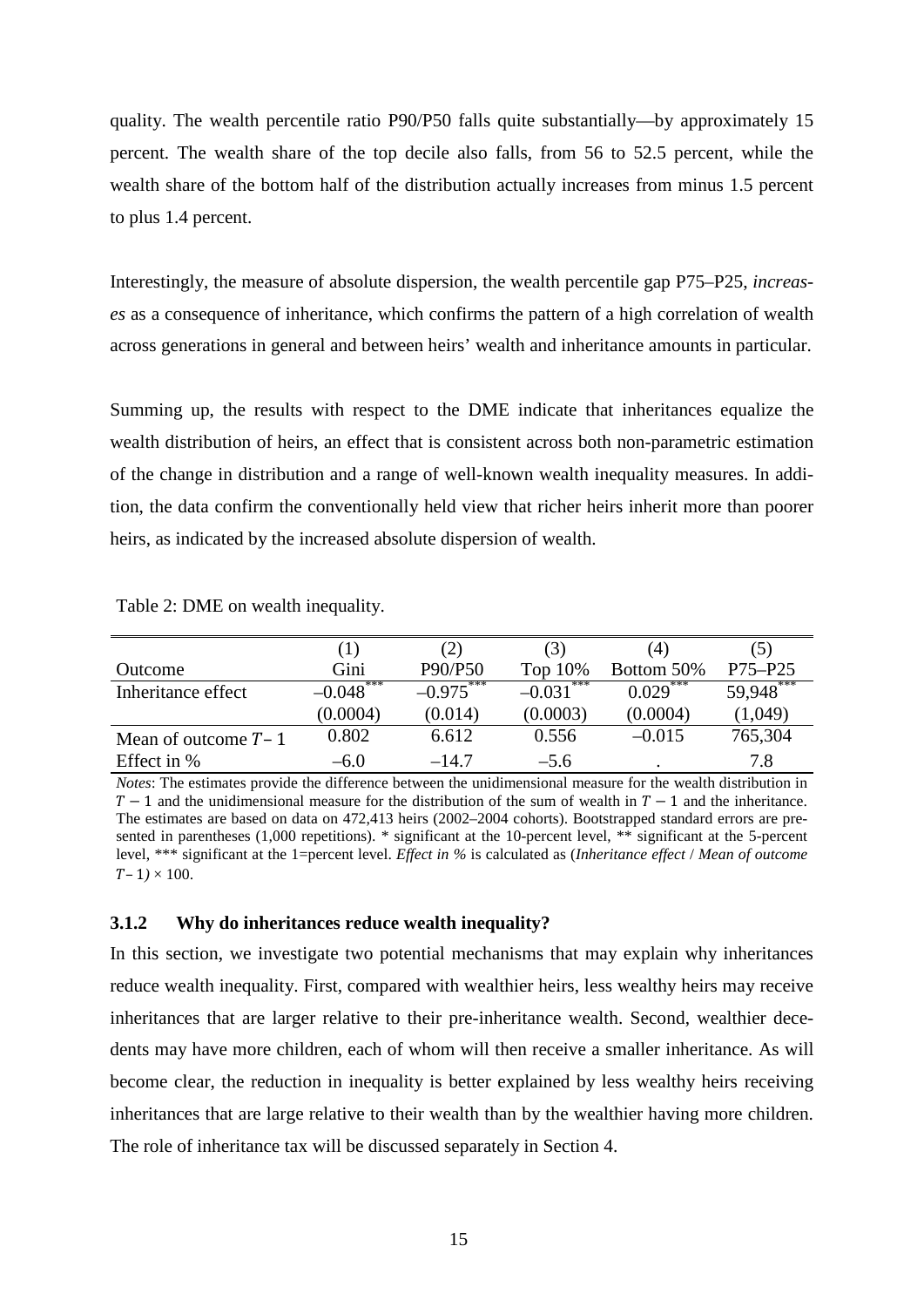Figure 3 shows how the inherited amounts vary with wealth of the heirs. Wealthier heirs (in the year before they inherit) receive larger inheritances than heirs who are initially less wealthy. Heirs in the fourth wealth decile (which is the lowest decile for which all heirs have positive wealth) receive inheritances amounting to approximately SEK 60,000 (right axis), on average. Notably, the inherited amounts increase as we move up to higher wealth deciles. In the top decile, the mean inheritance amounts to SEK 187,000. While wealthier heirs receive larger inheritances, Figure 3 also shows that the inherited amount, as a share of wealth (left axis), displays the opposite pattern. Heirs in the fourth wealth decile receive inheritances that effectively double their wealth, whereas heirs in the higher wealth deciles receive inheritances that are smaller relative to their pre-inheritance wealth. In the top decile, the inheritance corresponds to approximately 3 percent of pre-inheritance wealth, on average. Less wealthy receive relatively larger inheritances, which is likely the primary explanation for the equalizing effect of inheritances on the wealth distribution.





*Notes*: Wealth (SEK 1,000) and inheritance (SEK 1,000) are presented in 2003 constant prices for the 2002– 2004 cohorts. Wealth deciles 1–3 are omitted because of negative wealth values. Mean wealth and mean inheritance for deciles 1–3 are SEK –114,000 and SEK 49,000, respectively.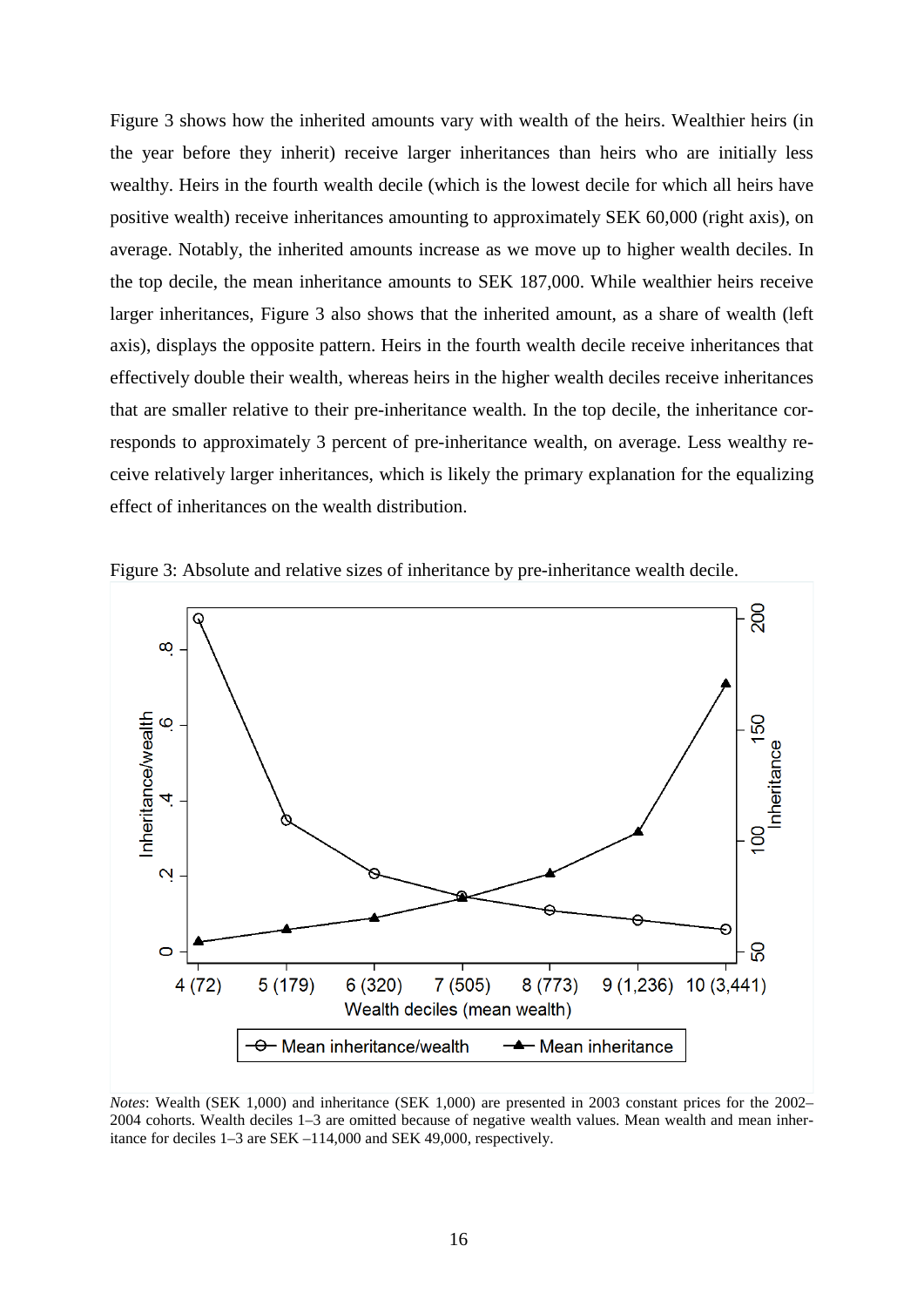The second proposed explanation for this equalizing inheritance effect relates to differential fertility patterns across the distribution. A standard implication of any model of intergenerational transfers is that the degree of equalization increases in the number of children (see, e.g., Stiglitz 1969; Atkinson and Harrison 1978), and, if wealthy decedents have more children, inheritances seemingly have an equalizing effect.

Figure 4 depicts the average number of children by the level of the decedents' estate sizes. The graph for all the decedents shows that, in the bottom eight deciles, the average number of children hovers at approximately 1.7, then falling to 1.4 in the ninth estate decile and to just over one in the highest estate decile. Even when only considering the estates of decedents with children, the top estates do not have more children than the overall average. Naturally, a number of factors account for this pattern, but the analysis still offers forceful evidence against the hypothesis that the wealthy, on average, have more children, which thus drives the equalizing effect of inheritances.





*Notes*: "All decedents" refers to the 161,060 decedents in the 2002–2004 cohorts. "Decedents with children" refers to the 121,137 decedents with children (2002–2004 cohorts).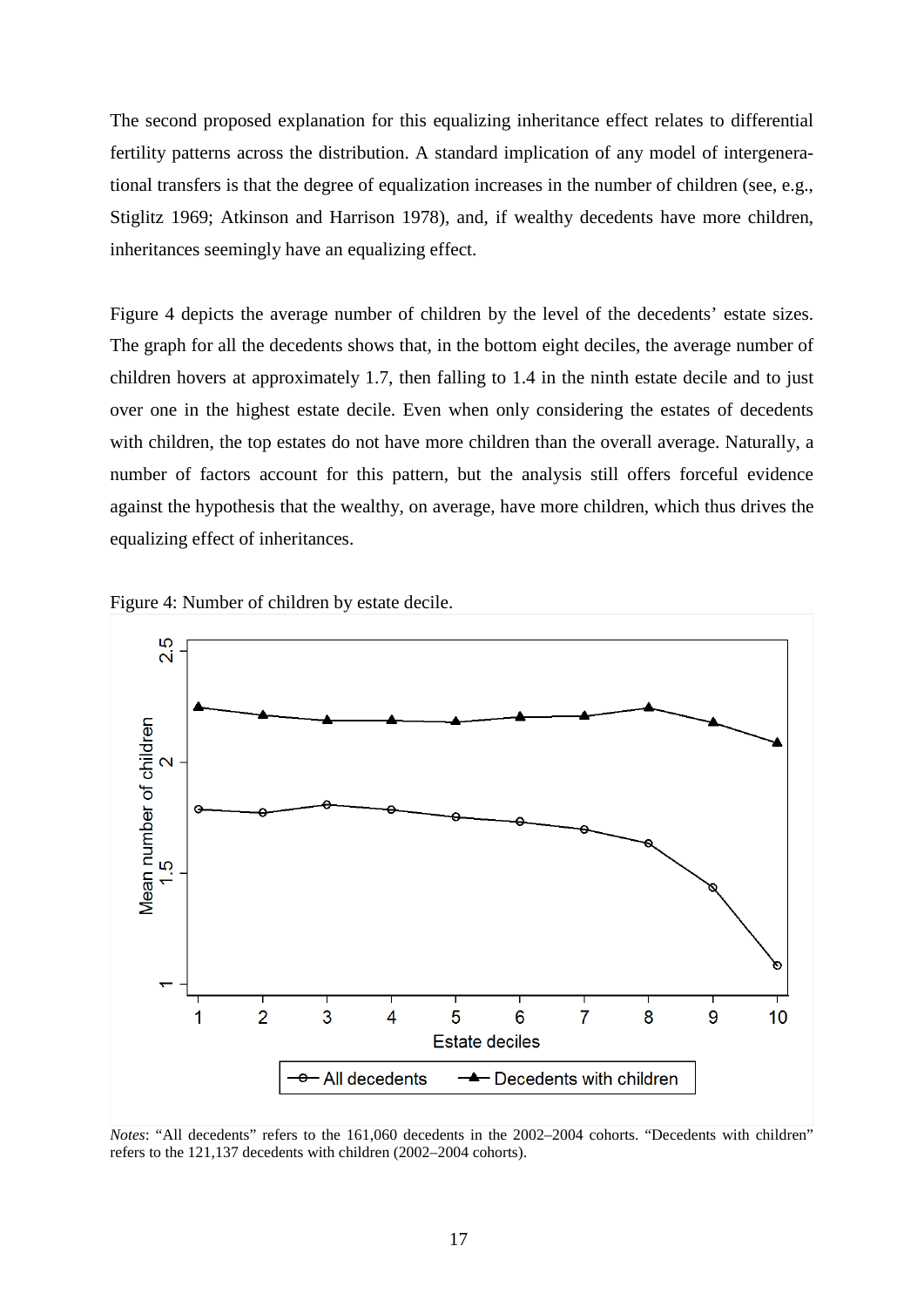#### **3.2 The behavior-adjusted inheritance effect**

In this section, we estimate the BAE, which captures not only the DME but also how inheritances alter other determinants of wealth accumulation, such as labor supply, consumption, savings and investment decisions. For example, if heirs immediately consume a substantial fraction of the inheritance, the DME may not be informative about how the wealth distribution actually evolves after inheritances are received. Following the notation used above, the BAE can, *ceteris paribus*, be formulated as follows:

$$
BAE = D_{Post}^W - D_{Pre}^W \tag{2}
$$

where  $D_{Pre}^{W}$  and  $D_{Post}^{W}$  denote measures of wealth distribution in the period before and after inheritance.

When empirically estimating the BAE on wealth inequality (and mobility), several challenges arise related to concerns about the *ceteris paribus* condition not being fulfilled. To illustrate the two most prominent challenges, consider first a strategy that compares the wealth distribution of heirs before and after the receipt of inheritance. The difference between the two distributions may be caused by inheriting only, though a singular source is unlikely. For example, macroeconomic events, such as housing market downturns, tend to slash middle-class wealth and thus increase wealth inequality, whereas financial market crashes primarily hit the wealthy and tend to make the wealth distribution more equal (Wolff 2013; Lundberg and Waldenström, 2016). Second, age-wealth profiles generally imply that, within a birth cohort, wealth becomes more equally distributed with age (Paglin 1975). Therefore, a simple beforeafter analysis may yield biased estimates of the effects of inheritances on the wealth distribution.

This problem can be solved by comparing the before-after change in the wealth distribution of the cohort of heirs who inherit in a given year with the same before-after change of a cohort that is identical, except that its members inherit a year later. In our case, we will compare wealth distributions from 1999–2007 across the three cohorts that inherited sequentially over the 2002–2004 period. We aim to identify the effect of inheriting in a given year relative to inheriting one or two years later. In particular, we estimate the BAE on unidimensional measures of inequality, using the following empirical model: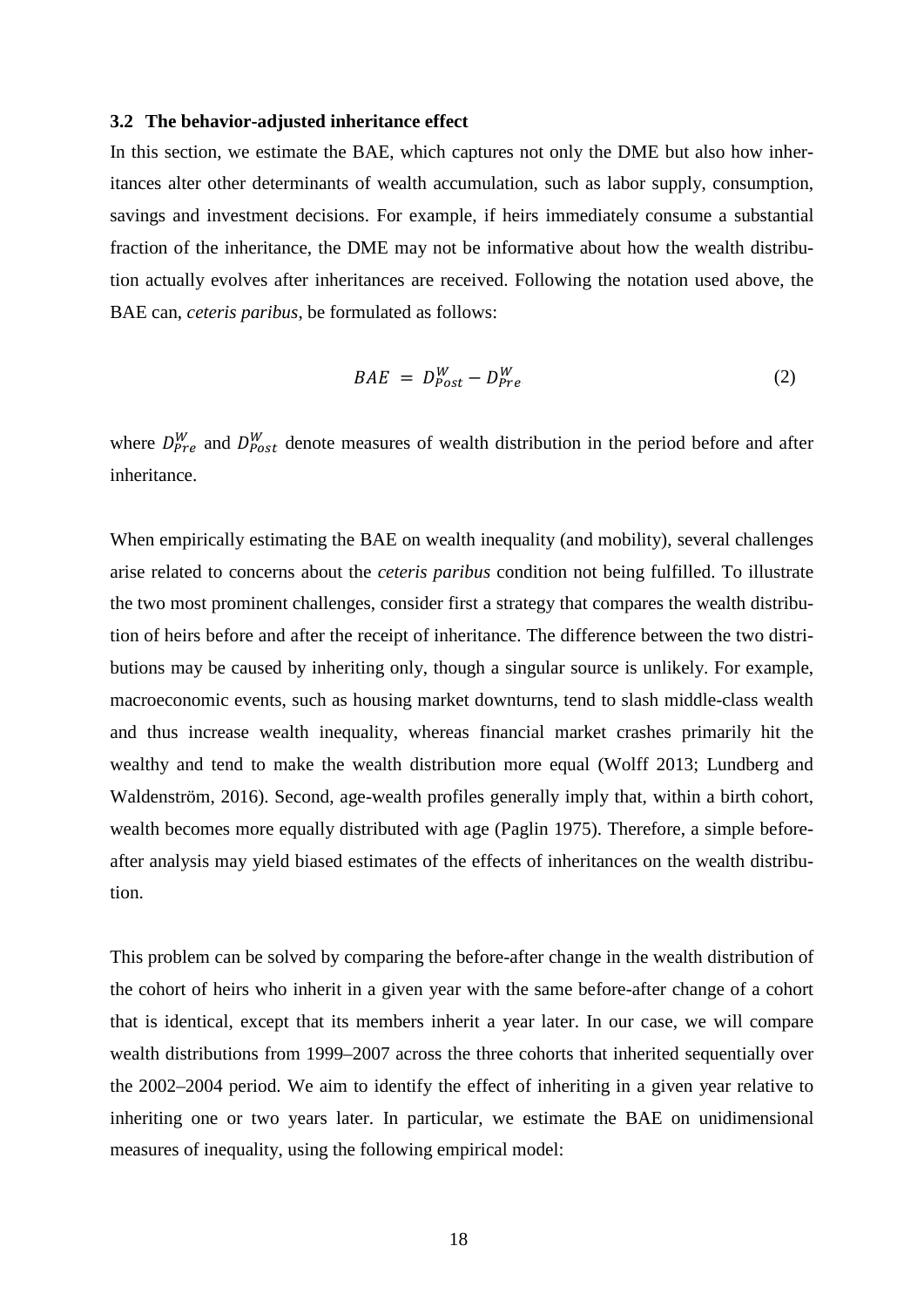$$
D_{c,y}^W = \delta \cdot PostInheritance_{c,y} + \lambda_y + \lambda_c + \varepsilon_{c,y}.
$$
 (3)

In Equation (3),  $D_{c,y}^W$  denotes wealth inequality that varies across cohorts c and calendar years  $\nu$ . PostInheritance is a cohort-specific indicator variable, which equals one from the year of the inheritance onwards. We also include year and cohort fixed effects, captured by  $\lambda_y$  and  $\lambda_c$ , respectively, and  $\varepsilon_{c,y}$  is a random error term. The estimation model is essentially a differencein-differences estimator, where the identifying assumption is that the outcome would have evolved similarly for the inheriting cohort and the "to-inherit" cohort(s) in the absence of inheritance (i.e., a parallel trends assumption). While this assumption cannot be explicitly tested, it is possible to get indirect evidence of whether it holds by studying the outcome trends for the groups in the pre-treatment period, i.e., before inheritance. In the next section, we investigate the validity of the assumption and show that it appears to hold.

#### **3.2.1 Estimation results: Behavior-adjusted effect**

<u>.</u>

Similar to the DME analysis, we start the BAE analysis with a non-parametrical, graphical illustration. The estimated effect of inheritance by comparing pre- and post-distributions may be biased by macroeconomic and demographic (aging) influences; to account for such potential confounders, we compare wealth distribution changes of the 2002 and 2004 inheritance cohorts between 2001 and 2003, i.e., when the 2002 cohort inherits and the 2004 cohort does not. Because both cohort experience the same macro environment and aging process, the dif-ferences in wealth distributions effectively only reflect the inheritances of the 2002 cohort.<sup>[12](#page-20-0)</sup> Figure 5 shows the results. A preliminary observation is that the pattern resembles the one seen for the DME in Figure 4; inheritances positively affect a substantial mass of heirs from the bottom and the middle of the distribution. That said, the size of the BAE is substantially smaller, around half of the one measured for the DME.

<span id="page-20-0"></span> $12$  While this comparison effectively removes biases that stem from aging and changing macroeconomic condition, the estimated change may still be biased if the 2002 and 2004 cohorts are affected *differently* by macroeconomic events or aging. We cannot graphically illustrate the differences in such effects during the treatment years, but we can show differences in the evolution of the wealth distributions of the two cohorts between 1999 and 2001, i.e., when neither of the cohorts have inherited. The results of this placebo test are presented in Appendix B, Table B1, showing that the changes in the wealth distributions of the two cohorts between 1999 and 2001 are nearly identical. As such, we conclude that cohort-specific macroeconomic effects do not appear to confound the inheritance effect presented in Figure 5.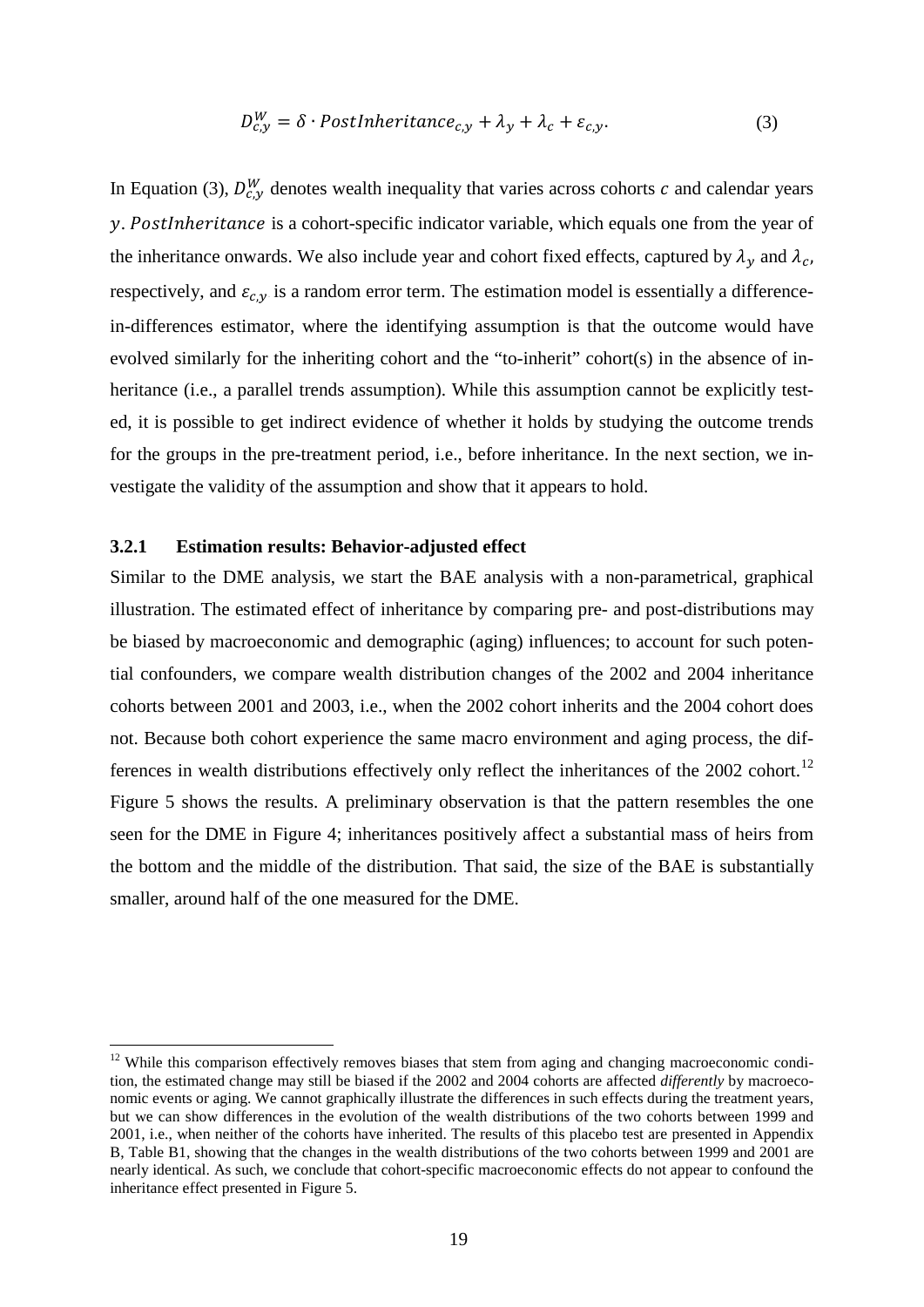



*Notes*: The graph (solid) displays the difference in densities (using bins of SEK 250,000) of the wealth distributions in  $T - 1$  (2001) and  $T + 1$  (2003) for the 2002 cohort and that of the wealth distributions in  $T - 3$  (2001) and  $T - 1$  (2003) for the 2004 cohort. The estimates are based on data on 313,121 heirs (162,207 from the 2002 cohort and 150,914 from the 2004 cohort). The confidence bands (dashed) are based on bootstrapped standard errors (1,000 repetitions). Wealth (SEK 1,000) is presented in 2003 constant prices.

Next, we turn to analyzing the BAE on unidimensional wealth inequality and absolute dispersion. In contrast to the graphical analysis, we now use the 2002, 2003 and 2004 cohorts simultaneously and exploit the full wealth register data from 1999 to 2007. Therefore, the estimated inheritance effect captures the average effect over the five years after inheritance.<sup>[13](#page-21-0)</sup> As noted in the previous section, the identification strategy assumes that wealth inequality would evolve similarly for all cohorts had they not inherited.

Figure 6 depicts the evolution of the Gini coefficient for the three cohorts over the entire period. Until 2001, i.e., the year before the first cohort inherits, a near-identical development of the Gini coefficient occurs for all three cohorts, strongly suggesting that the parallel trends

-

<span id="page-21-0"></span><sup>&</sup>lt;sup>13</sup> This is correct under the assumption of homogeneous treatment effects across the cohorts. However, in the estimations, we can only follow the 2003 and 2004 cohorts three and four years after inheritance. Under weaker assumptions, we would estimate a weighted average treatment effect.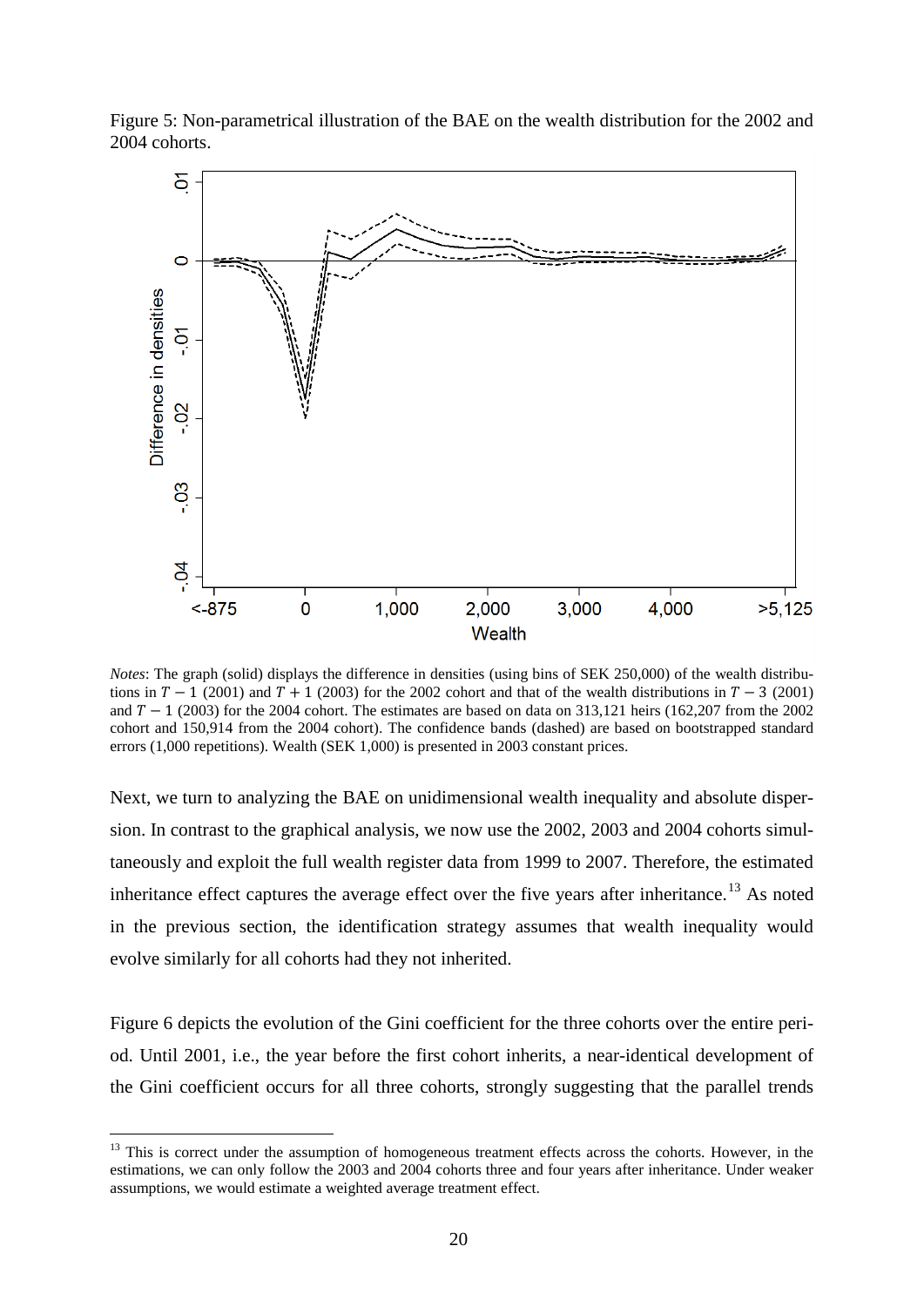assumption is fulfilled. The Gini coefficients fall from approximately 0.85 in 1999 to 0.82 in 2000 and 0.81 in 2001. In 2002, the 2002 cohort inherits, and we see an immediate and sharp drop in the Gini coefficient to 0.78, falling further in 2003 when the heirs of the decedents who passed away in late 2002 received their inheritances. By contrast, the Gini coefficients of the two non-inheriting cohorts remain virtually unchanged in 2002. Starting in 2003, when the 2003 cohort inherits, the Gini coefficients of that cohort drops over the next two years. This pattern is repeated again for the 2004 cohort. Between 2005 and 2007, when all the cohorts have inherited, the Gini coefficients return to a common level and development.<sup>[14](#page-22-0)</sup> As clearly shown in Figure 6, changes in wealth inequality differ across the cohorts *only in the two years when they inherit*. This strikingly consistent pattern offers strong evidence of the equalizing effect of inheritances on the wealth distribution.



Figure 6: Development of the Gini coefficient by inheritance cohort.

*Notes*: The points on the graphs indicate the Gini coefficients calculated for the distribution of wealth as of December 31 of the respective year.

Table 3 reports the estimation results of the BAE on the five inequality and dispersion

-

<span id="page-22-0"></span> $14$  The post-inheritance downward trend in the Gini coefficient could, in principle, mean that the equalizing impact of inheritances is reinforced by time, but we cannot separate this effect from other confounding factors that affect inequality trends here.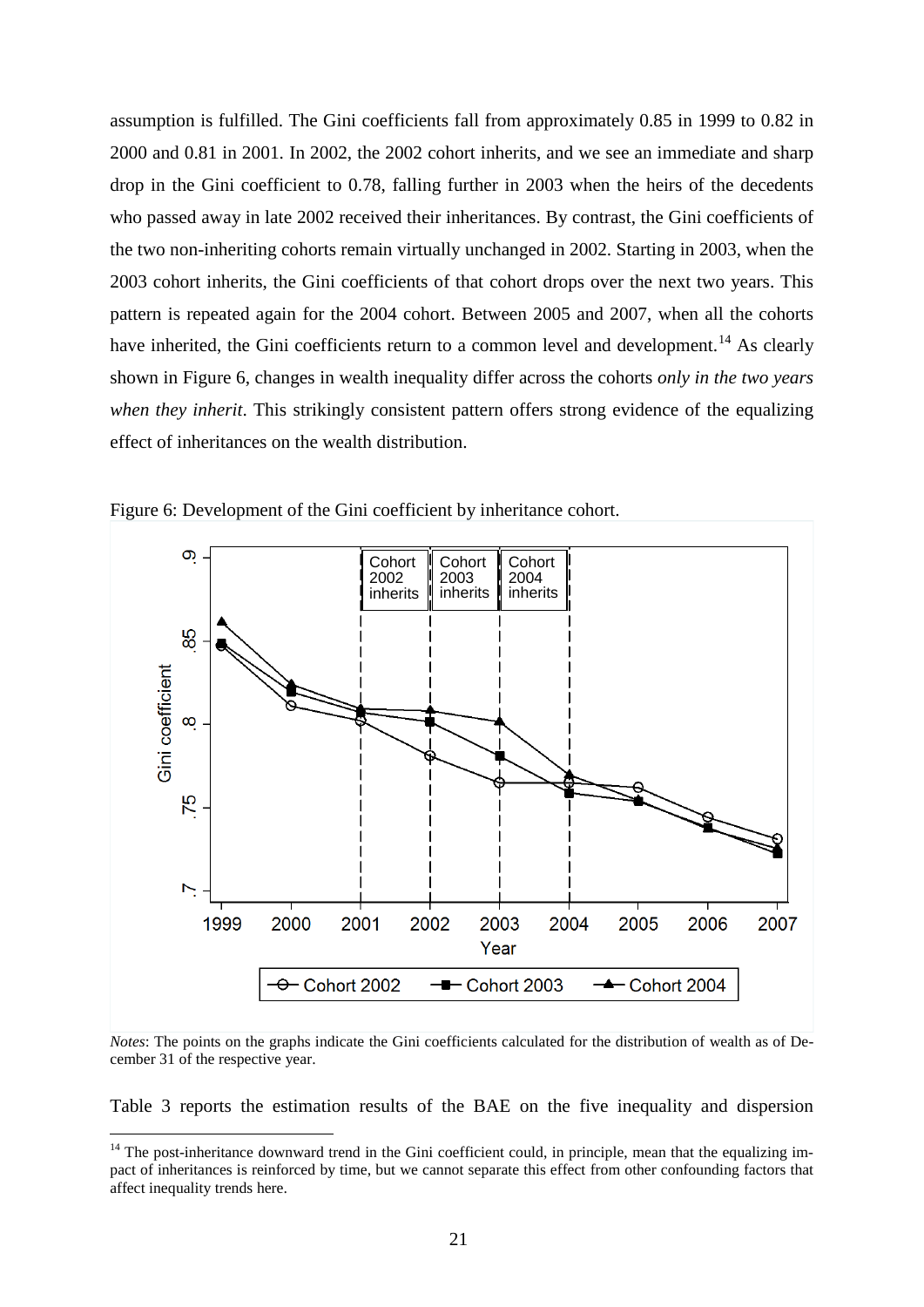measures generated by the difference-in-differences estimator (Eq. 3). The coefficient estimate in the first column of Table 2 shows that the inheritance effect causes a reduction in the Gini coefficient by 0.035 points, which is equivalent to a drop of 4.4 percent (when compared with the baseline of 0.802).

The estimates of the inheritance effects on the other relative dispersion measures confirm what we have observed already in Figure 5, and they are qualitatively similar to the DMEs. The P90/P50 decreases by 9 percent, and the share of total wealth held by the wealthiest decile falls by 5 percent. Notably, the poorest half increases their share of total wealth from minus 1.5 percent to just above zero. Finally, the estimated effect of inheritances on the distance between the  $75<sup>th</sup>$  and the  $25<sup>th</sup>$  wealth percentiles indicates that wealth dispersion increases as a consequence of inheritances.

Taken together, the results confirm the patterns that we found when we estimated the DME, i.e., that relative inequality decreases while absolute dispersion increases. That said, the equalizing effects are generally smaller when accounting for the behavioral adjustments of the wealth holdings. Therefore, we continue by investigating some possible explanations for this finding in the next section.

|                               | (1)         | (2)             | (3)          | (4)        | (5)         |
|-------------------------------|-------------|-----------------|--------------|------------|-------------|
| Outcome                       | Gini        | P90/P50         | Top 10%      | Bottom 50% | $P75 - P25$ |
| Inheritance effect $(\delta)$ | $-0.035***$ | ***<br>$-0.601$ | $-0.029$ *** | $0.018***$ | $64.998***$ |
|                               | (0.008)     | (0.163)         | (0.004)      | (0.005)    | (15, 484)   |
| Mean of outcome $T-1$         | 0.802       | 6.609           | 0.556        | $-0.015$   | 765,926     |
| Effect in %                   | $-4.4$      | $-9.1$          | $-5.2$       |            | 8.5         |

Table 3: BAE on wealth inequality.

*Notes*: The estimates are based on 24 observations (3 cohorts [2002–2004] over 8 years) using data on 472,413 heirs. Standard errors appear in parentheses. \* significant at the 10-percent level, \*\* significant at the 5-percent level, \*\*\* significant at the 1-percent level. δ is the coefficient of *PostInheritance* in Equation (4). *Effect in %* is calculated as (*Inheritance effect* ( $\delta$ ) / *Mean of outcome*  $T - 1$ ) × 100.

#### **3.2.2 Why is the behavior-adjusted effect smaller than the direct mechanical effect?**

When comparing the two inheritance effects on wealth inequality, we observed that the BAE is generally smaller than the DME. In the case of Gini coefficients, the BAE is 4.4 percent, and the DME is 6 percent.

Why is the equalizing effect of inheritances generally less pronounced when behavioral re-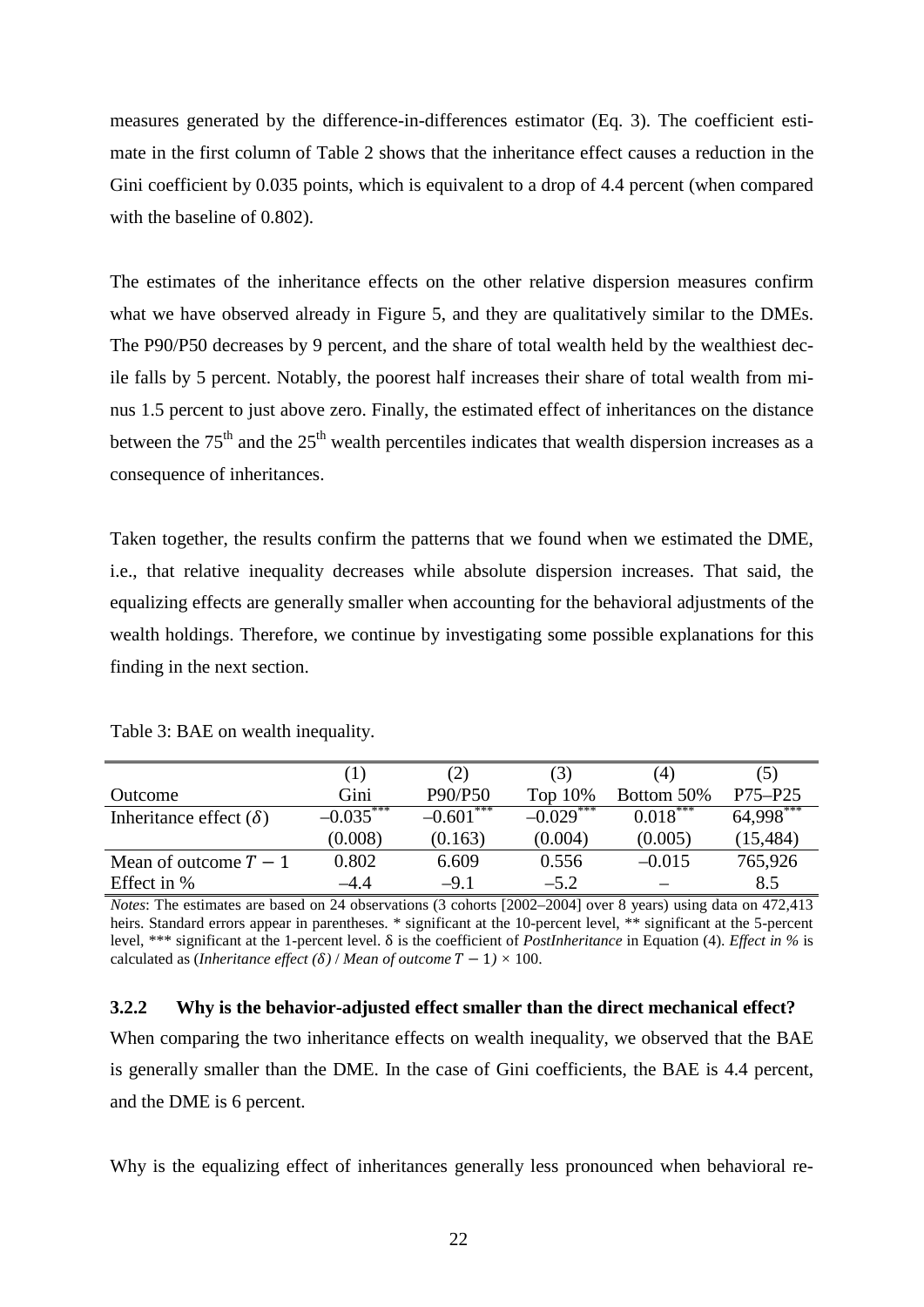sponses are accounted for? Departing from a standard framework for wealth accumulation, several possible explanations are consistent with such a pattern.<sup>[15](#page-24-0)</sup> The first possible explanation is that, compared wealthier heirs, less wealthy heirs have a higher marginal propensity to consume their inheritances (e.g., Kreiner, Lassen and Leth-Petersen 2014; Carroll, Slacalek and Tokuoka 2015). The second explanation is that wealthier heirs receive higher returns on their savings than poorer heirs do (Andersen and Nielsen 2011). Both of these explanations would lead to increased wealth inequality and, in turn, mitigate the equalizing direct mechanical effect. [16](#page-24-1)

Although a thorough evaluation of behavioral responses to inheritances is beyond the scope of this paper, we will nevertheless provide some evidence of the importance of these explanations. We calculate *the remaining share of the inheritance* in the year after inheritance,  $RI_{T+1}$ , for each decile of the wealth distribution in the year prior to the inheritance  $(T - 1)$ . If the first explanation for the discrepancy between DME and BAE is correct, we should expect that heirs with relatively low pre-inheritance wealth will have consumed a larger share of their inheritances than richer heirs have. The second explanation is expected to yield a similar pattern, but  $RI_{T+1}$  may be larger than one for the wealthiest heirs. The hypotheses thus posit that  $RI_{T+1}$  is increasing in wealth and that  $RI_{T+1}$  exceeds one for the top decile(s) if wealthier heirs receive higher returns on their inheritances.

We calculate  $RI_{T+1}$  as follows. First, we calculate the mean difference in wealth between the year before and the year after inheritance ( $\Delta W = W_{T+1} - W_{T-1}$ ) for each wealth decile of the 2002 cohort. This difference may be the result of not only the inheritances but also aging and macroeconomic influences. To isolate the inheritance effect, we subtract from  $\Delta W$  for each wealth decile of the 2002 cohort, a similar difference calculated for the 2004 cohort (which has not yet inherited) over the same calendar years. Doing this effectively removes the counterfactual increase in wealth for each wealth decile of the 2002 cohort. Finally, we relate the mean increase in wealth within the decile to the corresponding mean inheritance within

-

<span id="page-24-0"></span> $15$  A simple process for wealth accumulation (see, e.g., Davies and Shorrocks 2000) would be one that describes next period's wealth as a function of past wealth plus net income savings (which could depend on inheritances for labor supply reasons) and inherited wealth:  $W_{t+1} = W_t + (s - c)Y_t(I) + (s - c)I_t$ . In this framework, wealth accumulation depends on the rates of saving  $s$  and consumption  $c$  and on potential labor supply effects by inheriting  $Y'$  over and above the inheritances.

<span id="page-24-1"></span> $16$  In addition, labor supply, and thus labor earnings, may also change upon the receipt of inheritances if heirs decide to work less, retire earlier than planned, or use inheritances to start a new venture (see for example, Elinder Erixson and Ohlsson 2012, Brown, Coile and Weisbenner 2010; Holtz-Eakin, Joulfaian and Rosen 1994).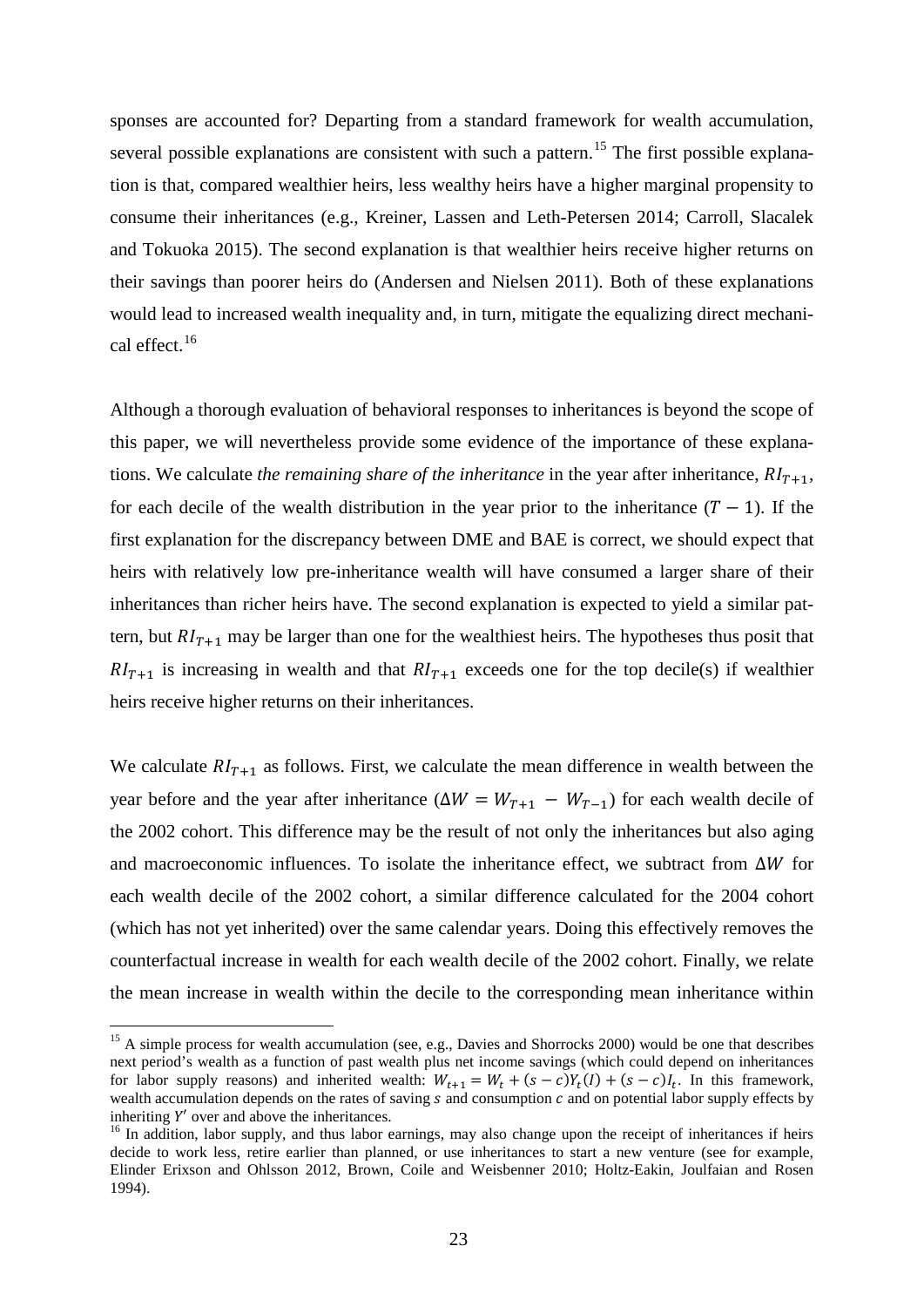the same decile. Unfortunately, this approach is not well suited to explain wealth changes due to inheritances when the inheritances are very low relative to the heirs' initial wealth. For this reason, we remove heirs who inherit less than SEK 1,000 or less than 1 percent of their preinheritance wealth from the calculations.

We illustrate the result of this exercise in Figure 7. Notably, the remaining share of the inheritance  $(RI_{T+1})$  increases monotonically from approximately 40 percent among heirs in the lowest decile to approximately 100 percent among heirs in the top decile. Hence, the equalizing BAE is likely smaller than the DME because, compared with wealthier heirs, less wealthy heirs consume larger shares of their inheritances. However, there is no direct indication that those at the top receive disproportionate returns on their inheritances.



Figure 7: Share of inheritance remaining the year after the heir inherits (across wealth deciles).

*Note:* "Remaining share of inheritances in  $T + 1$ " refers to  $RI_{T+1}$  (see Section 3.2.2 for definition).

#### **4. Inheritance taxation and wealth inequality**

In this section, we present the first empirical analysis of inheritance taxation on wealth ine-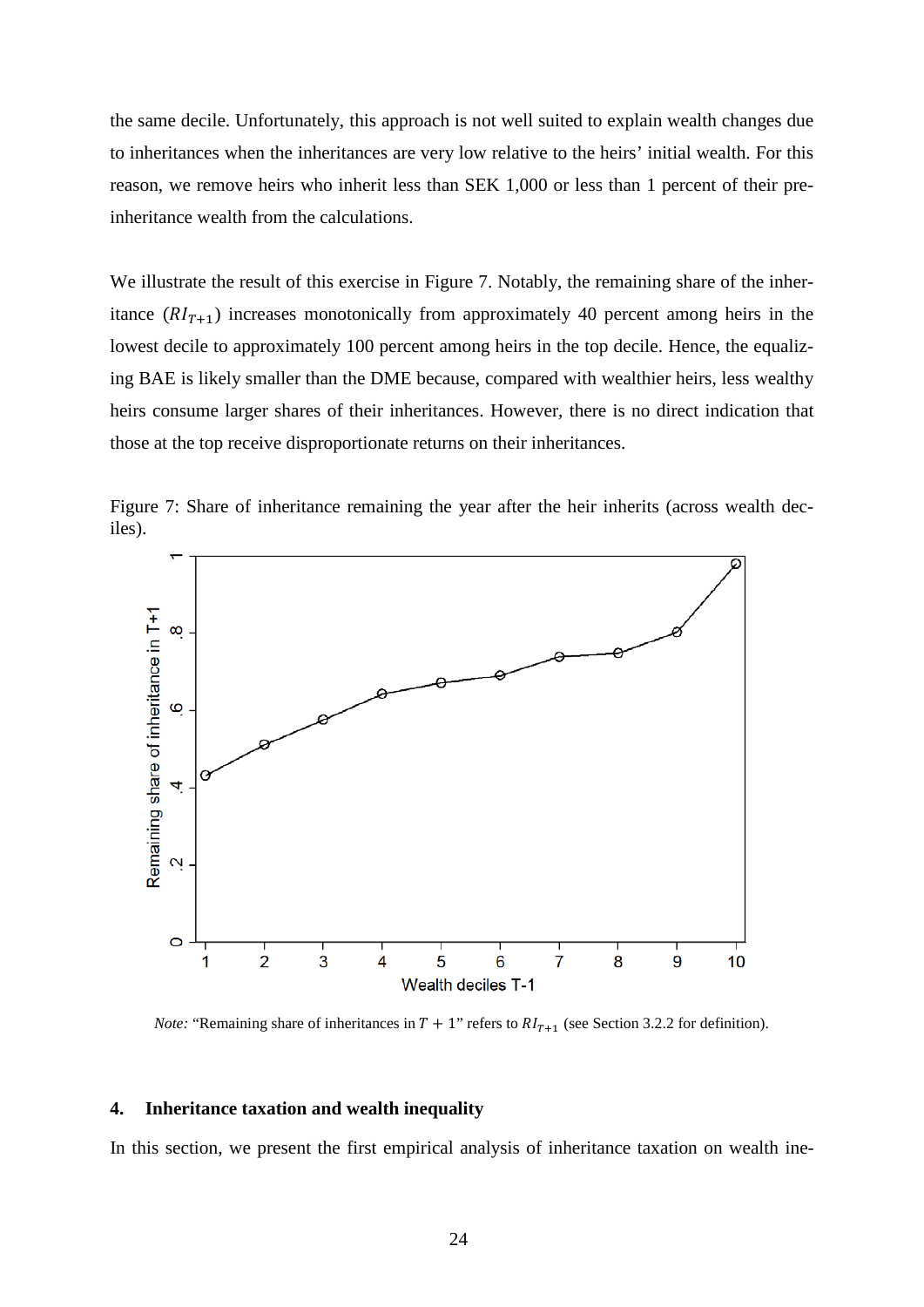quality using individual-level register data.<sup>[17](#page-26-0)</sup> The distributional consequences of taxation on intergenerational transfers have received relatively little attention in the previous literature. Theoretical models that address this issue implement diverse analytical approaches, but most of them still predict that inheritance (or estate) taxes may increase wealth inequality (e.g., Stiglitz 1978; Becker and Tomes 1979; Atkinson 1980; Davies 1986).<sup>[18](#page-26-1)</sup> While these models typically focus on general equilibrium and long-term consequences of inheritance taxation, our analysis instead examines short-term consequences that are associated with the repeal of Sweden's inheritance tax. The estimated effects should be interpreted as the effects of an un-expected repeal of the inheritance tax.<sup>[19](#page-26-2)</sup> The actual repeal was effectively unexpected, as it was announced just a few months before the repeal occurred.

We begin by examining how DMEs change if we add gross inheritance instead of net-of-tax inheritance to pre-inheritance wealth. We contrast DMEs using gross and net-of-inheritance tax payments. The results are reported in Panel A of Table 4. The tax repeal effect suggests that the inheritance tax increases relative inequality but decreases absolute dispersion. However, the magnitudes of these effects are very small. For example, the Gini coefficient falls by an additional 0.002 points due to the tax repeal. This relatively small effect is reasonable, given the rather small amounts of inheritance and gift tax payments in Sweden in the early 2000s.

Panel B presents the results from a different test, exploiting the inheritance tax reform in late 2004, which led to the repeal of 2005. Because our dataset includes the cohort of heirs that inherited in 2005 under the no-tax regime, we can examine if the inheritance effect on wealth inequality for this single cohort differs from that of the tax-paying cohorts. An observed difference is interpreted as the BAE of the inheritance tax. This difference is obtained by estimating Equation 3 (see Section 3.2) with the addition of an interaction term for the 2005 cohort (*PostInherit*  $\times$  2005 cohort). Table 4 reports that the equalizing effect is larger for the 2005 cohort than for the other cohorts, again suggesting that the tax increases inequality. The stronger equalizing effect for the 2005 cohort is apparent in all the outcomes, except the range

-

<span id="page-26-0"></span> $17$  Empirical findings of the distributional consequences of transfer taxation are quite scarce. In calibration studies that use statistical parameters based on U.S. data, Castaneda, Diaz-Gimenez and Rios-Rull (2003), Cagetti and DeNardi (2009) and Benhabib, Bisin and Zhu (2011) conclude that abolishing the estate tax would lead to increases in wealth inequality, with the exact size depending on specific modeling assumptions.

<span id="page-26-1"></span> $18$  For overviews of central issues related to the taxation of intergenerational transfers, see Davies (1986), Cremer and Pestieau (2011) and Kopczuk (2013).

<span id="page-26-2"></span> $19$  Hence, they do not reveal that the inheritance amount may be affected by the tax.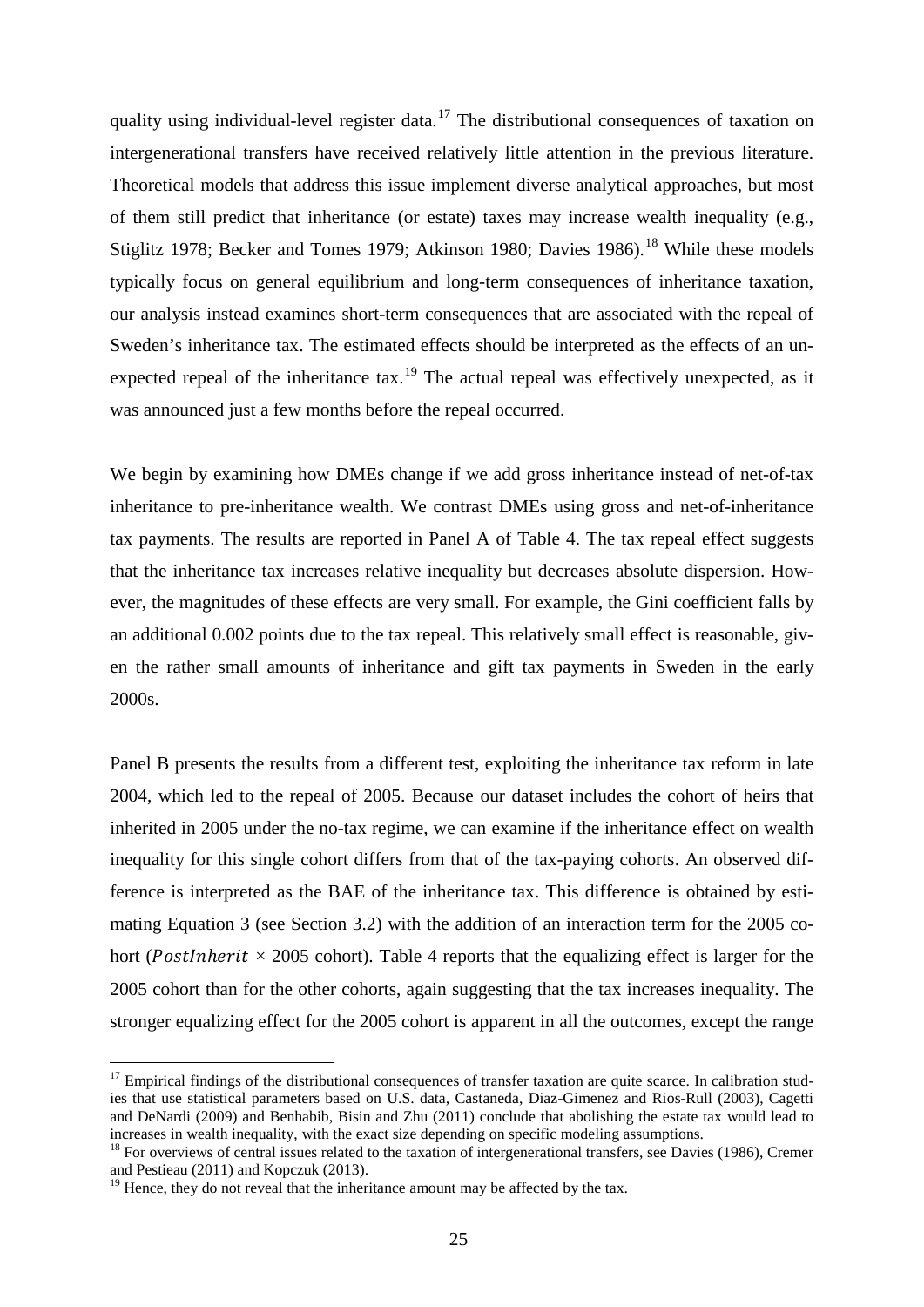measure P75–P25. The results suggest that the inheritance tax leads to higher inequality but lower absolute dispersion.<sup>[20](#page-27-0)</sup>

|                       | (1)             | (2)          | (5)          | (6)          | (8)      |
|-----------------------|-----------------|--------------|--------------|--------------|----------|
| Outcome               | Gini            | P90/P50      | Top 10%      | Bottom 50%   | P75-P25  |
|                       |                 |              | A: DME       |              |          |
| Tax repeal effect     | $-0.002$ ***    | $-0.016$ *** | $-0.001$ *** | $0.001***$   | 10,782   |
|                       | (0.00004)       | (0.004)      | (0.0001)     | (0.00002)    | (376)    |
| Mean of outcome $T-1$ | 0.802           | 6.612        | 0.556        | $-0.015$     | 765,304  |
| Effect in %           | $-0.2$          | $-0.2$       | $-0.2$       |              | 1.4      |
|                       |                 |              | B:BAE        |              |          |
| Tax repeal effect     | ***<br>$-0.014$ | $-0.443$     | $-0.007$     | ***<br>0.009 | 47,526   |
|                       | (0.005)         | (0.101)      | (0.003)      | (0.003)      | (8, 413) |
| Mean of outcome $T-1$ | 0.799           | 6.603        | 0.552        | $-0.014$     | 794,688  |
| Effect in %           | $-1.8$          | $-6.7$       | $-1.3$       |              | 6.0      |

Table 4: Effect of inheritance tax repeal on wealth inequality.

*Notes: Panel A*: Estimates show (a) the difference between the unidimensional measure for the wealth distribution in  $T - 1$  and the unidimensional measure for the distribution of the sum of wealth in  $T - 1$  and the net inheritance and (b) the difference between the unidimensional measure for the wealth distribution in  $T - 1$  and the unidimensional measure for the distribution of the sum of wealth in  $T - 1$  and the gross inheritance. The estimates are based on data on 472,413 heirs (2002–2004 cohorts). Bootstrapped standard errors are presented in parentheses (1,000 repetitions). *Panel B*: The estimates are based 32 observations (4 cohorts [2002–2005] over 8 years) using data on 622,827 heirs. *Tax repeal effect* is the coefficient estimate for *PostInheritance* × the 2005 cohort added to Equation (4). *Effect in %* is calculated as (*Tax repeal effect)* / *Mean of outcome*   $T - 1$ ) × 100. Standard errors are presented in parentheses. \* significant at the 10-percent level, \*\* significant at the 5-percent level, \*\*\* significant at the 1-percent level.

To determine what causes the disequalizing effect of the inheritance tax, Figure 8 displays the average level of inheritance and gift tax payments by heirs' pre-inheritance wealth levels. Wealthier heirs pay more in taxes in absolute terms but less relative to their initial wealth. This finding implies that, for the wealthiest heirs, both their inheritances and inheritance taxes are relatively insignificant in relation to their pre-inheritance wealth, while both inheritances and tax payments are substantial relative to pre-inheritance wealth of the less wealthy. We thus interpret the results of the two tests as evidence that the equalizing effect of inheriting is actually stronger without the inheritance tax.

<u>.</u>

<span id="page-27-0"></span> $20$  While the results presented in Panel A and Panel B are qualitatively similar, the effect is more pronounced in Panel B. Because the results in the two panels are obtained using different types of adjustments to the original methods for estimating the DME and BAE, we are not confident in interpreting the quantitative differences between the estimates in Panel A and Panel B.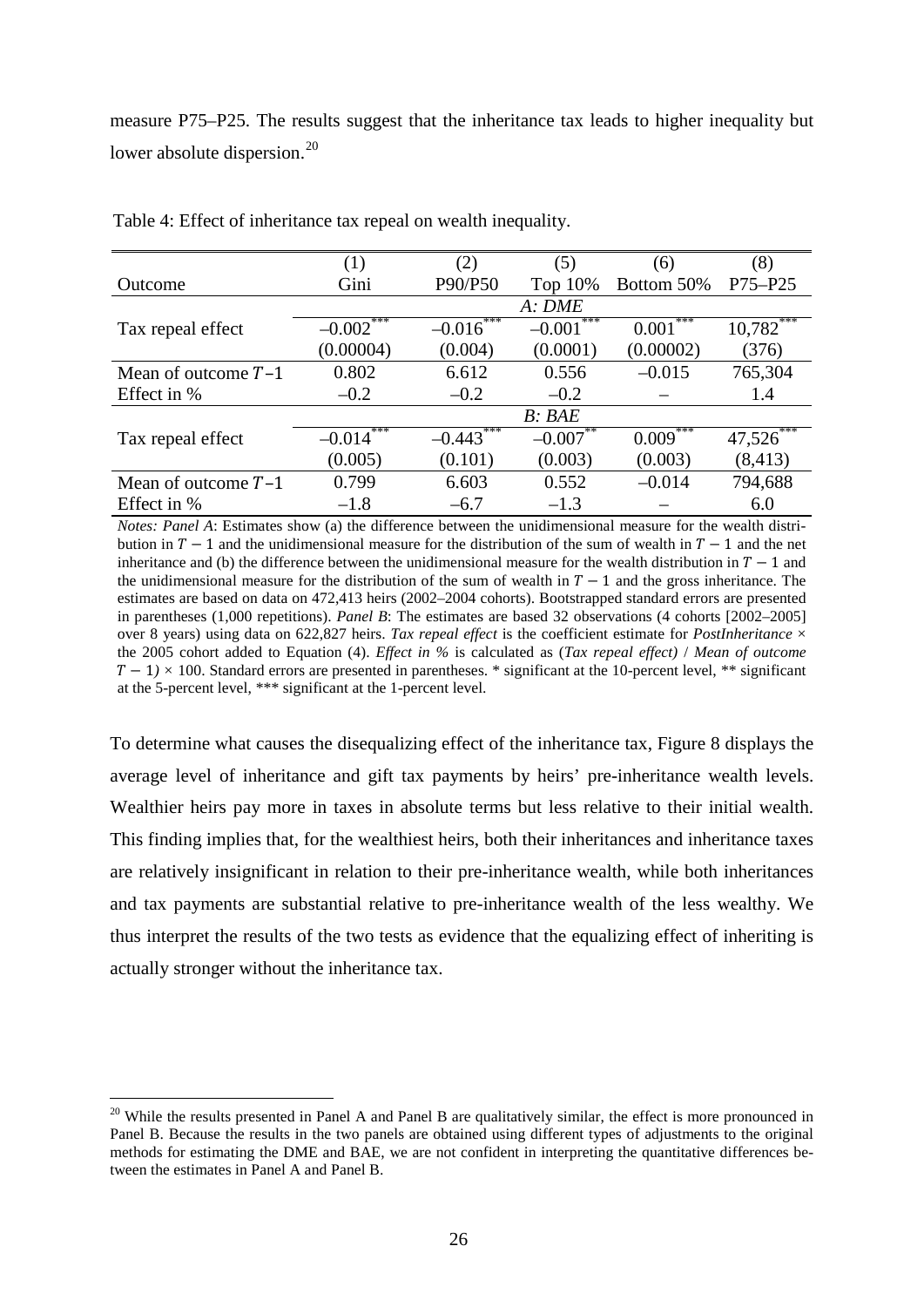

Figure 8: Absolute and relative inheritance tax payments by pre-inheritance wealth decile.

*Notes*: Wealth (SEK 1,000) and inheritance tax (SEK 1,000) are presented in 2003 constant prices. Wealth deciles 1–3 are omitted because of negative values for wealth.

We now extend the analysis in two important respects. First, we address the possible redistributive role that the tax receipts can play. Second, we examine whether our results reflect the specific structure of Swedish inheritance tax institutions of the early 2000s by assessing what would have happened if a confiscatory tax had been levied instead. Table 5 reports DME estimations under these extensions.

In Panel A, we show DMEs when the actual inheritance tax revenues are redistributed as lump sum transfers according to three alternative redistributive schemes: giving to all heirs, giving to heirs with below-median wealth and giving to heirs with wealth in the bottom quartile of the wealth distribution. The results indicate that redistribution strongly counteracts the disequalizing effect of the inheritance tax found in Table 4. When the revenues are redistributed among all heirs, the equalizing effect of the inheritances increases (instead of decreasing as it did when we only considered tax payments). Directing revenues to heirs in the bottom half or the bottom quartile of the wealth distribution leads to further equalization. Under all three redistribution schemes, relative inequality falls more than in the baseline case. The abso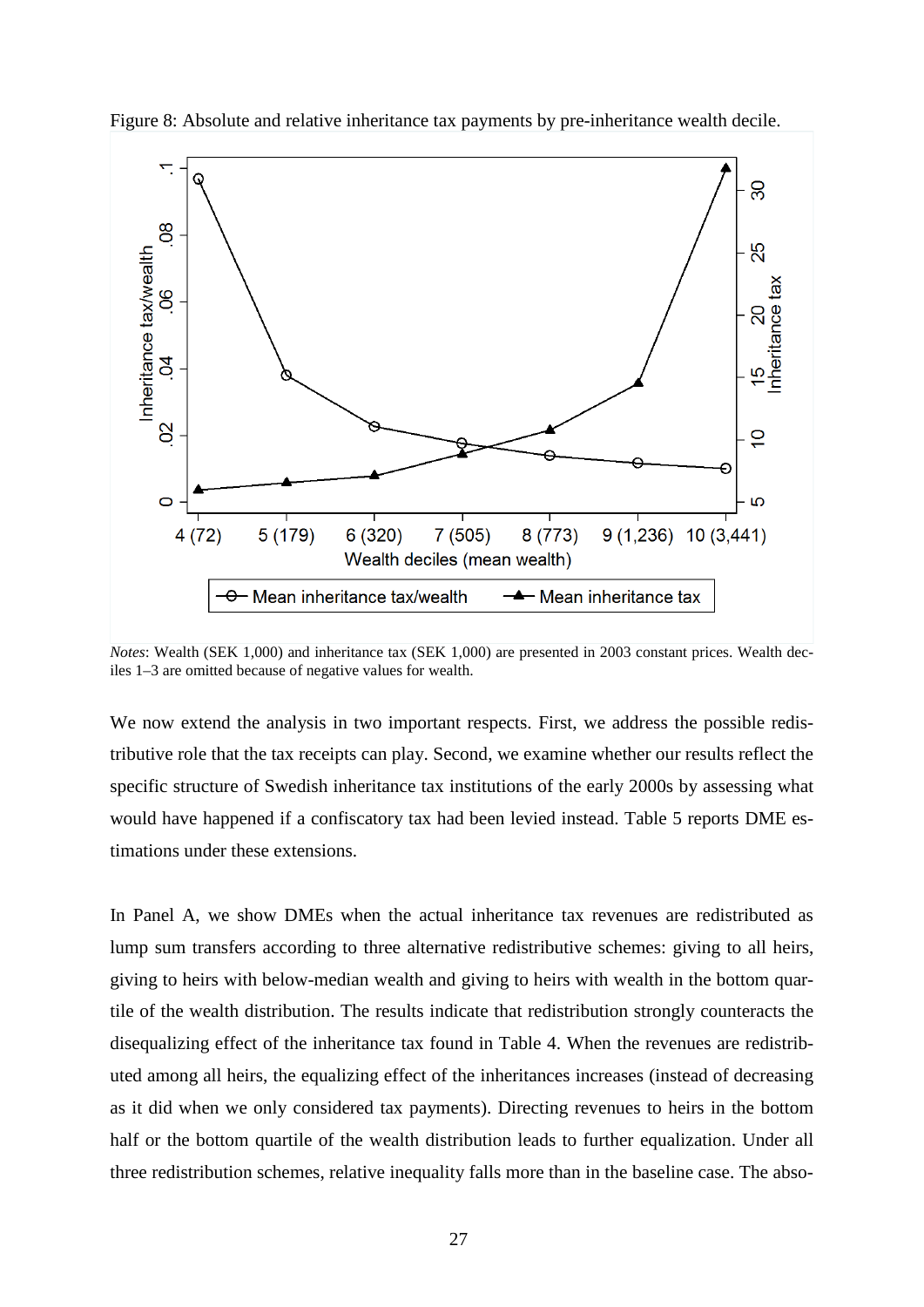lute dispersion is also reduced as a consequence of redistributing tax revenues.

|                          | (1)          | (2)                                   | (3)                          | (4)                                                     | (5)            |
|--------------------------|--------------|---------------------------------------|------------------------------|---------------------------------------------------------|----------------|
| Outcome                  | Gini         | P90/P50                               | Top 10%                      | Bottom 50%                                              | P75-P25        |
| <b>Baseline DME</b>      | $-0.048$ *** | $-0.975***$                           | ***<br>$-0.031$ <sup>2</sup> | $0.029***$                                              | 59,948***      |
| Group receiving transfer |              | A: Redistributing actual tax revenues |                              |                                                         |                |
| All                      | $-0.059$ *** | $-1.120$ <sup>***</sup>               | $-0.037***$                  | $0.036***$                                              | $59,906***$    |
| Below median W           | $-0.066$ *** | $-1.087***$                           | $-0.039***$                  | $0.042***$                                              | $40,512***$    |
| Lowest $W$ quartile      | $-0.069$ *** | $-1.005***$                           | $-0.039***$                  | $0.043***$                                              | 44,792***      |
|                          |              |                                       |                              | B: Redistributing confiscatory inheritance tax revenues |                |
| All                      | $-0.097$     | $-1.452$                              | $-0.05\overline{5}$          | $0.062^{\degree}$                                       | $\theta$       |
| Below median W           | $-0.156$ *** | $-1.810***$                           | $-0.067***$                  | $0.115***$                                              | $-169,610***$  |
| Lowest $W$ quartile      | $-0.149$ *** | $-1.236$ ***                          | ***<br>$-0.061$              | $0.110^{***}$                                           | $-159,868$ *** |
| Mean of outcome in $T-1$ | 0.802        | 6.612                                 | 0.556                        | $-0.015$                                                | 765,304        |

| Table 5: DME if tax revenues are redistributed to decrease inequality |  |  |
|-----------------------------------------------------------------------|--|--|
|-----------------------------------------------------------------------|--|--|

*Notes*: Estimates are based on differences between the wealth distribution in  $T - 1$  and the distribution of the sum of inheritances and wealth in  $T - 1$ , using data on 472,413 heirs (All), 236,207 heirs (Below median W), and 118,103 heirs (In lowest *W* quartile). Bootstrapped standard errors are presented in parentheses (1,000) repetitions). \* significant at the 10-percent level, \*\* significant at the 5-percent level, \*\*\* significant at the 1 percent level.

In Panel B of Table 5, we simulate the redistribution effects under a fully confiscatory tax to determine how much the results are due to the specific institutional structure of the Swedish inheritance tax in the 2000s. While the Swedish tax was relatively similar to the inheritance and estate taxes of other countries, its top marginal tax rate of 30 percent was relatively low both internationally (Cremer and Pestieau 2011) and historically (Henrekson and Waldenström 2016). Of course, the case of an imagined 100 percent inheritance tax would most likely have implications for wealth accumulation and the amount of inherited wealth. However, we prefer this scenario for two reasons. First, it represents an upper level for the redistributive impact of inheritance taxation, and milder variants will thus lead to outcomes within this case and the baseline cases. Second, it reflects an interesting counterfactual to our main analysis, namely, the case of literally "no inheritance", whereas our baseline analysis compares the treatment of inheriting with an "inheriting later" counterfactual.

Panel B of Table 5 reports the results from this exercise under the same three redistributive schemes as in Panel A. Redistributing the revenues from a confiscatory tax clearly has a sizable impact on the distribution: giving to everyone almost doubles the equalizing effect of inheritance, from the baseline of –6 percent to –11 percent. When applying the directed redis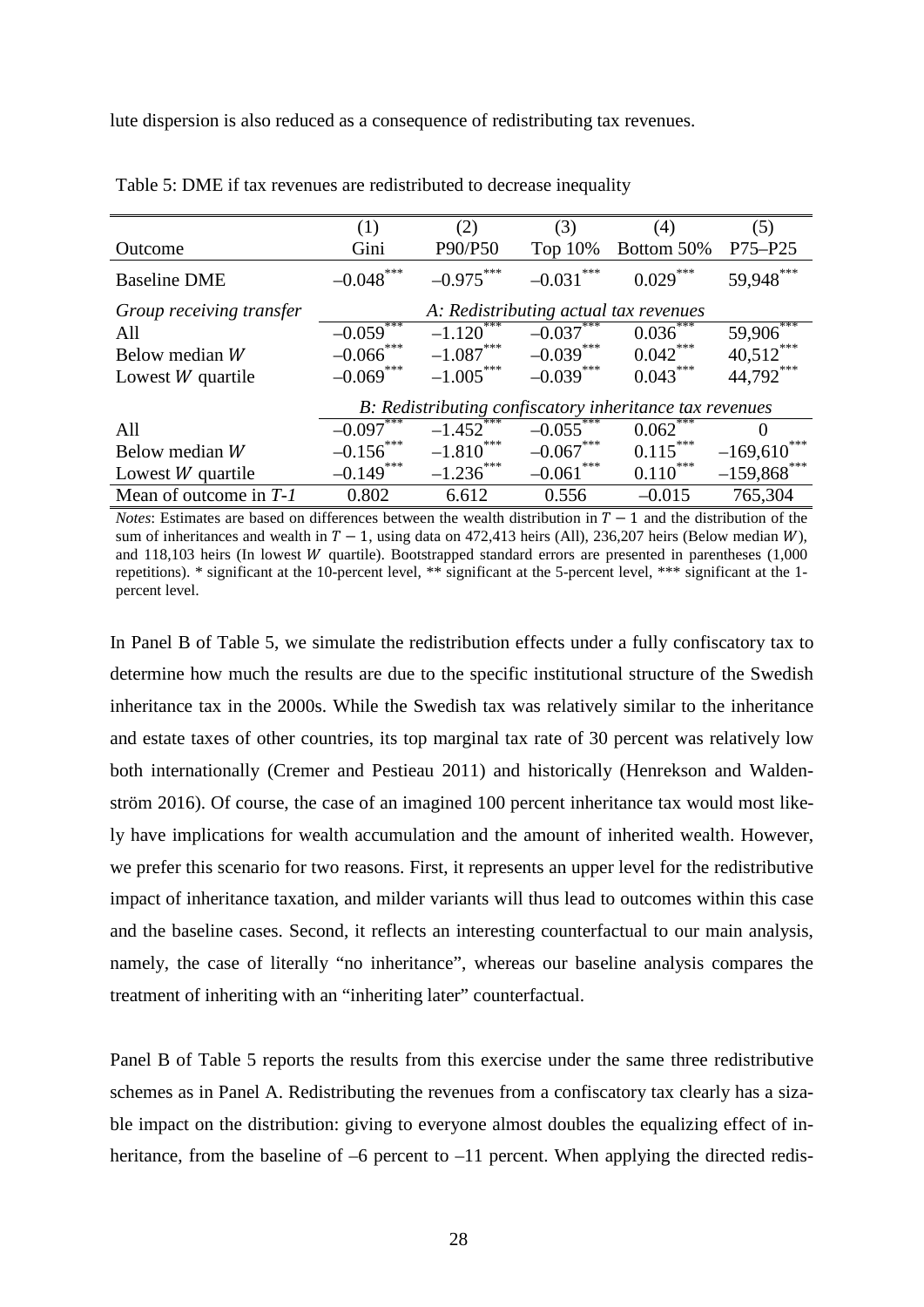tributive schemes, the equalizing effect grows even more, reducing the Gini coefficient by up to 20 percent.

In sum, inheritance taxation alone does not seem to equalize wealth; instead, it slightly reverses the equalizing impact of inheritances. However, when inheritance tax revenues are also considered and used for redistributive purposes, an equalization effect results.

#### **5. Inheritance and wealth mobility**

-

While our main results are clear about bequests reducing wealth inequality, they do not reveal whether this effect is associated with heirs changing positions in the wealth distribution or whether bequests are essentially rank-preserving. Because these outcomes are important for both normative and welfare-related interpretations of inheritance, this section presents an analysis—to the best of our knowledge, the first of its kind—on how inheritances influence *wealth mobility*. [21](#page-30-0)

Intragenerational wealth mobility can be measured in several ways (Burkhauser, Nolan and Couch 2009; Jäntti and Jenkins 2015), and we choose one of the most standard approaches, which involves comparing transition probability matrices in the wealth distribution for heirs before and after inheritance. By comparing transition probabilities across quintiles, the matrix shows whether actual mobility patterns at the bottom, the middle and the top of the distribution differ. To assess the direct mechanical and behavior-adjusted mobility effects, we convert the matrices into the unidimensional Shorrocks-Prais mobility index, ranging from 0 (perfect immobility) to 1 (perfect mobility) (Prais 1955; Shorrocks 1978).<sup>[22](#page-30-1)</sup>

The direct mechanical mobility effect is estimated by computing two transition matrices, one measuring the individual transitions from  $T - 2$  to  $T - 1$  (with the inheritance) and the mobility measure for the transition period from  $T - 2$  to  $T - 1$  (without the inheritance). Table 6 shows that the Shorrocks-Prais index increases by almost 42 percent when adding inheritances, which means that mobility increases substantially as a result of inheriting. When evaluating leaving probabilities across wealth quintiles (columns 2 through 6), the mobility effect is

<span id="page-30-0"></span> $21$  Another mobility dimension concerns the role of family background in a person's wealth outcome, i.e., the degree of intergenerational mobility. For a study of how inheritance affects this kind of mobility, see Adermon, Lindahl and Waldenström (2015).

<span id="page-30-1"></span><sup>&</sup>lt;sup>22</sup> For an  $n \times n$  matrix M, the Shorrocks-Prais mobility index is defined as  $(n - trace(M))/(n - 1)$ .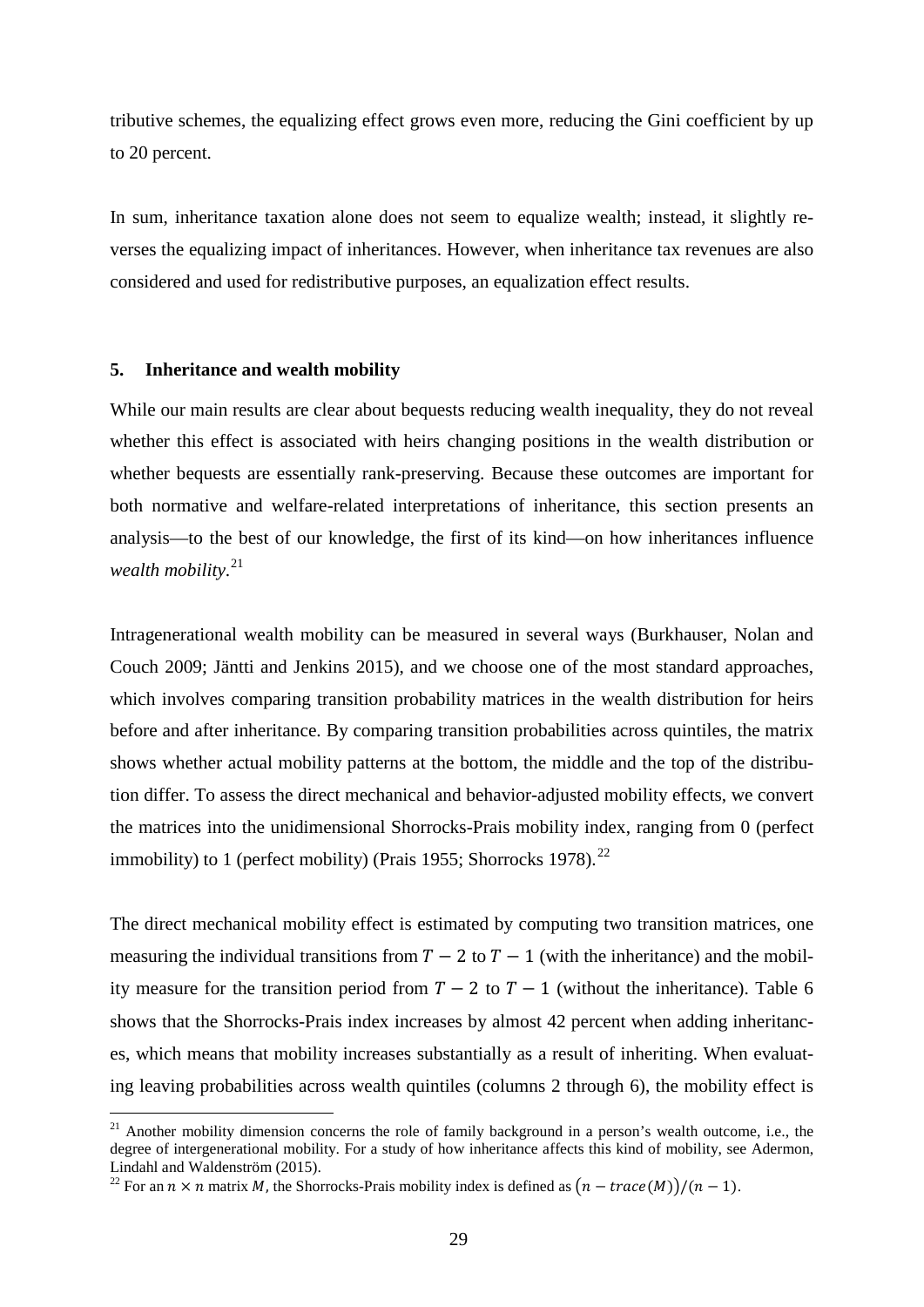clearly mainly driven by the movements of heirs in the lower part of the wealth distribution rather than by movements of heirs in the top part.

|                    | Œ          | $\mathbf{2})$ | (3)        | (4)                                                  |              | (6)        |
|--------------------|------------|---------------|------------|------------------------------------------------------|--------------|------------|
|                    | Shorrocks- |               |            | Probability of leaving nth quintile after inheriting |              |            |
| Outcome            | Prais      | 1st           | 2nd        | 3rd                                                  | 4th          | 5th        |
| Inheritance effect | $0.108***$ | $0.097***$    | $0.144***$ | $0.098***$                                           | ***<br>0.066 | $0.026***$ |
|                    | (0.001)    | (0.001)       | (0.001)    | (0.001)                                              | (0.001)      | (0.001)    |
| Mean in $T-1$      | 0.258      | 0.167         | 0.252      | 0.273                                                | 0.233        | 0.109      |
| Effect in %        | 41.7       | 58.1          | 57.0       | 36.1                                                 | 28.4         | 24.1       |

Table 6: DME on wealth mobility.

*Notes*: The estimates provide the difference between the mobility measure for the transition period from  $T - 2$ to  $T - 1$  (with the inheritance) and the mobility measure for the transition period from  $T - 2$  to  $T - 1$  (without the inheritance). The estimates are based on data on 472,413 heirs (2002–2004 cohorts). Bootstrapped standard errors are presented in parentheses (1,000 repetitions). \* significant at the 10-percent level, \*\* significant at the 5-percent level, \*\*\* significant at the 1-percent level. Effect in % is calculated as (Inheritance effect / Mean of outcome  $T - 1 \times 100$ .

To estimate the behavior-adjusted mobility effect, we implement the same approach that is used in the inequality analysis (Section 3.2). In Figure 9, we depict the evolution of Shorrocks-Prais mobility indices for wealth transitions around the year of inheritance (i.e., from  $W_{\text{pre}}$  to  $W_{\text{post}}$ ). The parallel trends assumption appears to hold, judging from the similar levels of wealth mobility in the pre-inheritance transition periods. Despite an overall rise in mobility from 2001–2002, the 2002 inheritance cohort exhibits an even higher mobility increase, from 0.23 to 0.32, than the two other cohorts (which increase from 0.23 to 0.28). One year later, the 2003 cohort experiences a similarly large mobility increase, and, another year later, the 2004 cohort experiences the same relatively large increase in mobility (the mobility increase is marginal in absolute terms, but, because the other two cohorts experience substantial decreases in the same period, the effect can be stated as a relative increase).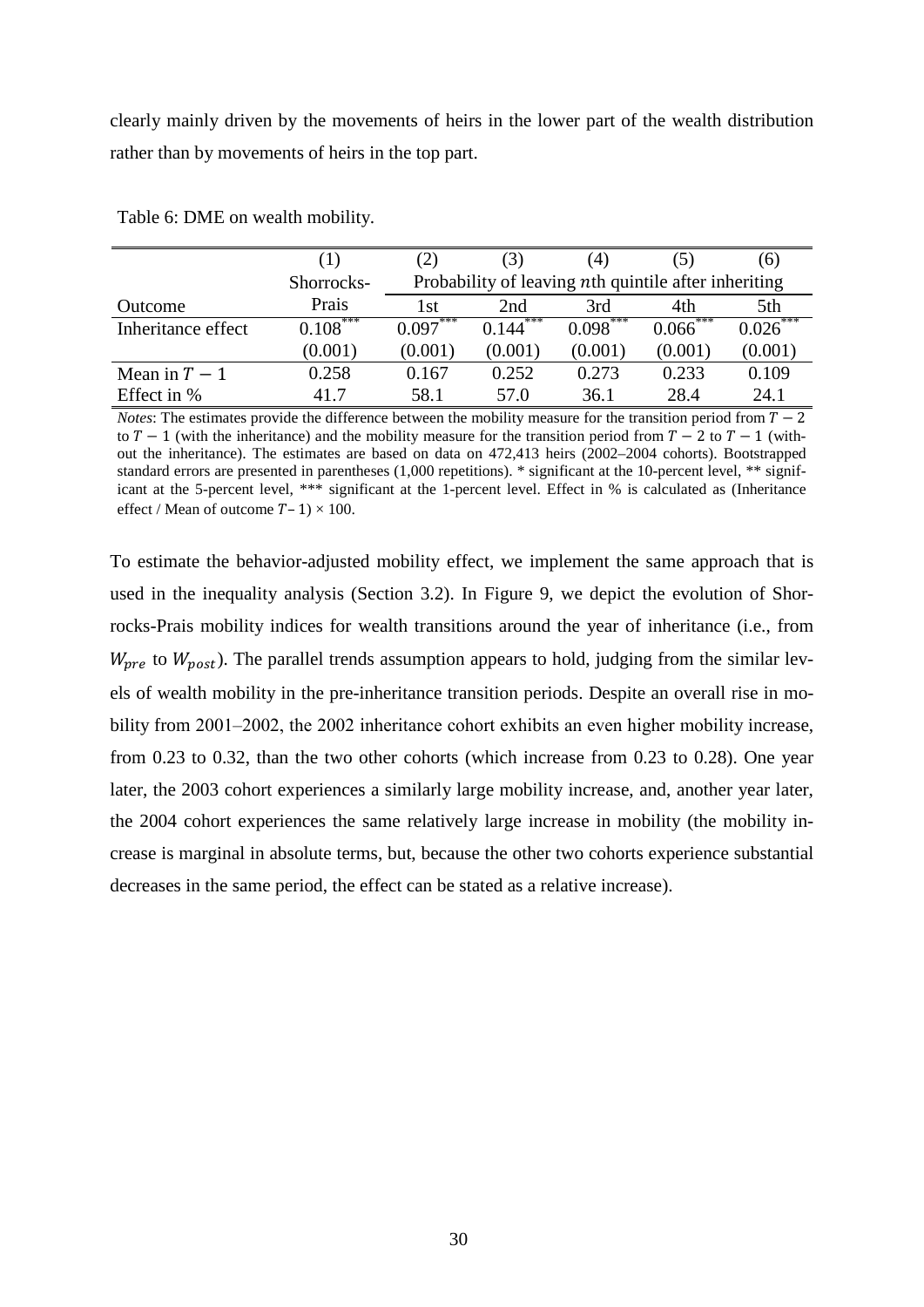

Figure 9: Evolution of wealth mobility (Shorrocks-Prais mobility index).

*Notes*: The points in the graph indicate the Shorrocks-Prais mobility index, as calculated for transition matrices with two-year transitions in the wealth status of heirs.

To be more precise in determining the magnitude of the behavior-adjusted mobility effect, we estimate the effect using the difference-in-differences model of Equation  $3.^{23}$  $3.^{23}$  $3.^{23}$ . The results in Table 7 show that overall mobility increases by 16.5 percent (a treatment effect of 0.043 compared with the average pre-inheritance Shorrocks-Prais index of 0.259). Although significant, this effect is less than half the direct mechanical mobility effect reported in Table 6. When examining leaving probabilities across wealth quintiles (columns 2–6), almost no difference in mobility is found across the distribution, with mobility increases from 12 to 20 percent depending on the part of the distribution that is considered.

<u>.</u>

<span id="page-32-0"></span> $23$  Rather than controlling for year fixed effects, we now include transition period fixed effects.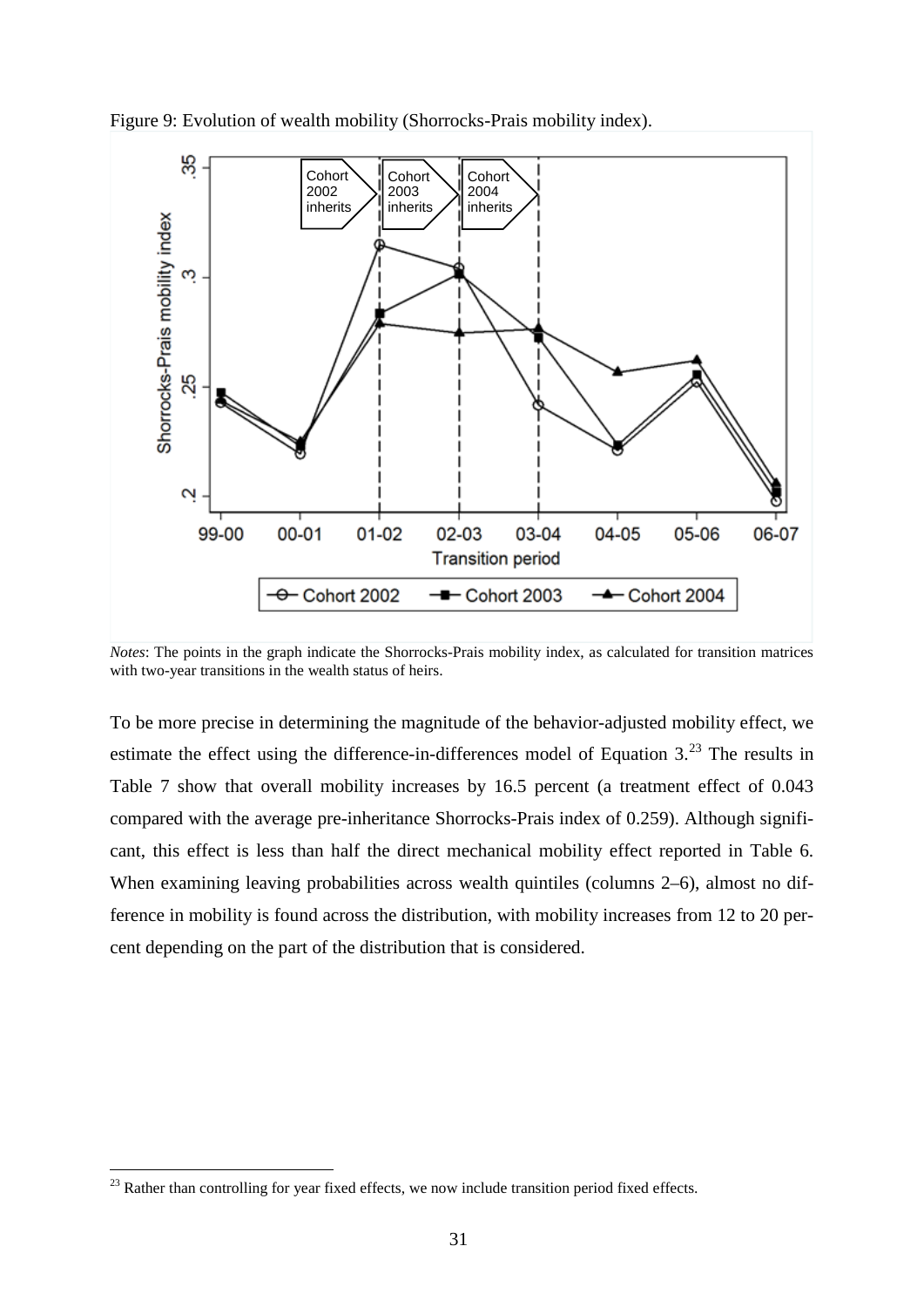|                               | (1)        | (2)       | (3)                                                  | (4)       | (5)       | (6)       |
|-------------------------------|------------|-----------|------------------------------------------------------|-----------|-----------|-----------|
|                               | Shorrocks- |           | Probability of leaving nth quintile after inheriting |           |           |           |
| Outcome                       | Prais      | l st      | 2nd                                                  | 3rd       | 4th       | 5th       |
| Inheritance effect $(\delta)$ | $0.043**$  | $0.021**$ | $0.050***$                                           | $0.048**$ | $0.037**$ | $0.018**$ |
|                               | (0.015)    | (0.007)   | (0.014)                                              | (0.018)   | (0.014)   | (0.007)   |
| Mean in $T-1$                 | 0.258      | 0.167     | 0.252                                                | 0.273     | 0.233     | 0.109     |
| Effect in %                   | 16.5       | 12.2      | 19.5                                                 | 17.6      | 15.9      | 16.8      |

Table 7: BAE on wealth mobility.

*Notes*: The estimates are based 21 observations (3 cohorts [2002–2004] over 7 transition periods) using data on 472,413 heirs. δ is the *PostInheritance* coefficient in Equation (4). *Effect in %* is calculated as (*Inheritance effect* ( $\delta$ ) / *Mean of outcome*  $T - 1$   $\times$  100.

Two important messages emanate from the mobility analysis presented here. The first is that inheritances substantially increase wealth mobility. The second message is that the mobility patterns confirm the behavioral story in section 3.2.2, which emphasizes how less wealthy heirs consume a larger share of their inheritances and that this greater consumption dampens the equalizing effects of inheritances.

#### **6. Robustness analysis**

In this section, we show that our main findings—that inheritances reduce inequality and increase absolute dispersion—are robust across several dimensions. All the robustness results are presented for a larger set of distributional measures. In addition to the five measures that we have presented hitherto, we also show results for the P99/P50 ratio, the wealth share held by the top 1%, the coefficient of variation (CV) and an additional measure of absolute dispersion, P99–P1. We assess the robustness across five dimensions: (1) adjusting our measure of wealth to account for the potential undervaluation of asset values; (2) adjusting for potential *inter vivos* gifts that could be considered part of the inheritance; (3) excluding heirs who are not the decedents' children, (4) examining whether the results are driven by very young and "penniless" heirs; and (5) assessing how expectations about receiving inheritances may affect the interpretation of our results.

Below, we describe each robustness test, discuss the ways in which we conduct each test and assess the robustness. When applicable, we report robustness results by estimating both DMEs and BAEs. The detailed results are presented in Appendix C, Table C1 (DME) and Table C2 (BAE). The results for dimension (5) are reported in Appendix C, Table C3.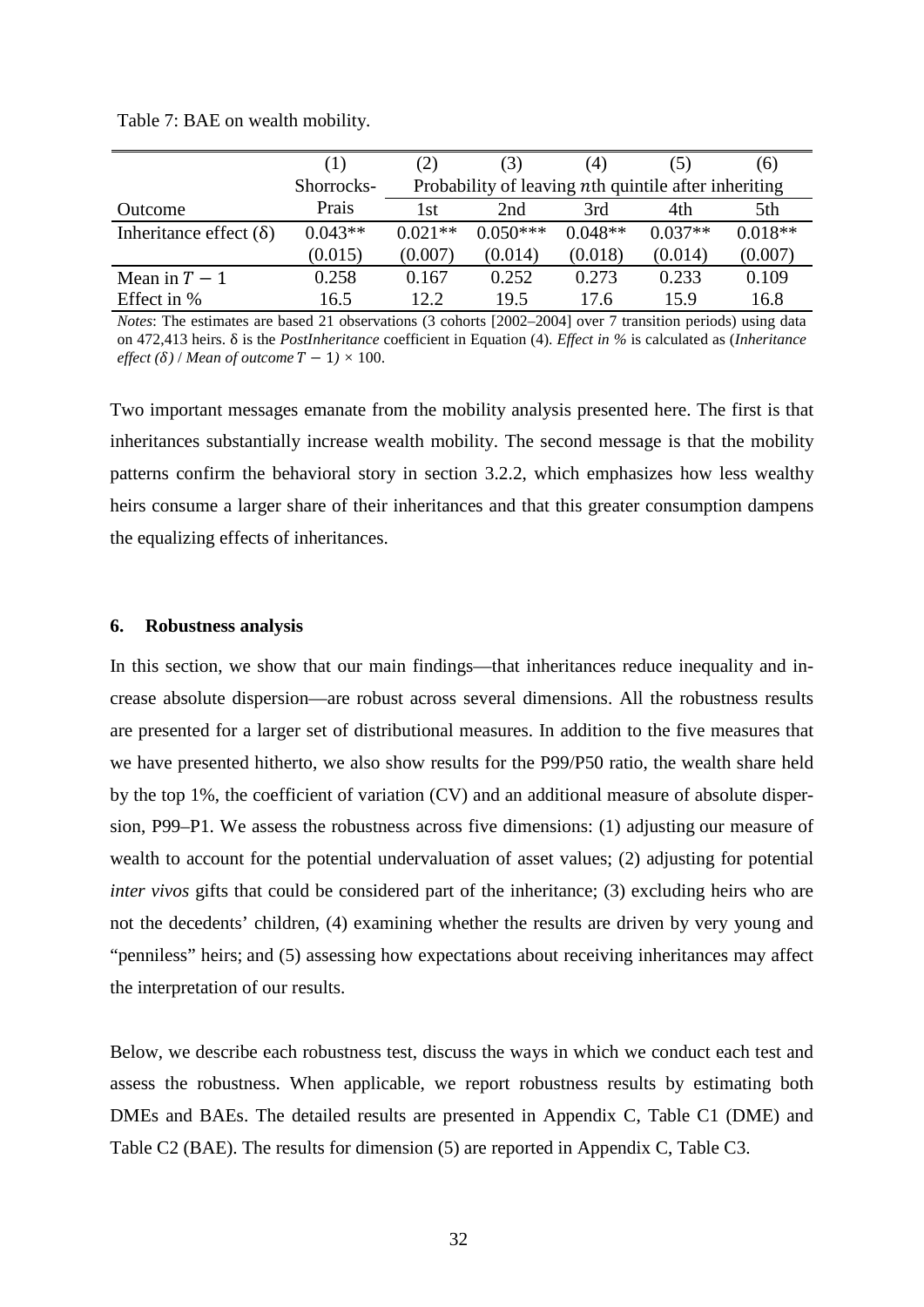#### **6.1 Undervaluation of recorded assets**

We add SEK 10,000 plus ten percent of the total value of the assets in each heir's portfolio to their net worth (wealth). We perform this adjustment because consumer durables (i.e., the values of assets such as vehicles, furniture, and machines) are not reported in the Swedish wealth register. In fact, consumer durables are not part of the official personal wealth definition in the United Nations' System of National Accounts, but this exclusion is partly at odds with the economic reality in many households, where these goods can be important, not least in relative terms in less wealthy households. We do not observe the true value of these assets in the registers, but we believe that our adjustment of the wealth levels (although to some ex-tent arbitrary) brings us somewhat closer to the true values of the heirs' marketable wealth.<sup>[24](#page-34-0)</sup> The results (reported in Appendix C, Table C1 and C2, row 2) are largely consistent with our main results. Both for the DME and the BAE, the decrease in the Gini coefficient is slightly lower when the imputed values of durables are added, which is expected because durables are relatively more important in the lower part of the distribution. The impact on the other measures of inequality is also essentially unaffected, both in terms of size and statistical significance, by this adjustment. Therefore, we conclude that our results are robust to the inclusion of consumer durables in the heirs' portfolios.

#### **6.2 Gifts as inheritances in advance**

-

Intergenerational transfers consist of both inheritances at death and gifts that the decedents give to their heirs during lifetime, i.e., *inter vivos*. Some studies have attempted to assess the relative importance of *inter vivos* gifts and have found that they amount to approximately 20 percent of the bequests transferred at death, though they vary substantially over time, coun-tries and studies.<sup>[25](#page-34-1)</sup> While we cannot (and do not attempt to) estimate the distributional effects of all *inter vivos* transfers, if substantial amounts were transferred during the years just prior to the inheritance, our results would be affected, as our empirical strategy does not capture this part of pre-inheritance responses in the wealth distribution. In principle, gifts over a certain threshold were subject to a gift tax at the same rate as if they had been received as an inheritance, but some gifts may not have been reported to the tax agency. In this section, we present the results from three empirical tests that aimed to elucidate the role played by gifts in our main findings.

<span id="page-34-0"></span><sup>&</sup>lt;sup>24</sup> Looking at aggregate shares, consumer durables amounted to about ten percent of total household assets in Sweden in the early 2000s (Waldenström 2016).

<span id="page-34-1"></span><sup>&</sup>lt;sup>25</sup> See, e.g., Wolff (2015) and Piketty and Zucman (2015) for overviews.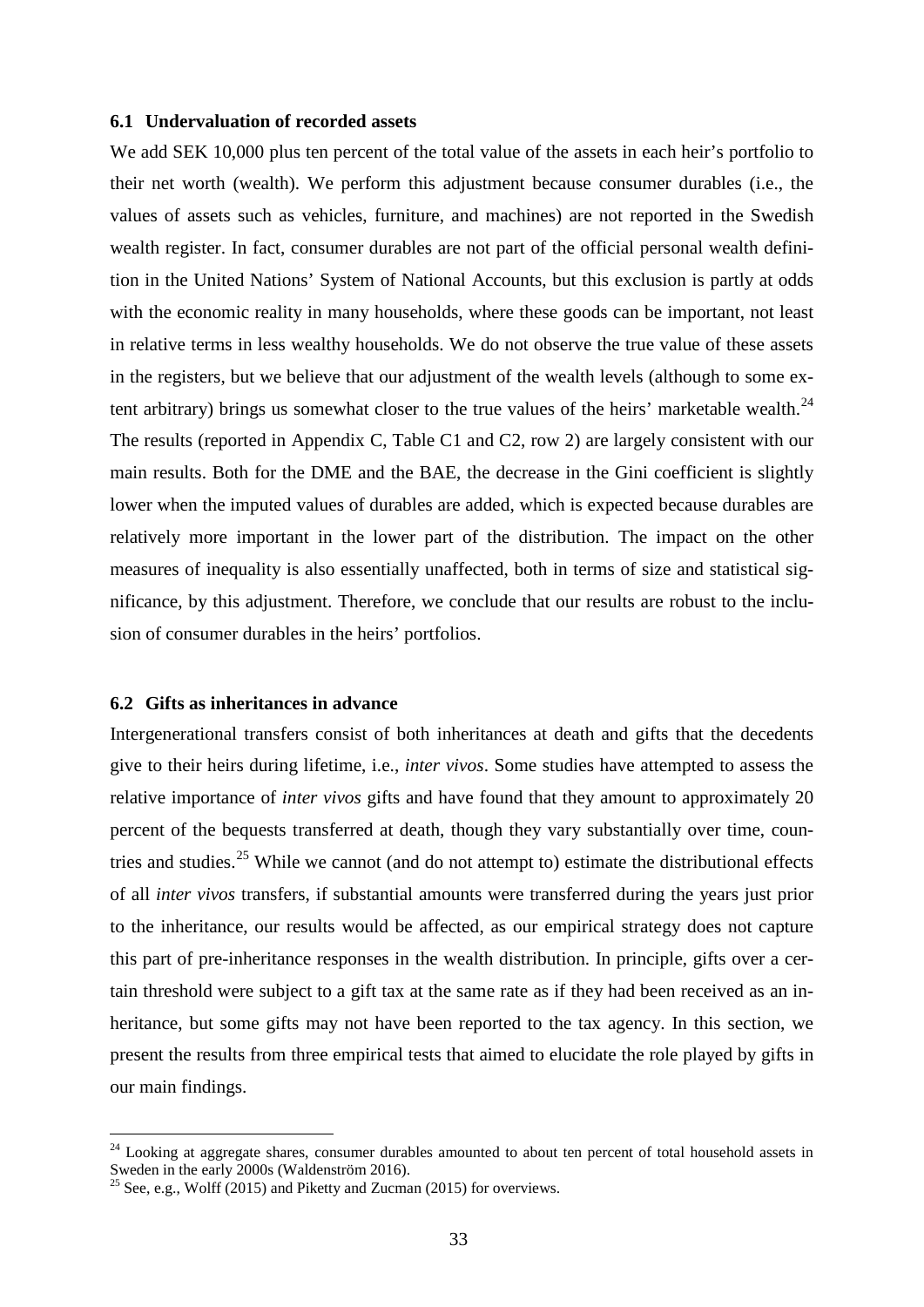Our data contain information about the sum of the *taxable* gifts made to the respective heir over the ten years prior to the decedent's death, and these data are used in our first test. Our calculations show that the aggregate value of these gifts corresponds to 3.6 percent of the aggregate value of net-of-tax inheritances, which is clearly a lower bound of the share of actual gifts, indicating that many gifts have not been reported to the tax agency. Nevertheless, we subtract the sum of these taxable gifts from the heirs' pre-inheritance wealth to obtain an appraisal of how much wealth the heir had before receiving such gifts and then perform the main analyses again (both DME and BAE). When estimating the DME, we also add the gift value to the received inheritance value, as though the gift were considered an inheritance instead. The results, shown in Appendix C, Tables C1 and C2 (row 3) show that the inheritance effect with respect to the Gini coefficient and the other measures of inequality are nearly identical to the main effects in Table 2 and Table 3. Taken together, these results suggest that reported taxable *inter vivos* gifts play essentially no role in our main findings.

The second test seeks to capture the impact of potentially existing gifts (in addition to the reported taxable ones). For this purpose, we follow Piketty and Zucman (2015), who argue that, absent actual data on *inter vivos* gifts, these transfers can be approximated as a fixed share of the bequeathed wealth. Following this suggestion, we compute two different gift amounts for each heir, one equal to 20 percent of the inheritance (which roughly corresponds to the level used for Sweden in the 2000s by Ohlsson et al. 2014) and one equal to 50 percent of the inheritance. Tables C1 and C2 (rows 4 and 5) present the results from this exercise. Here, the inequality-reducing effect of inheritance increases compared to when we use the observed (and possibly understated) gifts.

In the third test, we impute gift values for all heirs, exploiting information about actual gifts to the heirs who have received gifts. Here, our assumption is that, conditional on estate size, decedents *without* reported gifts still made gifts of the same size as decedents *with* reported gifts. More specifically, we divide the decedents *with* reported gifts into estate size deciles and calculate the median gift amount within each decile. Figure C1, Appendix C, displays the relationship between estate size and gift amount for the decedents who report gifts. We then divide the decedents *without* gift reports into ten estate groups using the same decile thresholds as we use for those with reports, assigning the non-giving decedents the decile-specific median value of gifts and distributing that amount among their heirs in equal proportions.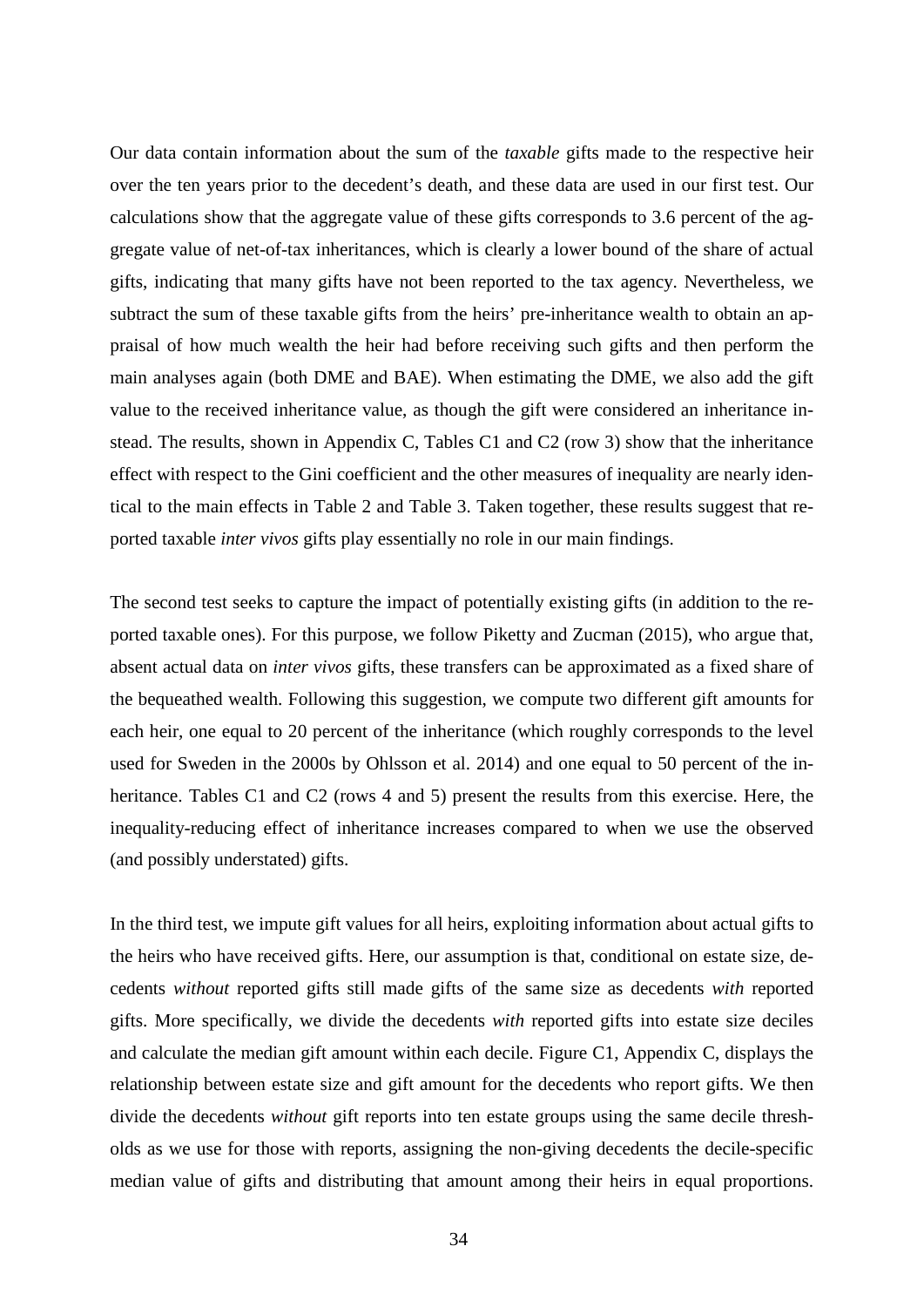Finally, we follow the same procedure as in the previous tests and subtract the imputed gift(s) from the heirs' pre-inheritance wealth and perform the main analysis again. In the DME analysis, we also add the imputed gift value to the inheritance value. The results of this third test, reported in Tables C1 and C2 (row 6), suggest that the equalizing effect is once again larger than that in the main results and is similar to the estimates from the second gift test. In fact, the estimates closely resemble the estimates that we calculated in the test that made a 50 percent gift amount adjustment. The aggregate *imputed* gift amount as a share of total inheritance is 53 percent, which may particular explain this finding. However, unlike the previous test, which assumed that all heirs received the same proportion, the current test recognizes that gifts are not necessarily proportional to inheritances, which becomes evident when we again examine Figure C1. Wealthier decedents have obviously made larger gifts in absolute terms than decedents with lower estate values, but the ratio of gifts to estates decreases with the estate size. In other words, compared with those with larger estates, decedents with smaller estates make smaller gifts in absolute terms, but they give away larger shares of their wealth during their lifetimes. Figure C1 can thus explain why we find that the equalizing effect of inheritance increases when we adjust the analysis to account for imputed gifts.

#### **6.3 The decedent's children as heirs**

The third robustness dimension involves adjusting the study population by dropping all heirs that are not the decedents' children (about one-third).<sup>[26](#page-36-0)</sup> This adjustment is performed to ensure that our results are not driven by inheritances left to distant relatives or beneficiaries of wills. The results (reported in Appendix C, Table C1 and C2, row 7) are consistent with our main results. The drop in the Gini coefficient is slightly larger than when all heirs, children and others are included. The other inequality measures are also in line with our main results, with the exception of the BAE on the decrease in P99/P50, which is statistically insignificant.

#### **6.4 Are effects driven by young heirs?**

<u>.</u>

One possible concern is that our main finding may be driven by the small group of relatively young heirs who, for standard life-cycle reasons, have almost no own wealth and thus dramatically change status when they inherit (the decedents who are associated with these heirs may also be relatively wealthy if they pass away earlier than expected). Available evidence regarding life-cycle wealth profiles in Sweden confirms that people generally have little wealth be-

<span id="page-36-0"></span> $26$  See Appendix A2, Table A2, for details on the heirs' relationships with the decedents.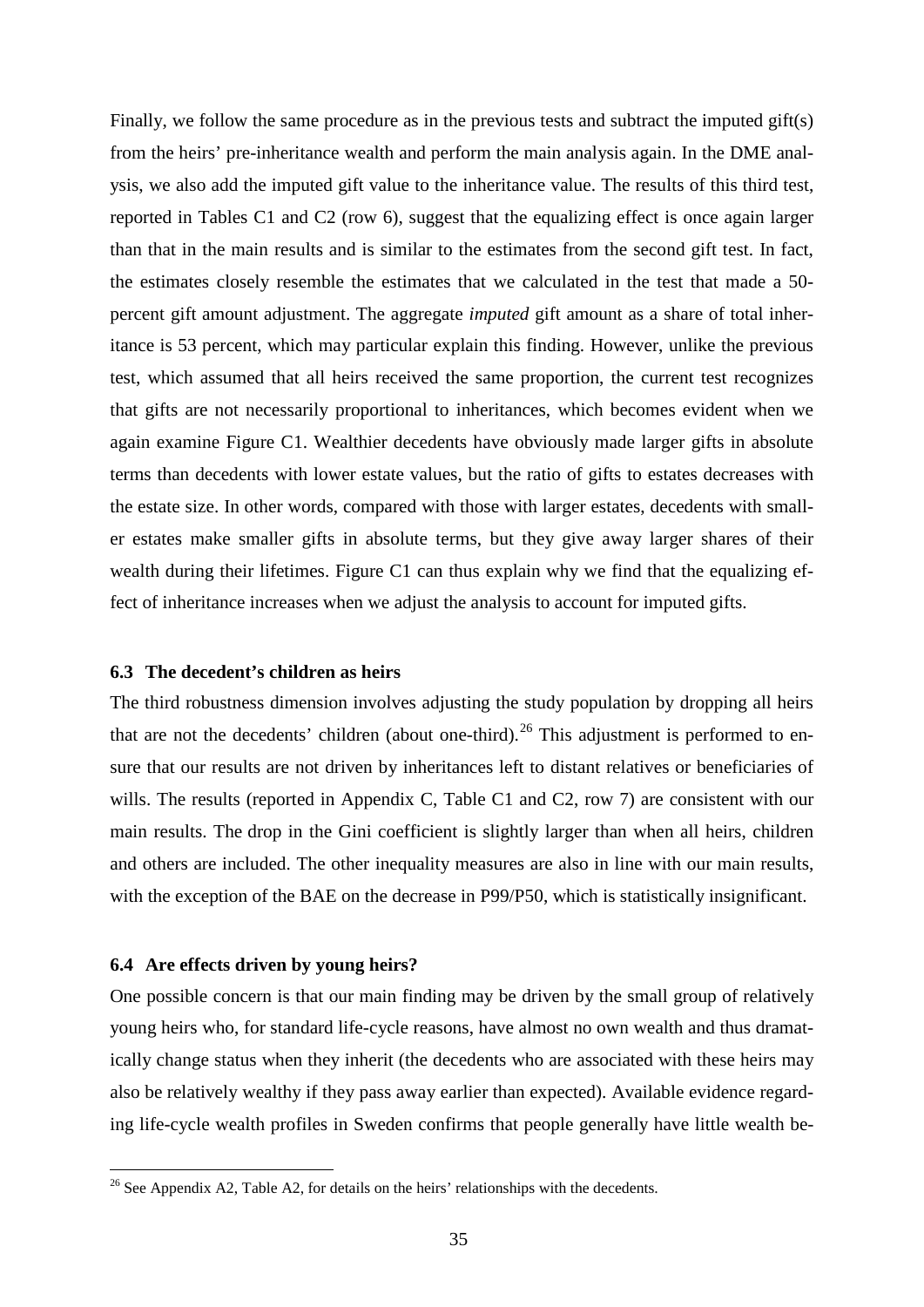fore they enter their 40s (see, e.g., for Sweden, Ohlsson et al. 2014), which is also true in our population of heirs.

We examine whether relatively "poor" young heirs drive the equalizing inheritance effect by removing all heirs who are younger than 40 from the analysis. The result, shown in Appendix C, Tables C1 and C2 (row 8), show that the equalizing effect is less pronounced when we exclude young heirs. The qualitative conclusion remains, but some estimates become statistically insignificant.

Overall, we conclude that young heirs do not drive the main inheritance effect. However, we do find that the effect is larger among younger heirs, which likely stems from these individuals lacking wealth and the relatively younger decedents having somewhat higher wealth than older decedents. However, it is simply a fact of life rather than a measurement problem that some heirs are young, which our population-wide data that cover all decedents and all heirs can establish for the first time.

#### **6.5 Expectations and pre-inheritance wealth accumulation**

One limitation of our estimation strategy is that it only captures how inheritances influence the wealth distribution after the receipt of the inheritance, not in the periods prior to the inheritance. If heirs have saved less in the years prior to inheritance because they expect to receive inheritances, we may overlook important parts of the total wealth response to inheritances. If the expected size of future inheritances is correlated with heirs' self-made wealth levels, then those with relatively low (high) wealth levels will likely save more (less) than if they do not expect inheritances. As such, the pre-inheritance wealth distribution will be more compressed than in a world in which heirs do not adjust savings decisions based on their inheritancerelated expectations. Consequently, the total effect of inheritances—including both preinheritance and post-inheritance responses—might be more equalizing than what our estimates suggest.

Quantifying expectation responses to inheritances is difficult, and only a few studies have attempted to do so. Wolff (2015, Chapter 3) presents simulation evidence on the extent of saving responses to expectations about future inheritances and find these expectations to be quantitatively unimportant with regard to saving behaviors, suggesting that expectation responses play a minor role in the overall relationship between inheritances and wealth ine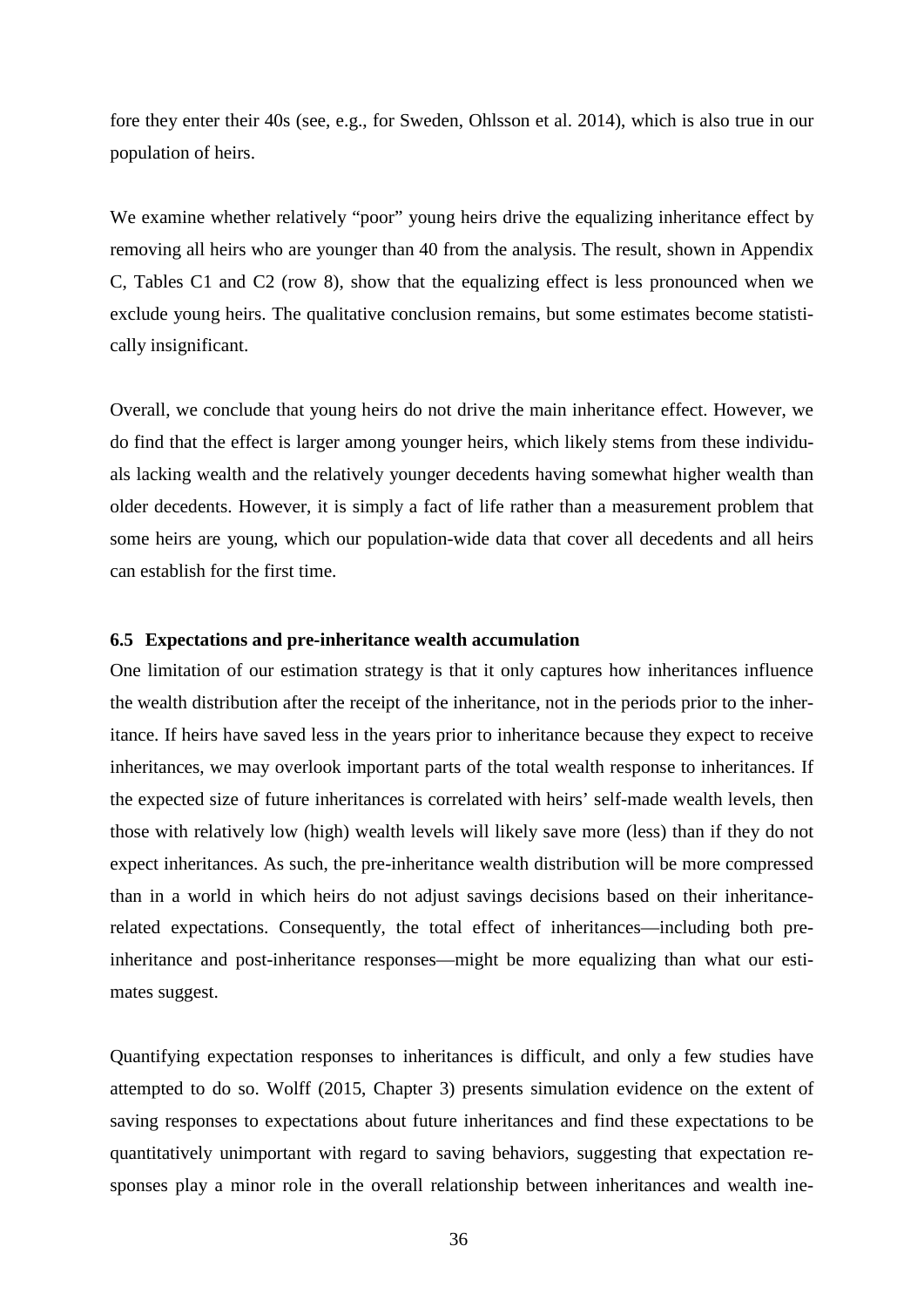quality. Moreover, Elinder *et al*. (2012) study the impact of inheritance on the labor income of heirs and present evidence that heirs have adjusted (lowered) their labor incomes in response to inheritances several years before receiving them, suggesting the presence of inheritance expectations. However, the authors provide no estimates of the magnitude or importance of such expectation responses. $27$ 

Here, we present new tests that are designed to assess how expectations about future inheritances may influence heirs' pre-inheritance wealth levels. A first test is based on the idea that if decedents suddenly become richer (poorer) and heirs adjust their savings in response to changes in the expected size of inheritances, we expect that the heirs will respond by dissaving (saving) an offsetting amount of wealth. In particular, we estimate a simple heirdecedent regression (at the heir level), in which we test whether changes in the expected size of inheritances, measured as the change in the decedent's wealth from  $T - 3$  to  $T - 1$  (adjusted by the number of heirs), lead to an offsetting change in wealth among the heirs. The hypothesis posits that, if the expected inheritance increases by SEK 1, the wealth of the heirs will decrease by SEK 1. However, we find that an increase in expected inheritance has no detectable impact on the heirs' wealth, suggesting that short-term behavioral expectation effects may not be important.

In a second test, we exploit the idea that heirs may respond more strongly to changes in the decedent's wealth in the years before inheritance if the decedent passes away as a result of a terminal illness rather than passing away suddenly. To investigate this idea more carefully, we use data from the Cause of Death Register to identify heir-decedent pairs in which the decedent has passed away suddenly. The classification of sudden deaths (natural and unnatural) follows the classification in Andersen and Nielsen (2011). When we perform the previous test again using only heir-decedent pairs in which the decedent passed away because of a terminal illness; we again find that an increase in the expected inheritance amount has no impact on the heir's wealth. Consequently, neither this test nor the previous variant of the test provide evidence of responses in the heirs' wealth prior to inheritance. Detailed information about these tests can be found in Appendix C.1.

<u>.</u>

<span id="page-38-0"></span> $27$  Additionally, Dynan, Skinner and Zeldes (2002) and Kopczuk and Lupton (2007) study those who intend to leave bequests and their responsiveness in terms of wealth accumulation to the possibility of bequeathing their wealth. These studies find that, although the donors have bequest motives, a confiscatory inheritance tax would not change their savings behaviors much, perhaps with exception of the wealthiest groups. Even at the donor level, it is not clear that behavioral responses to inheritances will be important enough to influence our analysis.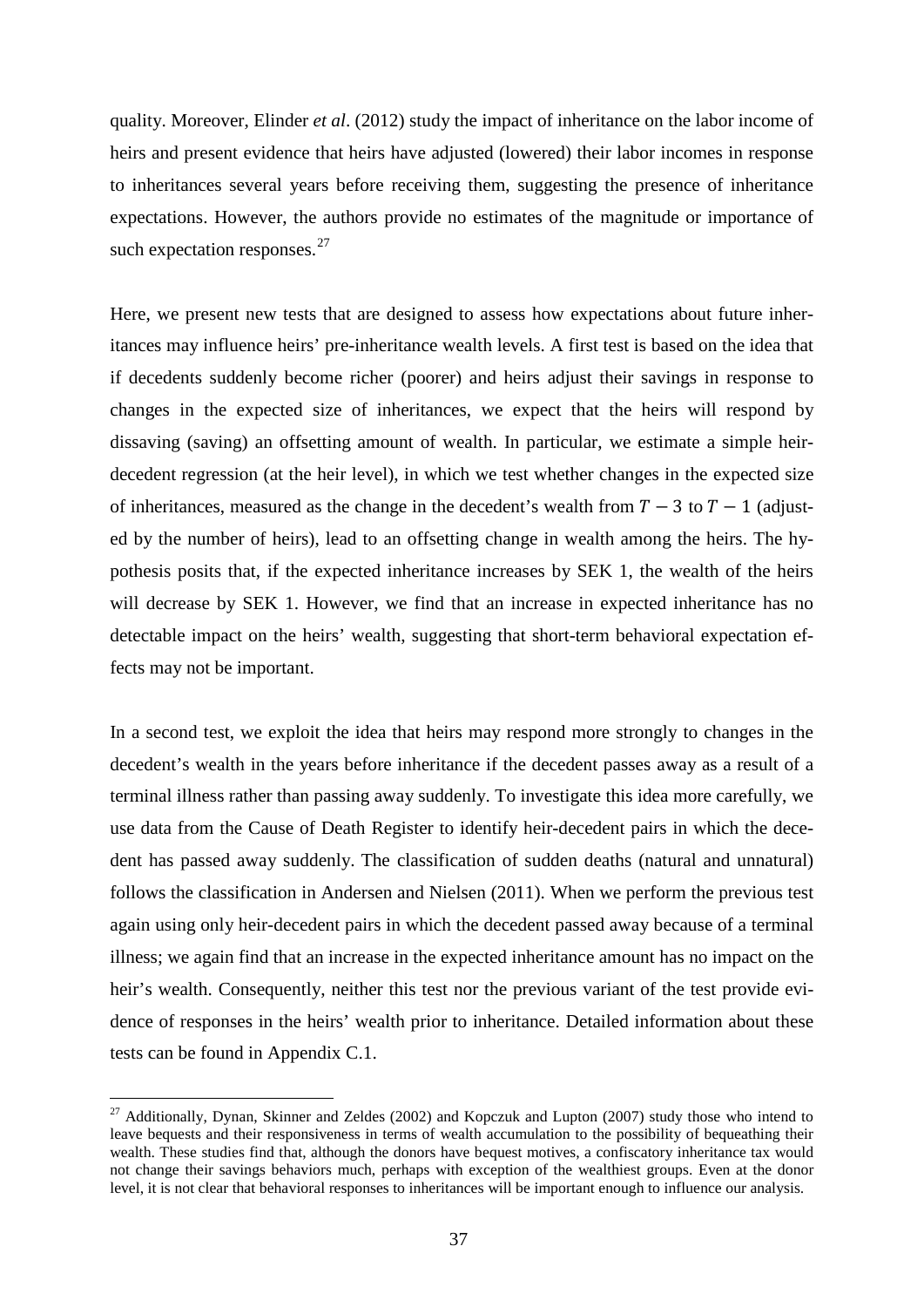Altogether, the concern that heirs' saving behaviors depend on their inheritance expectations may be plausible, but we find little evidence in our data—or in the previous literature—that these behaviors will confound our main findings. While we clearly cannot rule out that such behavioral effects exist, they do not seem to matter much empirically.

#### **7. Concluding discussion**

Our findings of an equalizing impact of inherited wealth have implications for our understanding of the intergenerational transmission of resources and for economic inequality in general.

First, if the poor tend to consume new wealth and the rich are more likely to save it, then the theory predicts the transmission impact to be one of disequalization, as noted by Scholz (2003). We actually find evidence in support of such behavioral responses, shown by the difference between the larger DME and smaller BAEs, which appears to be driven by less wealthy heirs consuming a larger share of their inheritances. However, these responses are not quantitatively large enough to balance the main equalizing impact, and the equalizing impact persists in the years after the inheritance treatment.

Second, historical circumstances and the institutional context may have specific bearing on the detected patterns. A major part of the inherited wealth analyzed was generated during the 1960s, 1970s and 1980s, a period in Swedish history with peaking egalitarian welfare-state policies and relatively compressed income and wealth distributions. The years thereafter saw both liberalized policies and widening gaps. Could it be that these historical trends in inequality and redistribution are reflected in the equalizing impact of inheritance documented in the study, and thus that heirs not only inherited wealth but effectively also the previous, more equal wealth distribution? At this point, we can only speculate, but such an interpretation would be in line with Nybom and Stuhler's (2014) recent theoretical work on the mechanisms of intergenerational transmission, showing that past institutions and institutional change in a parental generation can have long-lasting effects and eventually affect the offspring generation through the transmission process.

Third, our focus on the inequality of personal wealth leaves out other relevant distributional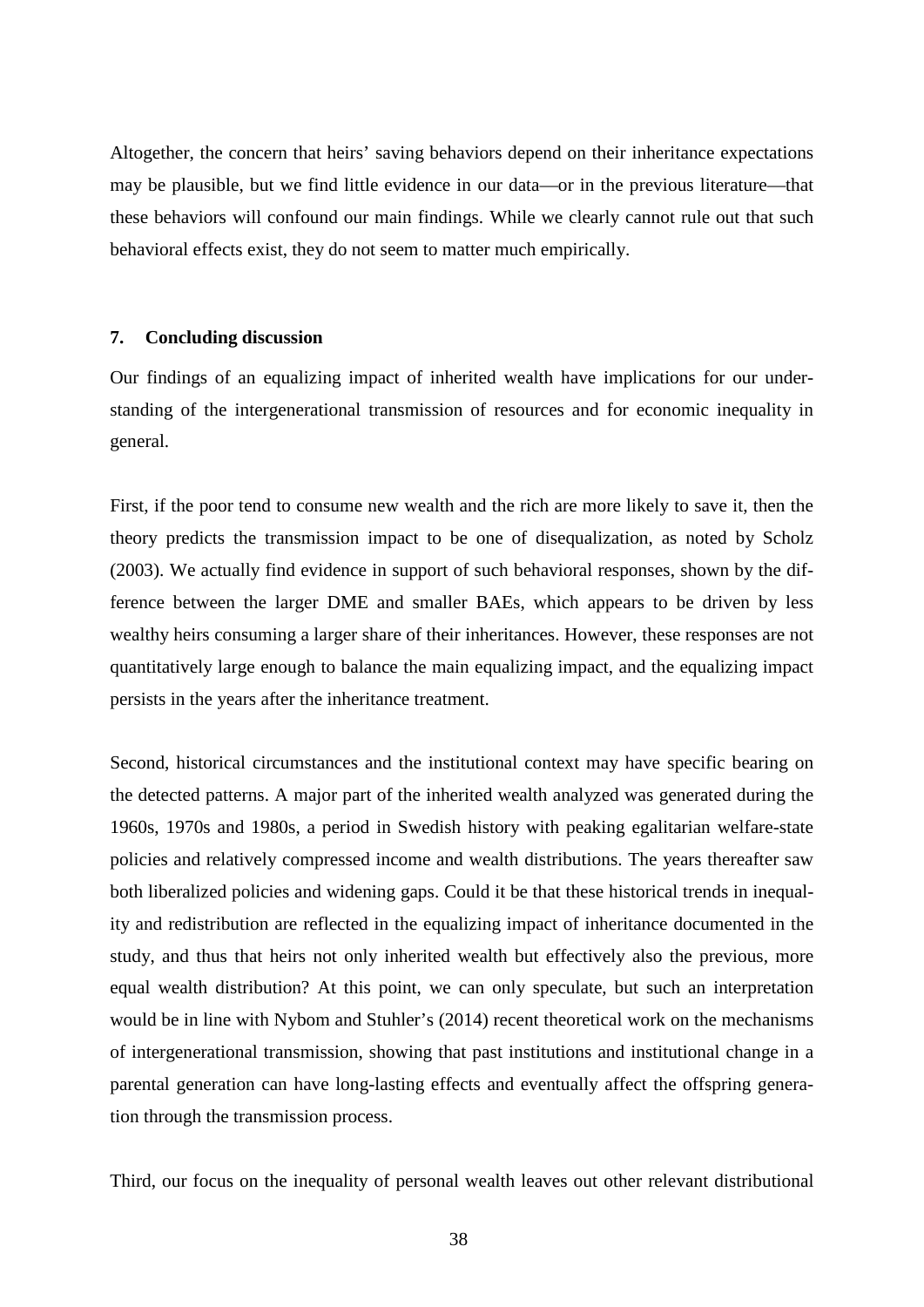dimensions. One closely related outcome is lifetime resources, often defined as the sum of lifetime earnings and the lifetime flow of gifts and bequests. Given that lifetime earnings are more evenly distributed and much larger than lifetime gifts and bequests, the distributional consequences of inheritances are possibly markedly different from what we observe in this paper (although early simulation studies by Blinder (1974) and Davies (1982) do not indicate such marked differences). From a more general perspective, investigating how inheritances affect other aspects of inequality, such as income, leisure, consumption and health, would be interesting.

#### **References**

- Adermon, Adrian, Mikael Lindahl, and Daniel Waldenström, "Intergenerational Wealth Mobility and the Role of Inheritance: Evidence from Multiple Generations," Discussion Paper, CEPR and IZA, 2016.
- Andersen, Steffen, and Kasper Meisner Nielsen, "Participation Constraints in the Stock Market: Evidence from Unexpected Inheritance due to Sudden Death," *Review of Financial Studies*, 24 (2011), 1667–1697.
- Atkinson, Anthony B., "The Distribution of Wealth and the Individual Life-Cycle," *Oxford Economic Papers*, 23 (1971), 239–254.
- Atkinson, Anthony B., and Allan J. Harrison, *The Distribution of Personal Wealth in Britain*. (Cambridge: Cambridge University Press, 1978).
- Atkinson, Anthony B., "Inheritance and the Redistribution of Wealth", in *Public Policy and the Tax System*, Gordon A. Hughes, and George Heal, eds. (London: Allen & Unwin, 1980).
- Becker, Gary S., and Nigel Tomes, "An Equilibrium Theory of the Distribution of Income and Intergenerational Mobility," *Journal of Political Economy*, 87 (1979), 1153–1189.
- Benhabib, Jess, Alberto Bisin, and Shenghao Zhu, "The Distribution of Wealth and Fiscal Policy in Economies with Finitely Lived Agents," *Econometrica*, 79 (2011), 123–157.
- Bernheim, B. Douglas, Andrei Shleifer, and Lawrence H. Summers, "The Strategic Bequest Motive," *Journal of Political Economy*, 93 (1985), 1045–1077.
- Blinder, Alan S., "A Model of Inherited Wealth," *Quarterly Journal of Economics*, 87 (1973), 608–626.
- Boserup, Simon, Wojchiech Kopczuk and Claus Thustrup Kreiner, "The Role of Bequests in Shaping Wealth Inequality: Evidence from Danish Wealth Records," *American Economic Review*, (2016), in press.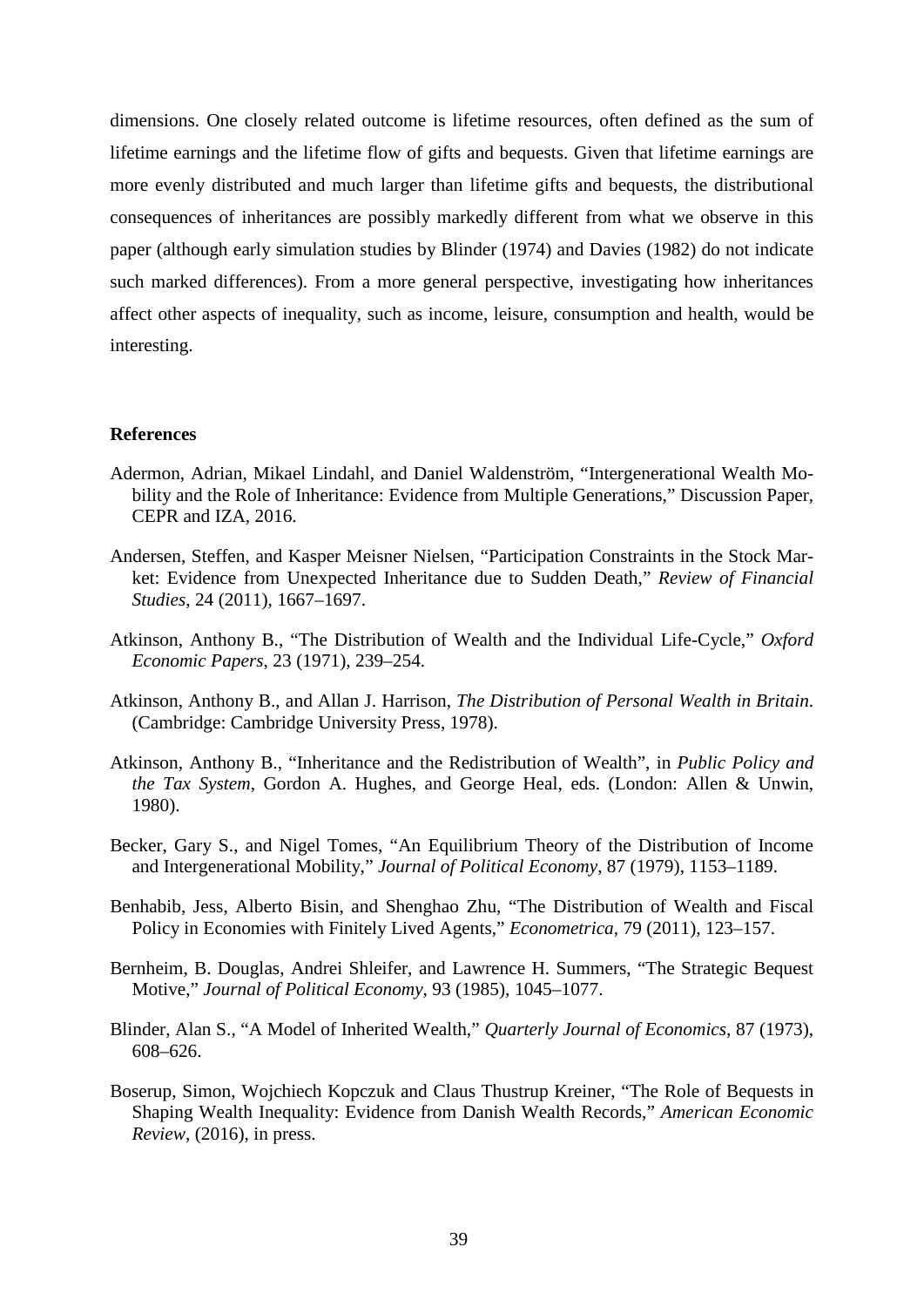- Bönke, Timm, Marten von Werder, and Christian Westermeier, "Inheritances and Wealth Inequality in Europe: A Decomposition Exercise," mimeo, School of Business and Economics, Freie Universität Berlin.
- Bricker, Jesse, Alice Henriques, Jacob Krimmel *et al.*, (2015), "Measuring Income and Wealth at the Top Using Administrative and Survey Data,", in *Finance and Economics Discussion Series*. (Board of Governors of the Federal Reserve System, 2015), pp. 2015- 2030.
- Brown, Jeffrey R., Courtney C. Coile, and Scott J. Weisbenner, "The Effect of Inheritance Receipt on Retirement," *Review of Economics and Statistics*, 92 (2010), 425–434.
- Burkhauser, Richard V., and Kenneth A. Couch, "Intragenerational Inequality and Intertemporal Mobility," in *The Oxford Handbook of Economic Inequality*, Wiemer Salverda, Brian Nolan, and Timothy M. Smeeding, eds. (Oxford: Oxford University Press, 2009).
- Cagetti, Marco, and Mariacristina De Nardi, "Estate Taxation, Entrepreneurship, and Wealth," *American Economic Review*, 99 (2009), 85–111.
- Christopher D. Carroll, Jiri Slacalek and Kiichi Tokuoka, "The Distribution of Wealth and the MPC: Implications of New European Data," *American Economic Review*, 104 (2015), 107–111.
- Castañeda, Ana, Javier Díaz-Giménez, and Jose-Victor Ríos-Rull, "Accounting for the U.S. Earnings and Wealth Inequality," *Journal of Political Economy*, 111 (2003), 818–857.
- Cowell, Frank, "UK Wealth Inequality in International Context," in *Wealth in the UK: Distribution, Accumulation, and Policy*, John Hills, Francesca Bastagli, Frank Cowell, et al. eds. (Oxford: Oxford University Press, 2013).
- Cox, Donald, "Motives for Private Income Transfers," *Journal of Political Economy*, 95 (1987), 508-546.
- Crawford, Rowena, and Andrew Hood, (2015), *"A Tale of Three Distributions: Inheritances, Wealth and Lifetime Income,"* IFS Working Papers (W15/14).
- Cremer, Helmuth, and Pierre Pestieau, (2011), "Wealth and Wealth Transfer Taxation: A Survey,", in *The Elgar Guide to Tax Systems,* Emilio Albi and Jorge Martinez-Vazquez, eds. (Northampton, MA: Edward Elgar Publishing House, 2011).
- Davies, James B., and Anthony F. Shorrocks, "Assessing the Quantitative Importance of Inheritance in the Distribution of Wealth," *Oxford Economic Papers*, 30 (1978), 138–149.
- Davies, James B., and Anthony F. Shorrocks, (2000), "The Distribution of Wealth,", in *Handbook of Income Distribution, Vol. 1*, Anthony B. Atkinson, and François Bourguignon, eds. (Amsterdam: North-Holland, 2000).
- Davies, James B., "The Relative Impact of Inheritance and Other Factors on Economic Inequality" *Quarterly Journal of Economics*, 97 (1982), 471‒498.
- Davies, James B., "Does Redistribution Reduce Inequality?" *Journal of Labor Economics*, 4 (1986), 538–559.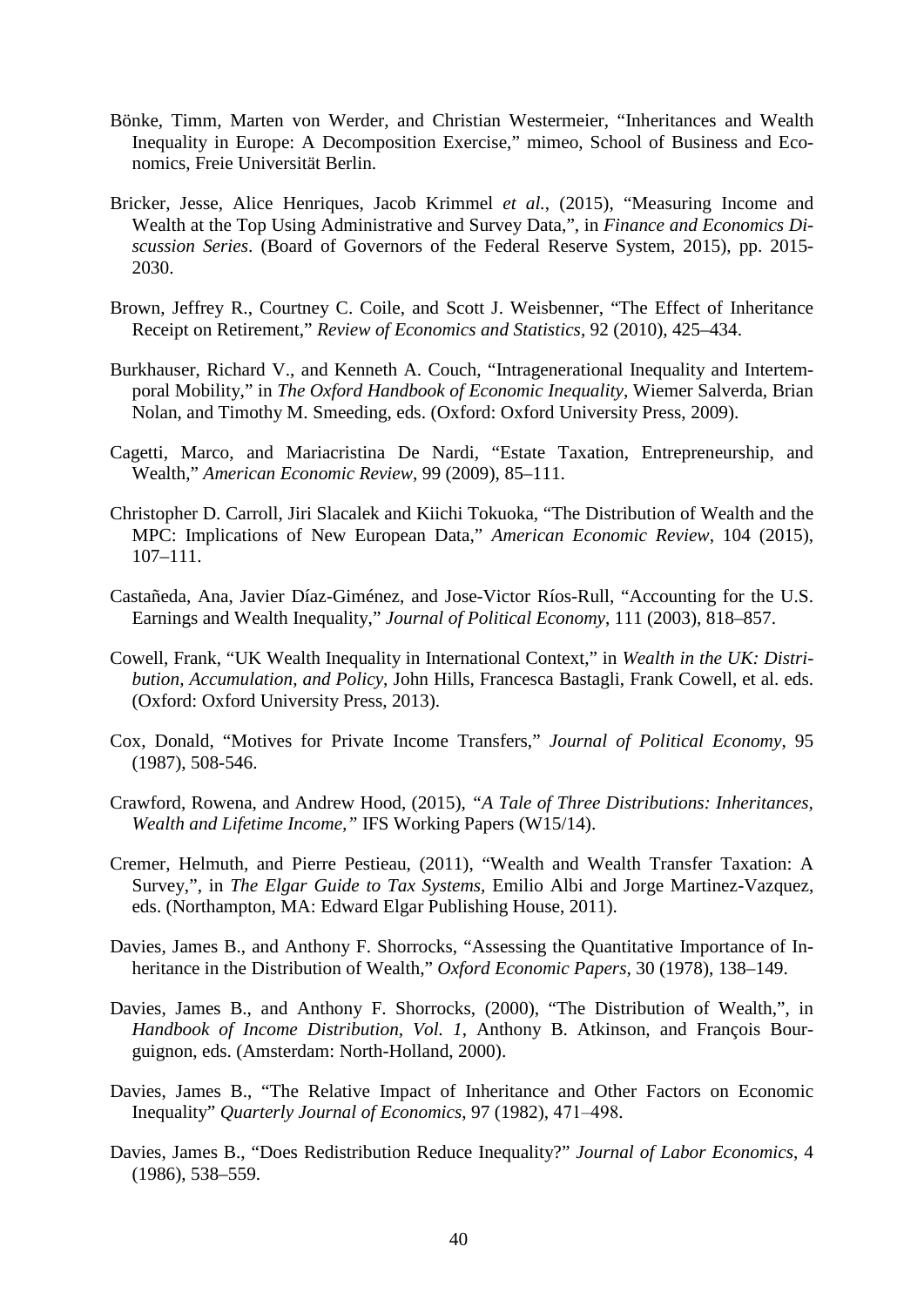- Davies, James B., and Peter J. Kuhn, "A Dynamic Model of Redistribution, Inheritance, and Inequality," *Canadian Journal of Economics*, 24 (1991), 324–344.
- De Nardi, Mariacristina, "Wealth Inequality and Intergenerational Links," *Review of Economic Studies*, 71 (2004), 743–768.
- Dynan, Karen E., Jonathan Skinner, and Stephen P. Zeldes, "The Importance of Bequests and Life-Cycle Saving in Capital Accumulation: A New Answer," *American Economic Review* 92 (2002), 274‒278.
- Eliason, Marcus, and Henry Ohlsson, "Living to Save Taxes," *Economics Letters*, 100 (2008), 340‒343.
- Elinder, Mikael, Oscar Erixson, Sebastian Escobar, and Henry Ohlsson (2014), "Estates, Bequests, and Inheritances in Sweden: A Look into the Belinda Databases," UCFS Working Paper 2014.
- Elinder, Mikael, Oscar Erixson, and Henry Ohlsson, "The Impact of Inheritances on Heirs' Labor and Capital Income," *BE Journal of Economic Analysis & Policy,* 12 (2012), DOI: 10.1515/1935-1682.3324.
- Gokhale, Jagadeesh, Laurence J. Kotlikoff, James Sefton and Martin Weale. "Simulating The Transmission Of Wealth Inequality Via Bequests," *Journal of Public Economics,* 79 (2001), 93–128.
- Greenwood, Daphne T., and Edward N. Wolff, "Changes in Wealth in the United States, 1962-1983: Savings, Capital Gains, Inheritance, and Lifetime Transfers," *Journal of Population Economics*, 5 (1992), 261-288.
- Henrekson, Magnus, and Daniel Waldenström, "Inheritance Taxation in Sweden, 1885–2004: The Role of Ideology, Family Firms and Tax Avoidance," *Economic History Review* (2016), in press.
- Holtz-Eakin, Douglas, David Joulfaian, and Harvey S. Rosen, "Sticking It Out: Entrepreneurial Survival and Liquidity Constraints," *Journal of Political Economy*, 102 (1994), 53– 75.
- Horioka, Charles Y., "Do Bequests Increase or Decrease Wealth Inequalities?" *Economics Letters*, 103 (2009), 23–25.
- Jäntti, Markus, and Stephen P. Jenkins, "Income Mobility," in *Handbook in Income Distribution, vol*, Anthony B. Atkinson, and François Bourguignon, eds. (Amsterdam: Elsevier, 2015).
- Karagiannaki, Eleni, "The Impact of Inheritance on the Distribution of Wealth: Evidence from Great Britain," *Review of Income and Wealth* (2015), in press.
- Klevmarken, N. Anders, "On the Wealth Dynamics of Swedish Families, 1984‒98," *Review of Income and Wealth*, 50 (2004), 469‒449.
- Kopczuk, Wojciech, "Bequest and Tax Planning: Evidence from Estate Tax Returns," *Quraterly Journal of Economics*, 122 (2007), 1801–1854.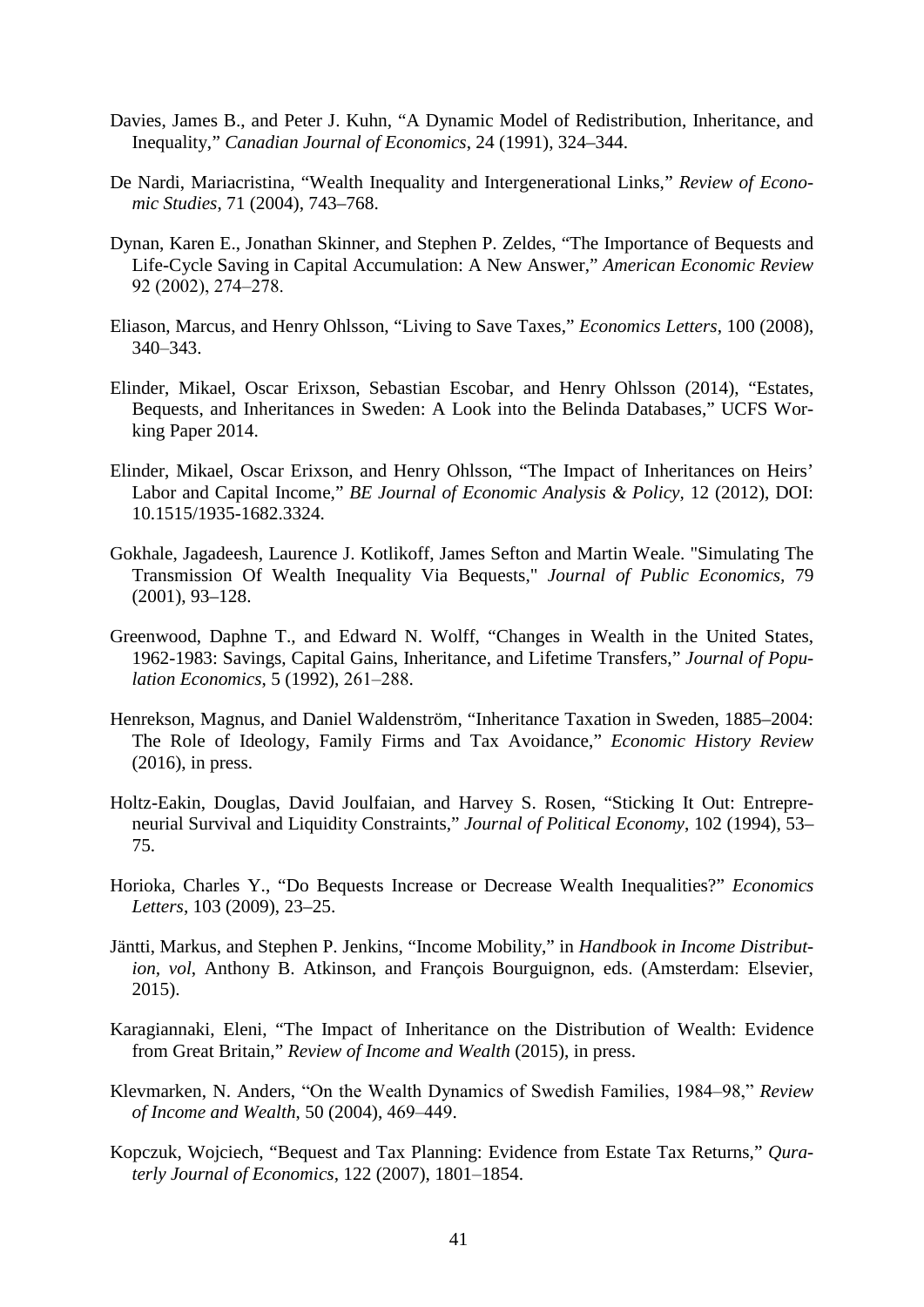- Kopczuk, Wojciech, "Taxation of Intergenerational Transfers and Wealth,", in *Handbook of Public Economics, Vol. 5*, Alan Auerbach, Raj Chetty, Martin Feldstein *et al.*, eds. (Amsterdam: Elsevier, 2013).
- Kopczuk, Wojciech, "What Do We Know About the Evolution of Top Wealth Shares in the United States?" *Journal of Economic Perspectives*, 29 (2015), 47–66.
- Kopczuk, Wojciech, and Joseph P. Lupton, "To Leave or Not to Leave: the Distribution of Bequest Motives," *Review of Economic Studies*, 74 (2007), 207–235.
- Kreiner, Claus Thustrup, David Dreyer Lassen, and Søren Leth-Petersen, "Measuring the Accuracy of Survey Responses Using Administrative Register Data: Evidence from Denmark," NBER Chapters, in: Improving the Measurement of Consumer Expenditures, National Bureau of Economic Research, (2014), 289–307.
- Laitner, John, "Household Bequests, Perfect Expectations, and the National Distribution of Wealth," *Econometrica*, 47 (1979a), 1175–1193.
- Laitner, John, "Household Bequest Behaviour and the National Distribution of Wealth," *Review of Economic Studies*, 46 (1979b), 467–483.
- Lundberg, J, and D Waldenström, "Wealth Inequality in Sweden: What Can We Learn from Capitalized Income Tax Returns?" Discussion Paper, CEPR and IZA, (2016).
- Ohlsson, Henry, "The Legacy of the Swedish Gift and Inheritance Tax, 1884–2004" *European Review of Economic History*, 15 (2011), 539–569.
- Ohlsson, Henry, Jesper Roine, and Daniel Waldenström, "Inherited Wealth over the Path of Development: Sweden, 1810–2010," UCFS Working Paper 2014:7. (Department of Economics, Uppsala University, 2014).
- Organisation for Economic Co-operation and Development, *OECD Guidelines for Micro Statistics on Household Wealth*. (Paris: Organisation for Economic Co-operation and Development, 2013).
- Paglin, Morton, "The Measurement and Trend of Inequality: A Basic Revision" *American Economic Review*, 65 (1975), 598–609.
- Piketty, Thomas, "On the Long-Run Evolution of Inheritance: France 1820–2050," *Quarterly Journal of Economics*, 126 (2011), 1071–1131.
- Piketty, Thomas, and Gabriel Zucman, "Wealth and Inheritance in the Long Run,", in *Handbook of Income Distribution, Vol. 2*, Anthony B. Atkinson, and François Bourguignon, eds. (Amsterdam: North-Holland, 2015).
- Prais, S. J., "Measuring Social Mobility," *Journal of the Royal Statistical Society, Series A*, 118 (1955), 56–66.
- Roine, Jesper, and Daniel Waldenström, "Wealth Concentration over the Path of Development: Sweden, 1873‒2006," *Scandinavian Journal of Economics*, 111 (2009), 151–187.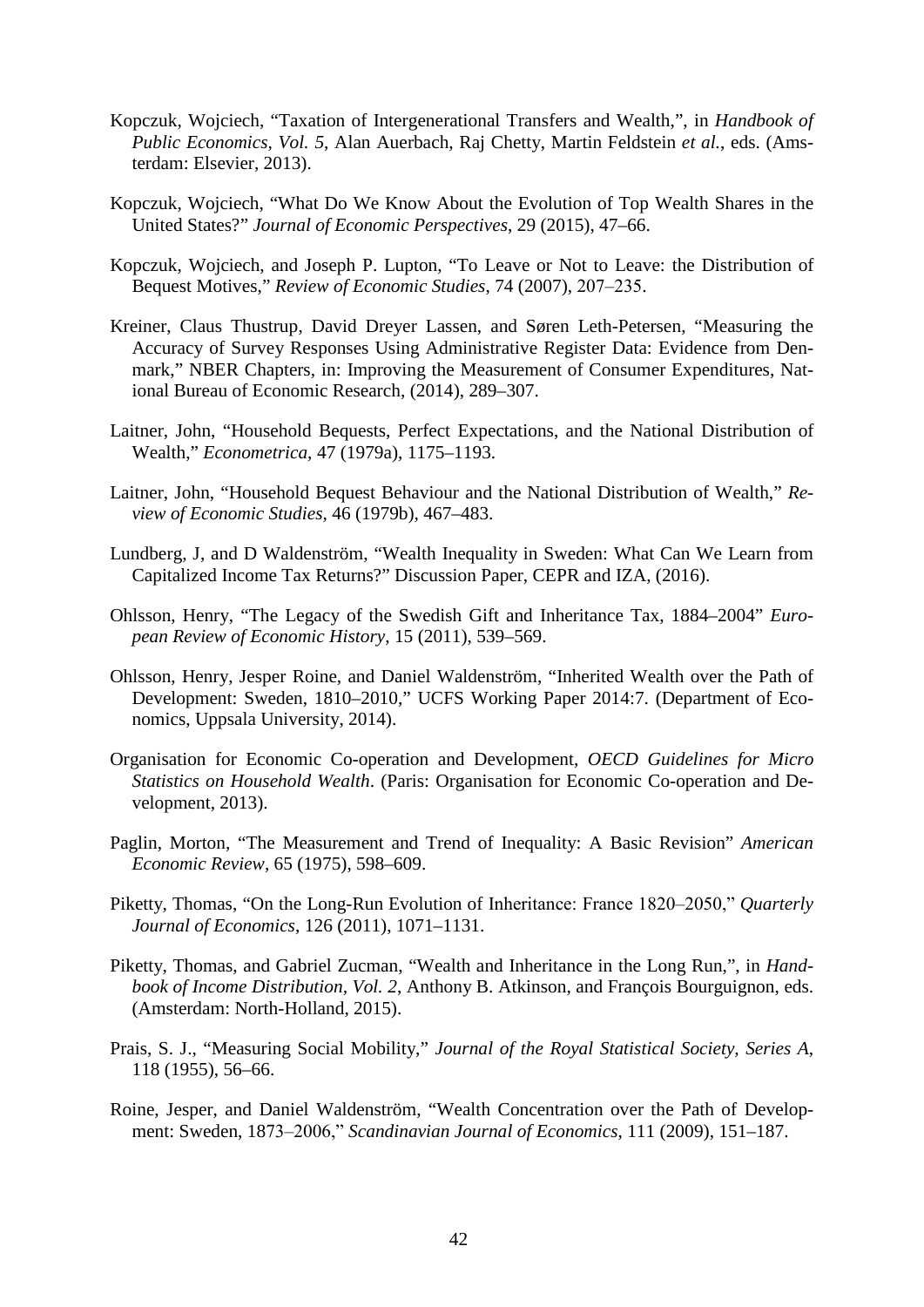- Roine, Jesper, and Daniel Waldenström, "Long-Run Trends in the Distribution of Income and Wealth,", in *Handbook in Income Distribution, Vol*, Anthony B. Atkinson, and François Bourguignon, eds. (Amsterdam: Elsevier, 2015).
- Saez, Emmanuel, and Gabriel Zucman, "Wealth Inequality in the United States Since 1913: Evidence from Capitalized Income Tax Data," *Quarterly Journal of Economics* (2016) in press.
- Scholtz, John Karl, (2003), "Comment on Wolff,", in *Death and Dollars*, Alicia Munnell, and Annika Sundén, eds. (New York: Brookings Institution, 2003).
- Shorrocks, Anthony F., "The Measurement of Mobility," *Econometrica*, 46 (1978), 1013– 1024.
- Stiglitz, Joseph E., "The Effects of Income, Wealth, and Capital Gains Taxation on Risk-Taking," *Quarterly Journal of Economics*, 83 (1969), 263–283.
- Wolff, Edward N., "Inheritances and Wealth Inequality, 1989-1998," American Economic *Review,* 92 (2002), 260–264.
- Wolff, Edward N., "The Impact of Gifts and Bequests on the Distribution of Wealth", in *Death and Dollars*, Alicia Munnell, and Annika Sundén, eds. (New York: Brookings Institution, 2003).
- Wolff, Edward N., *Inheriting Wealth in America. Future Boom or Bust?* (Oxford: Oxford University Press, 2015).
- Wolff, Edward N., "The Asset Price Meltdown, Rising Leverage, and the Wealth of the Middle Class," *Journal of Economic Issues*, 47 (2013), 333‒342.
- Wolff, Edward N., and Maury Gittleman, "Inheritances and the Distribution of Wealth or Whatever Happened to the Great Inheritance Boom?" *Journal of Economic Inequality*, 12 (2014), 439–468.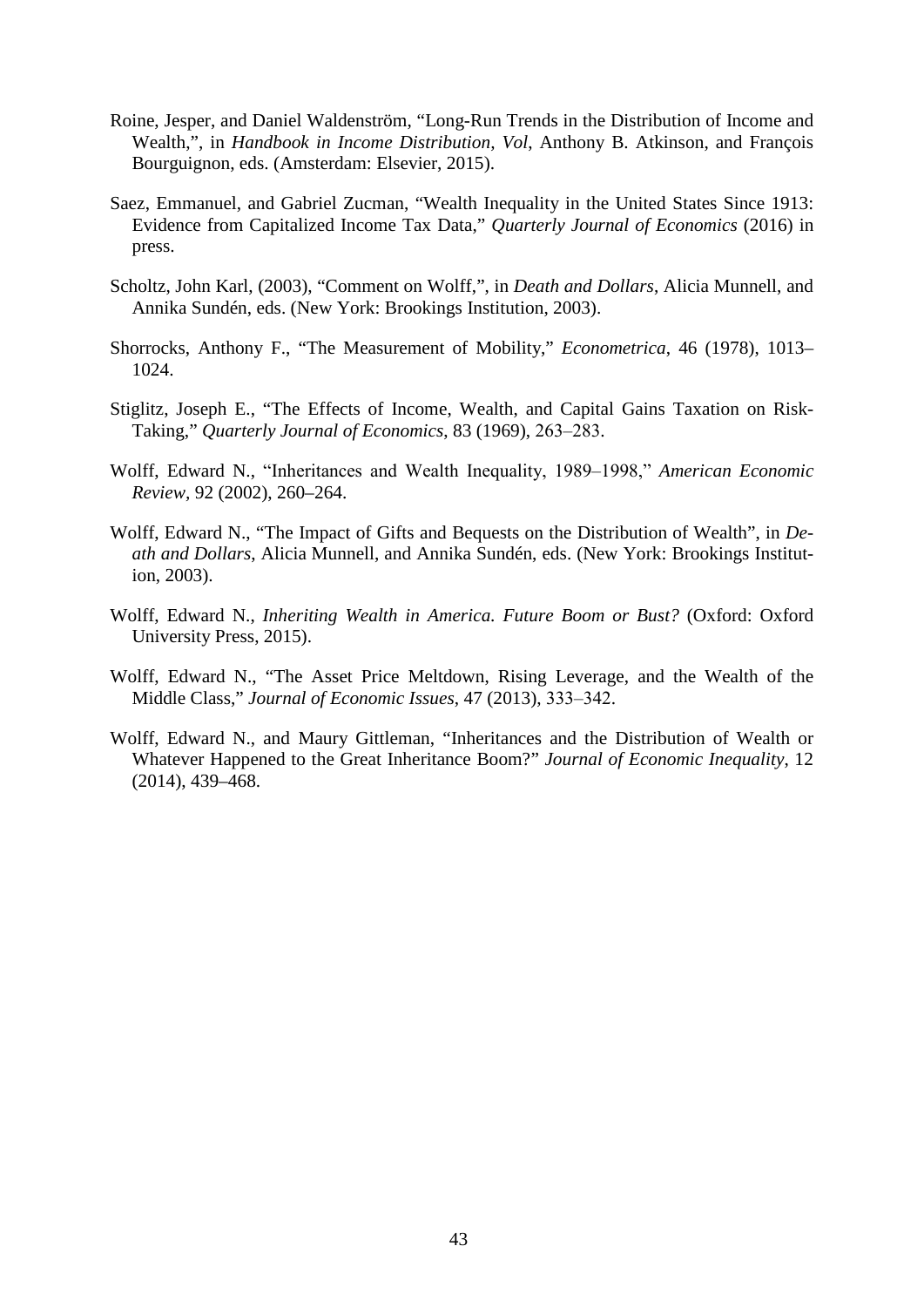#### **Appendix A Additional data description**

#### **A1. Details on the study population**

There are in total 1,367,148 observations (individuals and organizations) in the Belinda database who are observed as heirs or in other ways recipients of transfers during the years 2002– 2005. All of these observations are not part of our study population. Table A1 shows how many observations that fulfills the following seven exclusion criteria (744,321), leaving us with a study population of 622,827 heirs.

First, we exclude individuals from our analysis that appears in the database only because they receive cedes, and cedes are not the consequence of decisions made by the decedent but instead by heirs deciding to pass on parts of (or the entire) inheritance.

Second, we also exclude organizations since they do not contribute to the distribution of personal wealth.

Third, we exclude heirs of married decedents. These almost predominantly spouses of the decedent and are excluded because there is no, or only a partial, bequest division and transfer to children or other heirs when a married person dies.

Fourth, we exclude heirs of the decedents that passed away over the period December 17 to 31, 2004. The motivation is that these heirs were exempted from inheritance taxation, due to the unusual event of the Asian Tsunami.

Fifth, we exclude whom there is not a Swedish personal identity number (PIN) reported in the deceased's estate inventory report. Without this identifier we cannot merge the data on personal wealth to the inheriting individuals. One potential reason that individuals may lack a PIN is because he or she is not a Swedish resident. Missing PINs for non-Swedish residents is not an issue as these individuals do not contribute to the wealth distribution in Sweden. Misreporting is another potential source of a missing PIN. While the law requires that all individuals mentioned in the estate division have a PIN in the estate inventory report, we cannot exclude the possibility that some have failed to comply with this requirement. One may worry that heirs lacking a PIN differ systematically from heirs with a PIN, especially if they would be extremely wealthy. We have investigated this issue by comparing some descriptive statistics of the two groups, heirs with and without PINs, using only the variables in the Belinda database (note that we cannot link data from other registers to the heirs when we have no PIN). The results indicate that they receive inheritances of similar magnitude. Heirs with PIN receive on average SEK 68,222 (USD 10,305) from the current decedent and heirs without PIN SEK 63,977 (USD 9,664). This, admittedly crude, comparison provide no indication that heirs without PIN would be wealthier than the average heir with PIN. The main difference that we can find is that heirs without PIN are much less likely to be the child of the decedent (4% vs. 56%). Instead they are often a sibling or nephew/niece of the decedent (50%) or a relative outside the succession order, a friend or similar (24%).

Sixth, we exclude heirs who under 18 years old the year when the decedent passed away. The motivation for not considering heirs under 18 is that minors do not receive full ownership of the inheritance and therefore it is unclear how to interpret this event in terms of a change in the level and relative position of their personal wealth.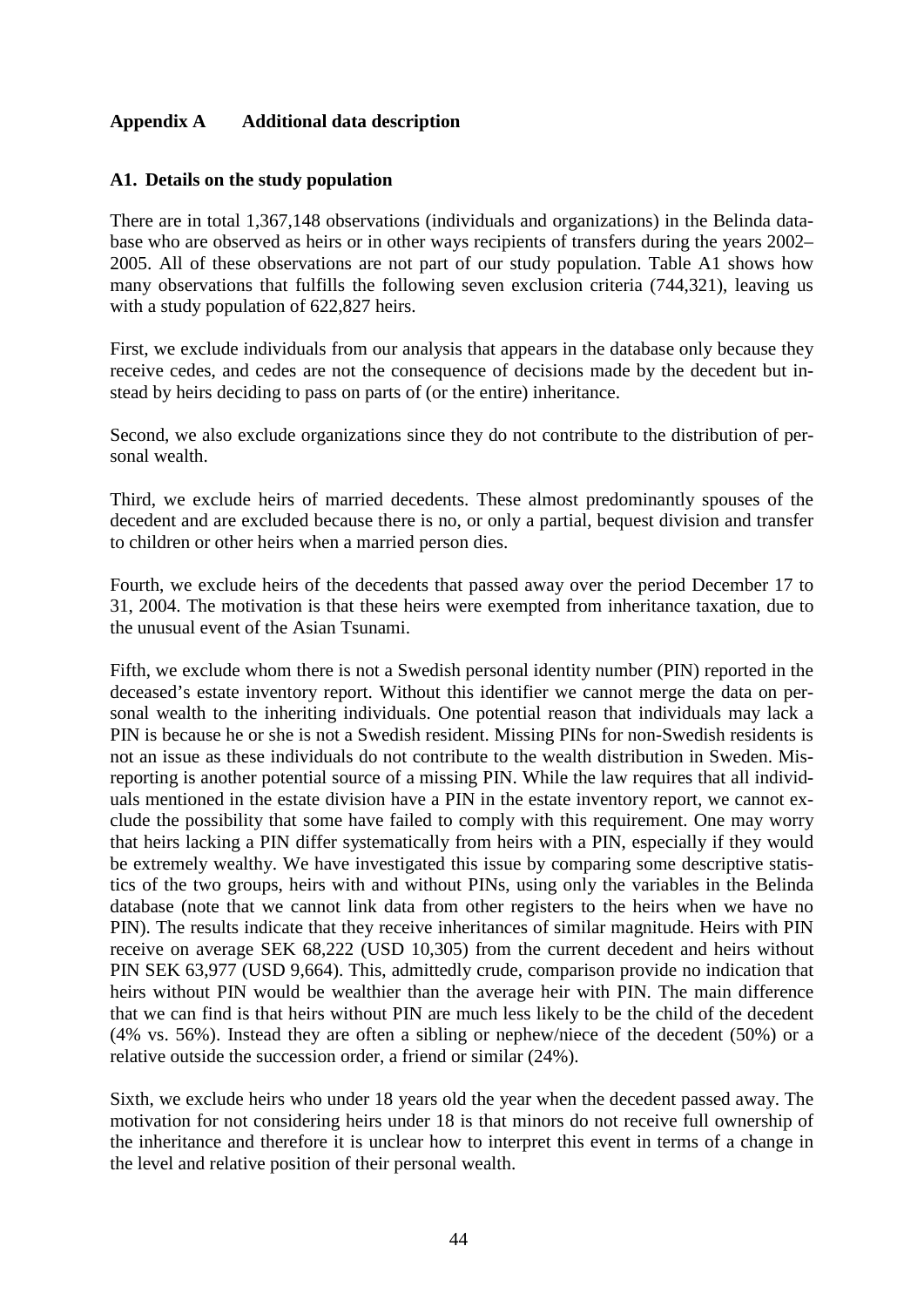Seventh, we exclude heirs that were not registered as living in Sweden in the year when the decedent passed away and in at least one more year over the study period 1999–2007. Heirs who are not registered in Sweden do not contribute to the wealth distribution and are therefore omitted.

| Total number of heirs and other recipients of transfers at death |         | 1,367,148 |
|------------------------------------------------------------------|---------|-----------|
| Exclusion criteria:                                              |         |           |
| $(1)$ Only cedes                                                 | 198,538 |           |
| (2) Organization                                                 | 6,047   |           |
| $(3)$ Spouse                                                     | 491,869 |           |
| $(4)$ 17 - 31 Dec 2004                                           | 15,112  |           |
| (5) No Personal Identity Number (PIN)                            | 110,213 |           |
| (6) Under 18 years old                                           | 177,219 |           |
| (7) Not living in Sweden                                         | 24,203  |           |
| Fulfills <i>any</i> of $(1) - (7)$                               |         | 744,321   |
| Study population                                                 |         | 622,827   |

Table A1. Exclusion criteria and study population

### **A2. Additional descriptive statistics**

| 2002    | 2003    | 2004    | 2005    |
|---------|---------|---------|---------|
| 62.7    | 63.3    | 61.8    | 65.1    |
| 56.7    | 57.1    | 55.6    | 59.4    |
| 5.7     | 5.9     | 6.0     | 5.4     |
| < 0.1   | < 0.1   | 0.1     | < 0.1   |
| 0.2     | 0.2     | 0.2     | 0.3     |
| 33.2    | 32.6    | 33.9    | 28.2    |
| 0.7     | 0.8     | 0.7     | 0.8     |
| 1.0     | 1.1     | 1.0     | 1.1     |
| 9.1     | 9.0     | 8.9     | 8.2     |
| 18.3    | 17.7    | 18.7    | 15.0    |
| 2.9     | 3.0     | 3.3     | 2.4     |
| 1.2     | 1.0     | 1.2     | 0.7     |
| 0.1     | 0.1     | 0.1     | 0.1     |
| < 0.1   | < 0.1   | < 0.1   | < 0.1   |
| < 0.1   | < 0.1   | < 0.1   | < 0.1   |
| < 0.1   | 0.1     | < 0.1   | 0.1     |
| 0.1     | 0.1     | 0.1     | 0.1     |
| 4.0     | 4.0     | 4.2     | 3.9     |
| 0.1     | 0.1     | < 0.1   | < 0.1   |
| 0.2     | 0.2     | 0.2     | 0.1     |
| 0.3     | 0.3     | 0.4     | 0.3     |
| 3.5     | 3.5     | 3.6     | 3.6     |
| 162,207 | 159,292 | 150,914 | 150,414 |
|         |         |         |         |

Table A2: Heirs' relationship with the decedent, by cohort.

*Notes*: Variables are expressed in percent.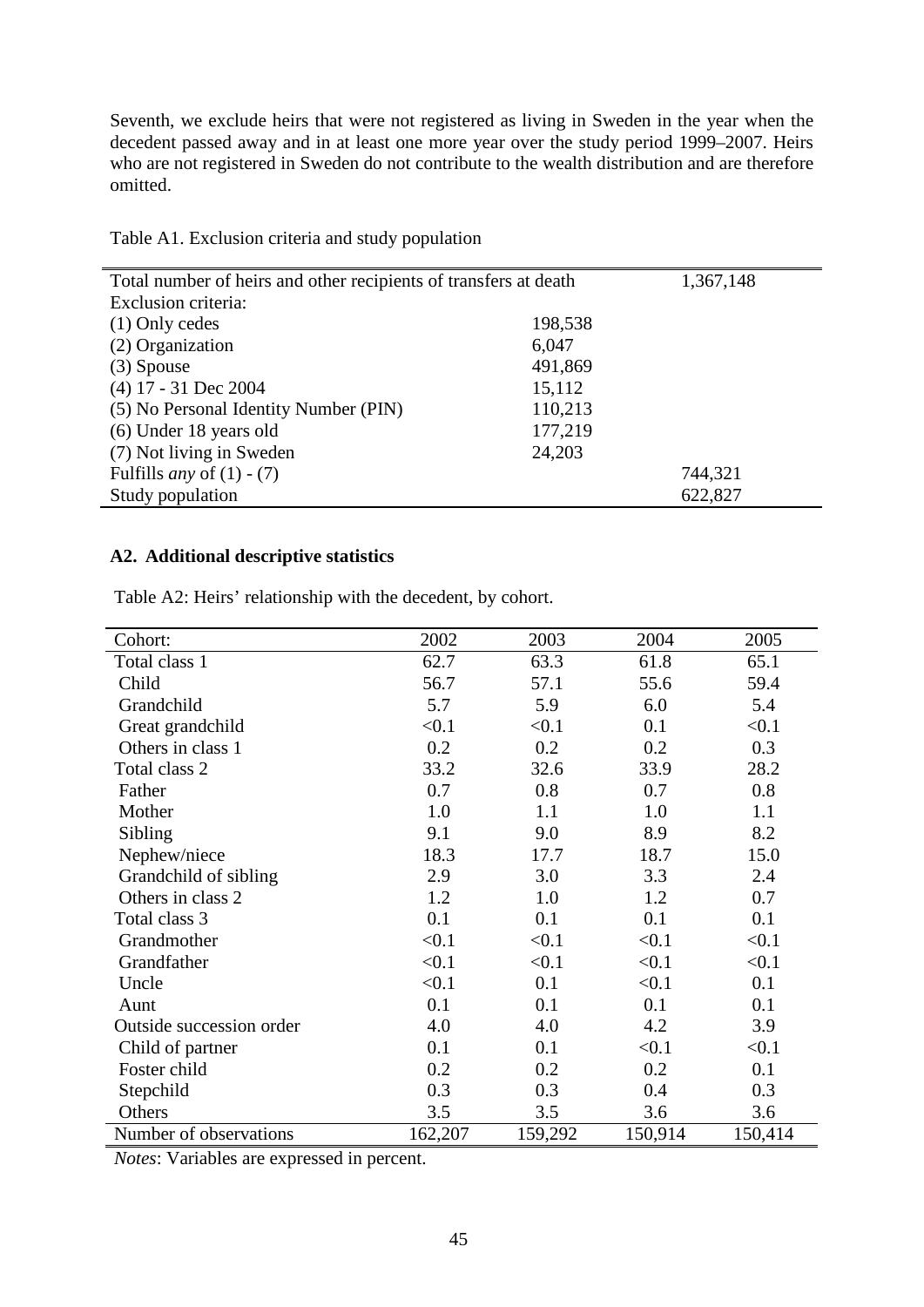#### **Appendix B Additional results**



Figure B1: Placebo test for the non-parametrical illustration of the BAE on the wealth distribution, 2002 and 2004 cohorts.

*Notes*: The graph (solid) displays the difference in densities (using bins of size SEK 250,000) between the difference in densities of the wealth distributions in  $T - 3$  (1999) and  $T - 1$  (2001) for the 2002 cohort and the difference in densities of the wealth distributions in  $T - 5$  (1999) and  $T - 3$  (2001) for the 2004 cohort. The estimates are based on data on 313,121 heirs (162,207 [2002 cohort] and 150,914 [2004 cohort]). The confidence bands (dashed) are based on bootstrapped standard errors (1000 reps). Wealth in constant (2003) thousand SEK.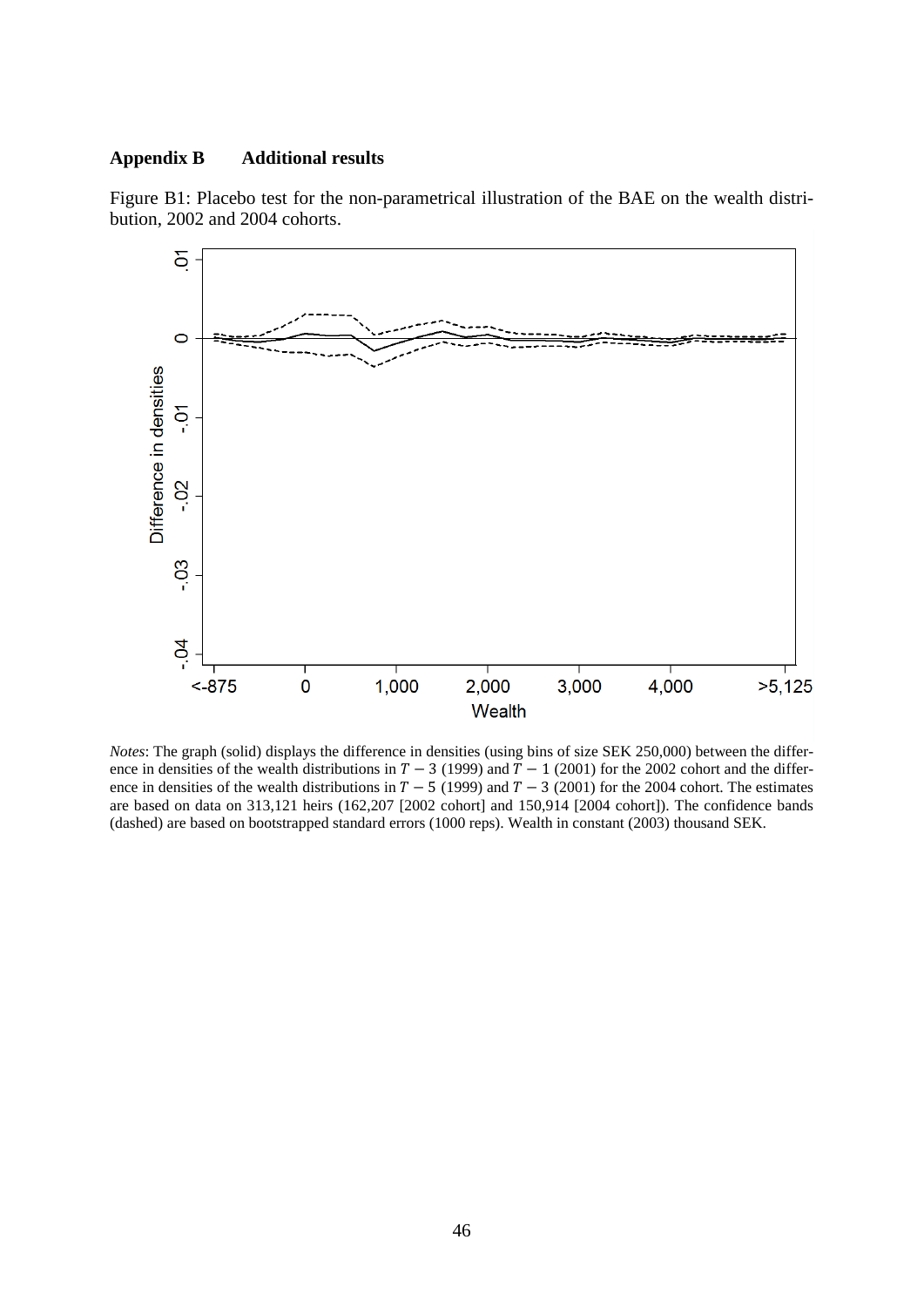#### **Appendix C Robustness results**

| Table C1: Robustness of the DME on wealth inequality. |  |  |  |  |  |  |
|-------------------------------------------------------|--|--|--|--|--|--|
|                                                       |  |  |  |  |  |  |

|                          | (1)                   | (2)          | (3)                     | (4)          | (5)                   | (6)                  | (7)                   | (8)         | (9)          |
|--------------------------|-----------------------|--------------|-------------------------|--------------|-----------------------|----------------------|-----------------------|-------------|--------------|
| # Outcome:               | Gini                  | P90/P50      | P99/P50                 | $Top1\%$     | $Top10\%$             | Bottom 50%           | <b>CV</b>             | P75-P25     | P99-P1       |
| 1 Baseline DME           | $-0.048$ <sup>*</sup> | $-0.975***$  | $-3.501$ ***            | $-0.014$ *** | $-0.031$              | $0.029$ <sup>*</sup> | $-0.817***$           | 59.948      | 239,900***   |
| 2 Adding durables        | $-0.040$ ***          | $-0.732$ *** | $-2.649$ ***            | $-0.012$ *** | $-0.026$ ***          | $0.024***$           | $-0.689$ ***          | 51,992***   | 239,208***   |
| 3 Gift adj. 1 (observed) | $-0.050$ ***          | $-0.985***$  | $-3.530***$             | $-0.015***$  | $-0.032$ ***          | $0.030***$           | $-0.844$ ***          | 62,906***   | $254,025***$ |
| 4 Gift adj. 2 (20 %)     | $-0.065***$           | $-1.243***$  | $-4.444$ <sup>***</sup> | $-0.018***$  | $-0.041$ ***          | $0.040***$           | $-1.028***$           | 78,208***   | $281,194***$ |
| 5 Gift adj. 2 (50%)      | $-0.095***$           | $-1.700***$  | $-6.069***$             | $-0.025***$  | $-0.057***$           | $0.058***$           | $-1.390***$           | 95,495***   | 289,299***   |
| 6 Gift adj. 3 (imputed)  | $-0.102$ ***          | $-1.930***$  | $-6.883***$             | $-0.026$ *** | $-0.061$ ***          | $0.063***$           | $-1.351$ ***          | $72,423***$ | $252,764***$ |
| 7 Children only          | $-0.052$ ***          | $-1.081$ *** | $-3.908***$             | $-0.017***$  | $-0.035***$           | $0.031***$           | $-1.134***$           | 83,730      | $304,272***$ |
| 8 Excl. young heirs      | $-0.041$ ***          | $-0.625***$  | $-2.225***$             | $-0.012$ *** | $-0.026$ <sup>*</sup> | $0.026***$           | $-0.273$ <sup>*</sup> | 52,237***   | $269,064***$ |

*Notes*: Estimates show the difference between wealth distributions in  $T-1$  and the distribution of the sum of wealth in  $T-1$  and the inheritance. Estimates in row 1–6 are based on data on 472,413 heirs, row 7: row 8: 406,532. Bootstrapped standard errors in parentheses (1000 reps.). \* significant at the 10 percent level, \*\* significant at the 5 percent level, \*\*\* significant at the 1 percent level.

|                          | $\left( 1\right)$     | (2)          | (3)          | (4)                   | (5)          | (6)        | (7)       | (8)                 | (9)             |
|--------------------------|-----------------------|--------------|--------------|-----------------------|--------------|------------|-----------|---------------------|-----------------|
| # Outcome:               | Gini                  | P90/P50      | P99/P50      | $Top1\%$              | $Top10\%$    | Bottom 50% | <b>CV</b> | $P75 - P25$         | $P99-P1$        |
| 1 Main static effect     | $-0.035$ ***          | $-0.601***$  | $-1.876$     | $-0.023$ **           | $-0.029$ *** | $0.018***$ | $-4.320$  | 64,998***           | 259,586         |
| 2 Adding durables        | $-0.031***$           | $-0.484***$  | $-1.574$ **  | $-0.020$ <sup>*</sup> | $-0.026$ *** | $0.016***$ | $-3.720$  | $60.852***$         | 275,615         |
| 3 Gift adj. 1 (observed) | $-0.036$ ***          | $-0.611***$  | $-1.922$ **  | $-0.023$ **           | $-0.029***$  | $0.019***$ | $-4.349$  | 67,978***           | $271,162^*$     |
| 4 Gift adj. 2 (20 %)     | $-0.050***$           | $-0.854***$  | $-2.729$ **  | $-0.027$ **           | $-0.037***$  | $0.027***$ | $-4.528$  | 81,938***           | 293,526         |
| 5 Gift adj. 2 (50%)      | $-0.077***$           | $-1.241$ *** | $-4.128$ *** | $-0.033***$           | $-0.051$ *** | $0.044***$ | $-4.863$  | $100,653$ ***       | $292,881$ **    |
| 6 Gift adj. 3 (imputed)  | $-0.084***$           | $-1.468$ *** | $-4.798$ *** | $-0.035***$           | $-0.056$ *** | $0.050***$ | $-4.870$  | 77,952***           | $279,162^\circ$ |
| 7 Children only          | $-0.039***$           | $-0.742$ *** | $-1.960$     | $-0.030$ **           | $-0.034***$  | $0.021***$ | $-5.587$  | 86,906***           | $403,022$ **    |
| 8 Excl. young heirs      | $-0.026$ <sup>*</sup> | $-0.383***$  | $-1.058$     | $-0.007$              | $-0.017$     | $0.016***$ | $-0.254$  | 47,589 <sup>°</sup> | 275,155         |

Table C2: Robustness of the BAE on wealth inequality.

*Notes*: See text for the details of the respective test. The estimates are based on 24 observations (3 cohorts [2002–2004] and 8 years) using data on 472,413 heirs (rows 1–6), 265,700 heirs (row 7), 406,532 heirs (row 8). \* significant at the 10 percent level, \*\* significant at the 5 percent level, \*\*\* significant at the 1 percent level.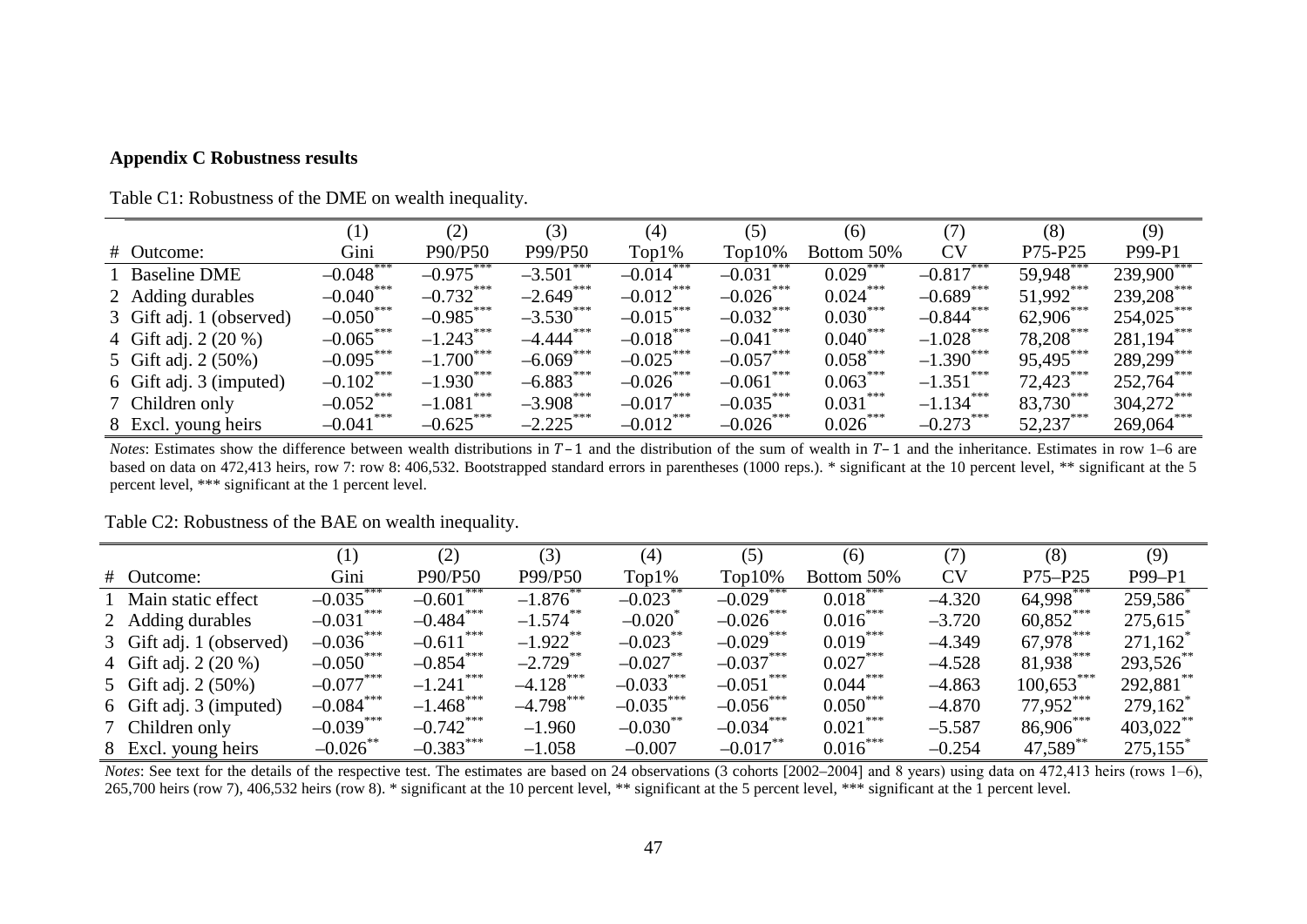



*Notes*: The values are based on decedents with reported gifts. Gifts and estates in constant (2003) thousand SEK.